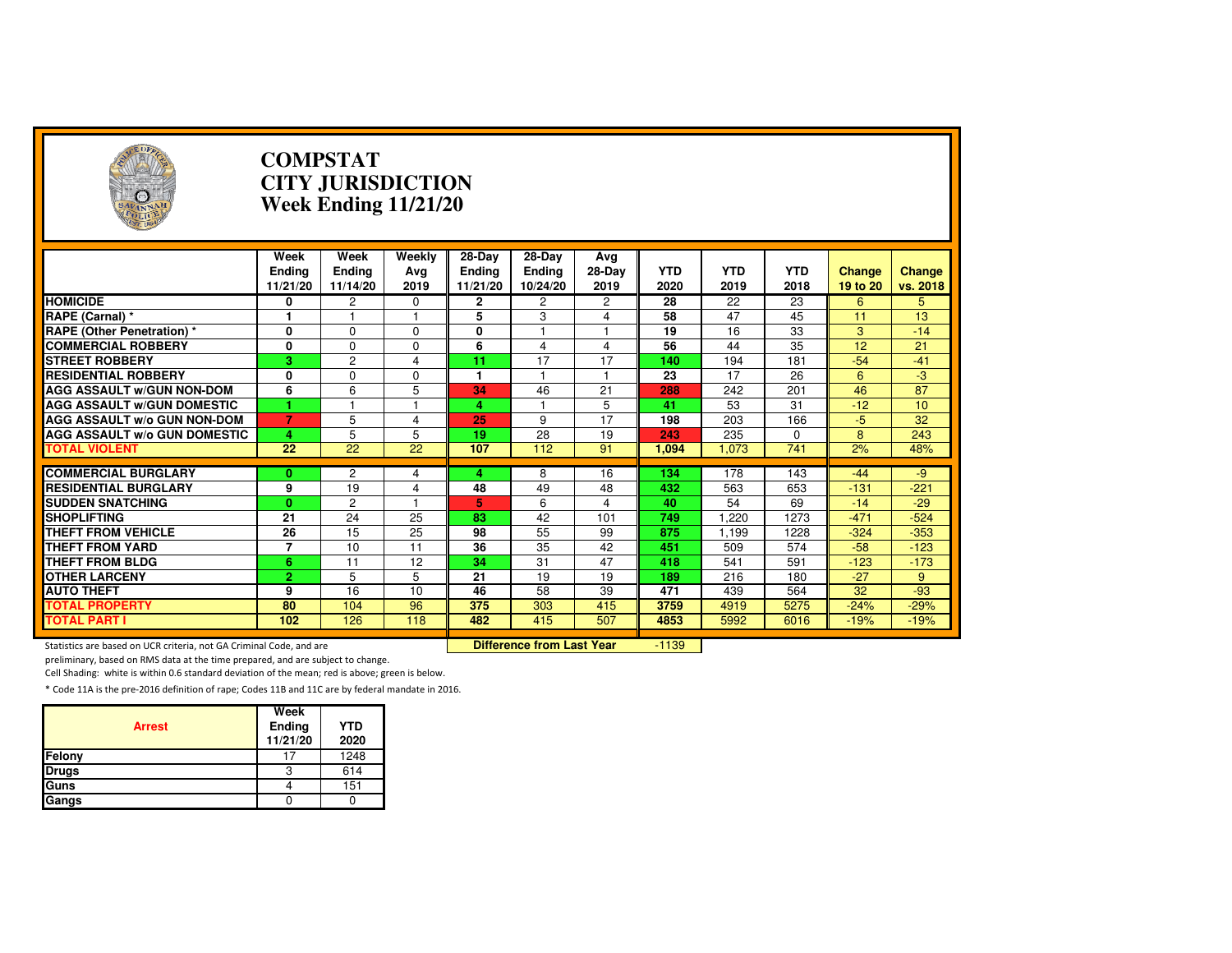

#### **COMPSTATNORTH PRECINCTWeek Ending 11/21/20**

#### **PRECINCT COMMANDER:**

**CAPT. CARY HILL**



|                                     | Week<br>Endina<br>11/21/20 | Week<br><b>Ending</b><br>11/14/20 | Weekly<br>Ava<br>2019 | $28-Dav$<br><b>Ending</b><br>11/21/20 | $28-Day$<br><b>Endina</b><br>10/24/20 | Avg<br>28-Day<br>2019 | <b>YTD</b><br>2020 | YTD<br>2019 | <b>YTD</b><br>2018 | <b>Change</b><br>19 to 20 | Change<br>vs. 2018 |
|-------------------------------------|----------------------------|-----------------------------------|-----------------------|---------------------------------------|---------------------------------------|-----------------------|--------------------|-------------|--------------------|---------------------------|--------------------|
| <b>HOMICIDE</b>                     | 0                          |                                   | $\Omega$              |                                       | $\Omega$                              | $\Omega$              | $\overline{7}$     | 5           | 5                  | $\overline{2}$            | $\overline{2}$     |
| RAPE (Carnal) *                     |                            | $\Omega$                          | $\Omega$              | $\overline{2}$                        | 3                                     |                       | 20                 | 12          | 13                 | 8                         | $\overline{7}$     |
| <b>RAPE (Other Penetration) *</b>   | $\bf{0}$                   | $\Omega$                          | $\Omega$              | 0                                     |                                       | $\Omega$              | 5.                 | 6           | 6                  | $-1$                      | -1                 |
| <b>COMMERCIAL ROBBERY</b>           | $\mathbf{0}$               | $\Omega$                          | $\Omega$              | $\overline{2}$                        |                                       |                       | 8                  | 6           | 6                  | $\overline{2}$            | $\overline{2}$     |
| <b>STREET ROBBERY</b>               | $\bf{0}$                   |                                   |                       | 5                                     | 9                                     | 5                     | 51                 | 60          | 61                 | $-9$                      | $-10$              |
| <b>RESIDENTIAL ROBBERY</b>          | $\bf{0}$                   | $\Omega$                          | $\Omega$              |                                       | $\Omega$                              | $\Omega$              | 4                  | 3           | 5                  |                           | -1                 |
| <b>AGG ASSAULT W/GUN NON-DOM</b>    | 1                          | $\overline{c}$                    |                       | 12                                    | 10                                    | 4                     | 79                 | 53          | 43                 | 26                        | 36                 |
| <b>AGG ASSAULT W/GUN DOMESTIC</b>   | $\mathbf{0}$               | $\Omega$                          | $\Omega$              | 0                                     | $\overline{1}$                        | 1                     | 8                  | 10          | 10                 | $-2$                      | $-2$               |
| <b>AGG ASSAULT W/o GUN NON-DOM</b>  | 5                          | 1                                 |                       | 8                                     | 4                                     | 6                     | 60                 | 69          | 54                 | -9                        | 6                  |
| <b>AGG ASSAULT W/o GUN DOMESTIC</b> | 1.                         | $\overline{c}$                    |                       | 7                                     | $\overline{7}$                        | 5                     | 54                 | 59          | 0                  | $-5$                      | 54                 |
| <b>TOTAL VIOLENT</b>                | 8                          | $\overline{7}$                    | 6                     | 38                                    | 36                                    | 24                    | 296                | 283         | 203                | 5%                        | 46%                |
|                                     |                            |                                   |                       |                                       |                                       |                       |                    |             |                    |                           |                    |
| <b>COMMERCIAL BURGLARY</b>          | 0                          | 0                                 |                       |                                       | 3                                     | 4                     | 40                 | 47          | $\overline{33}$    | $-7$                      |                    |
| <b>RESIDENTIAL BURGLARY</b>         | $\mathbf{2}$               | 3                                 |                       | 10                                    | 6                                     | $\overline{7}$        | 82                 | 75          | 68                 | $\overline{7}$            | 14                 |
| <b>SUDDEN SNATCHING</b>             | $\bf{0}$                   |                                   | $\Omega$              | 3.                                    | 4                                     |                       | 21                 | 16          | 28                 | 5                         | $-7$               |
| <b>SHOPLIFTING</b>                  | $\bf{0}$                   | 5                                 | 3                     | 10                                    | 7                                     | 12                    | 117                | 148         | 210                | $-31$                     | $-93$              |
| <b>THEFT FROM VEHICLE</b>           | 6                          | $\overline{\mathbf{4}}$           | 6                     | 31                                    | 17                                    | 24                    | 190                | 285         | 256                | $-95$                     | $-66$              |
| <b>THEFT FROM YARD</b>              | 3                          | 3                                 | 3                     | 12                                    | 10                                    | 11                    | 122                | 139         | 153                | $-17$                     | $-31$              |
| <b>THEFT FROM BLDG</b>              | 4                          | $\overline{c}$                    | 3                     | 8                                     | 10                                    | 11                    | 87                 | 124         | 164                | $-37$                     | $-77$              |
| <b>OTHER LARCENY</b>                |                            | $\Omega$                          |                       | 5                                     | 4                                     | 4                     | 42                 | 39          | 55                 | 3                         | $-13$              |
| <b>AUTO THEFT</b>                   | 3                          | 3                                 | 2                     | 11                                    | 15                                    | 8                     | 109                | 90          | 118                | 19                        | $-9$               |
| <b>TOTAL PROPERTY</b>               | 16                         | 21                                | 19                    | 91                                    | 76                                    | 82                    | 810                | 963         | 1085               | $-16%$                    | $-25%$             |
| <b>TOTAL PART I</b>                 | 24                         | $\overline{28}$                   | 25                    | 129                                   | 112                                   | 106                   | 1106               | 1246        | 1288               | $-11%$                    | $-14%$             |

Statistics are based on UCR criteria, not GA Criminal Code, and are **Difference from Last Year** 

 $-140$ 

preliminary, based on RMS data at the time prepared, and are subject to change.

Cell Shading: white is within 0.6 standard deviation of the mean; red is above; green is below.

| <b>Arrests</b> | Week<br><b>Ending</b><br>11/21/20 | <b>YTD</b><br>2020 |
|----------------|-----------------------------------|--------------------|
| Felony         | 3                                 | 283                |
| <b>Drugs</b>   |                                   | 130                |
| Guns           |                                   | 37                 |
| Gangs          |                                   |                    |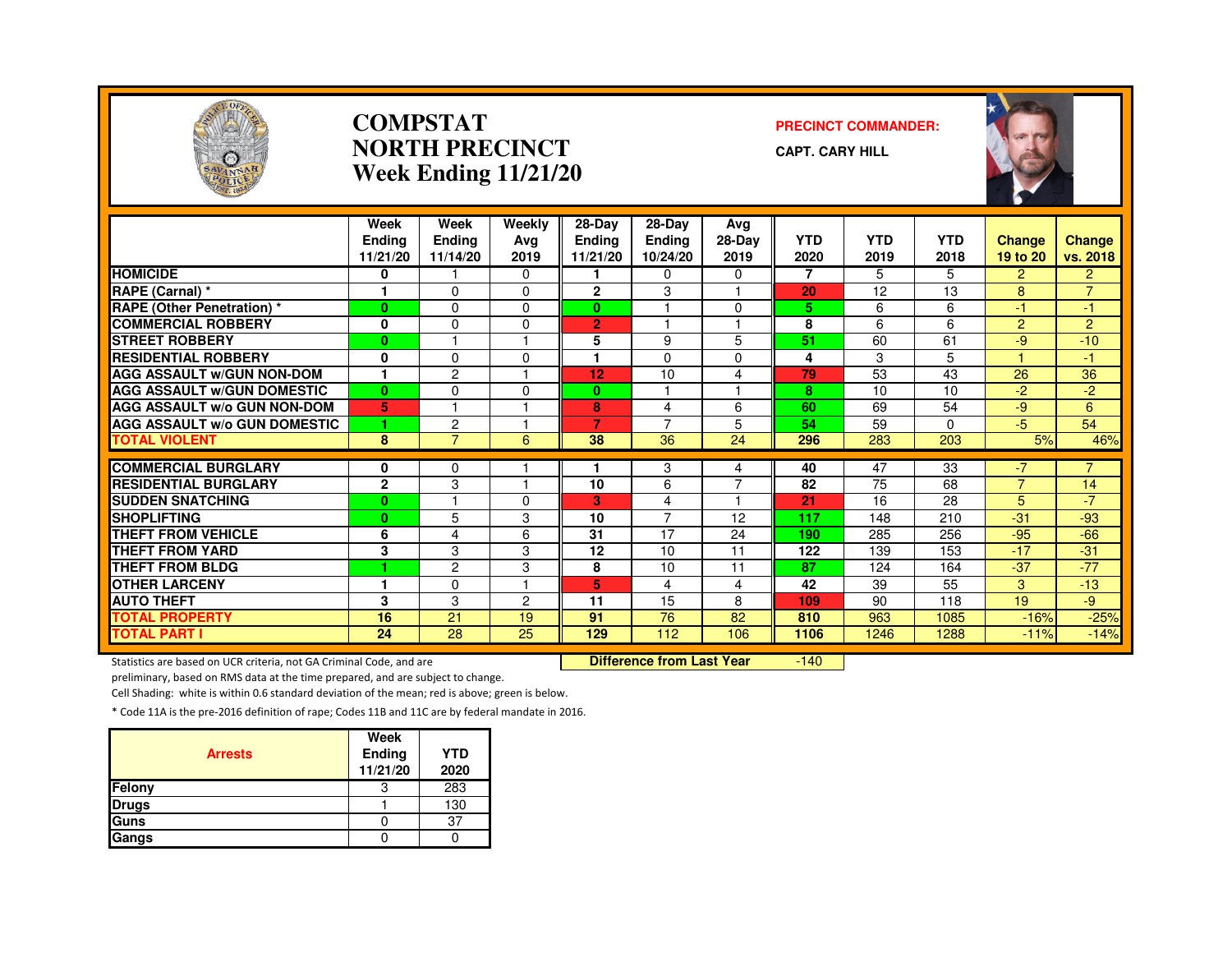

#### **COMPSTATCENTRAL PRECINCTWeek Ending 11/21/20**

#### **PRECINCT COMMANDER:**

**CAPT. TONYA REID**



|                                                                     | Week<br><b>Endina</b> | Week<br><b>Ending</b>   | Weekly<br>Avg                    | 28-Day<br><b>Endina</b> | 28-Day<br>Ending | Avg<br>28-Day  | <b>YTD</b> | <b>YTD</b> | <b>YTD</b>      | Change   |                           |
|---------------------------------------------------------------------|-----------------------|-------------------------|----------------------------------|-------------------------|------------------|----------------|------------|------------|-----------------|----------|---------------------------|
|                                                                     | 11/21/20              | 11/14/20                | 2019                             | 11/21/20                | 10/24/20         | 2019           | 2020       | 2019       | 2018            | 19 to 20 | <b>Change</b><br>vs. 2018 |
| <b>HOMICIDE</b>                                                     | 0                     |                         | 0                                |                         | 0                | 0              | 13         | 5          | 3               | 8        | 10 <sup>°</sup>           |
| RAPE (Carnal) *                                                     | $\bf{0}$              | $\Omega$                | $\Omega$                         | 0                       | $\Omega$         |                | 19         | 10         | 11              | 9        | 8                         |
| <b>RAPE (Other Penetration) *</b>                                   | 0                     | $\mathbf 0$             | $\Omega$                         | $\mathbf{0}$            | 0                | $\mathbf 0$    | 3          | 5          | 8               | $-2$     | $-5$                      |
| <b>COMMERCIAL ROBBERY</b>                                           | 0                     | $\Omega$                | $\Omega$                         | 1                       | $\overline{2}$   | 2              | 14         | 16         | 8               | $-2$     | 6                         |
| <b>STREET ROBBERY</b>                                               |                       |                         |                                  | 3                       | $\overline{2}$   | 5              | 38         | 57         | 53              | $-19$    | $-15$                     |
| <b>RESIDENTIAL ROBBERY</b>                                          | $\mathbf 0$           | 0                       | $\Omega$                         | 0                       | 0                | 0              | 9          | 3          | 8               | 6        |                           |
| <b>AGG ASSAULT W/GUN NON-DOM</b>                                    | 3                     | $\Omega$                | $\overline{2}$                   | $\overline{7}$          | 14               | $\overline{7}$ | 73         | 81         | $\overline{71}$ | $-8$     | $\overline{2}$            |
| <b>AGG ASSAULT W/GUN DOMESTIC</b>                                   | $\bf{0}$              | $\Omega$                | $\Omega$                         | $\bf{0}$                | $\Omega$         |                | 8          | 14         | 10              | $-6$     | $-2$                      |
| <b>AGG ASSAULT W/o GUN NON-DOM</b>                                  | $\mathbf{0}$          | 3                       |                                  | 6                       | 4                | 4              | 40         | 46         | 39              | $-6$     |                           |
| <b>AGG ASSAULT W/o GUN DOMESTIC</b>                                 | $\mathbf{0}$          | $\mathbf 0$             |                                  | 4                       | 9                | 5              | 65         | 60         | 0               | 5        | 65                        |
| <b>TOTAL VIOLENT</b>                                                | 4                     | 5                       | 6                                | 22                      | 31               | 26             | 282        | 297        | 211             | $-5%$    | 34%                       |
| <b>COMMERCIAL BURGLARY</b>                                          | 0                     |                         |                                  |                         |                  | 6              | 40         | 56         | 32              | $-16$    | 8                         |
| <b>RESIDENTIAL BURGLARY</b>                                         | 0                     | 6                       |                                  | 12                      | 12               | 16             | 129        | 185        | 181             | $-56$    | $-52$                     |
| <b>SUDDEN SNATCHING</b>                                             | $\bf{0}$              |                         | $\Omega$                         |                         | $\Omega$         |                | 6          | 12         | 13              | -6       | $-7$                      |
| <b>SHOPLIFTING</b>                                                  | 5                     | 5                       | 5                                | 20                      | 5                | 19             | 146        | 228        | 197             | $-82$    | $-51$                     |
| <b>THEFT FROM VEHICLE</b>                                           | 5                     | 5                       | 6                                | 17                      | 11               | 25             | 199        | 300        | 309             | $-101$   | $-110$                    |
| THEFT FROM YARD                                                     | $\bf{0}$              | $\overline{4}$          | 4                                | 8                       | $\overline{7}$   | 15             | 135        | 180        | 191             | $-45$    | $-56$                     |
| <b>THEFT FROM BLDG</b>                                              | 1                     | $\overline{\mathbf{4}}$ | 3                                | $\overline{7}$          | 4                | 10             | 93         | 123        | 151             | $-30$    | $-58$                     |
| <b>OTHER LARCENY</b>                                                | 1                     | 3                       | $\overline{2}$                   | 9                       | $\overline{7}$   | $\overline{7}$ | 61         | 71         | 39              | $-10$    | 22                        |
| <b>AUTO THEFT</b>                                                   | 4                     | $\overline{4}$          | $\overline{2}$                   | 16                      | 21               | 10             | 141        | 112        | 168             | 29       | $-27$                     |
| <b>TOTAL PROPERTY</b>                                               | 16                    | 33                      | 24                               | 91                      | 68               | 107            | 950        | 1267       | 1281            | $-25%$   | $-26%$                    |
| <b>TOTAL PART I</b>                                                 | 20                    | 38                      | 30                               | 113                     | 99               | 133            | 1232       | 1564       | 1492            | $-21%$   | $-17%$                    |
| Statistics are based on UCR criteria, not GA Criminal Code, and are |                       |                         | <b>Difference from Last Year</b> |                         | $-332$           |                |            |            |                 |          |                           |

Statistics are based on UCR criteria, not GA Criminal Code, and are **Difference from Last Year** 

preliminary, based on RMS data at the time prepared, and are subject to change.

Cell Shading: white is within 0.6 standard deviation of the mean; red is above; green is below.

| <b>Arrests</b> | Week<br>Ending<br>11/21/20 | <b>YTD</b><br>2020 |
|----------------|----------------------------|--------------------|
| <b>Felony</b>  | 14                         | 541                |
| <b>Drugs</b>   | 2                          | 305                |
| <b>Guns</b>    |                            | 78                 |
| Gangs          |                            |                    |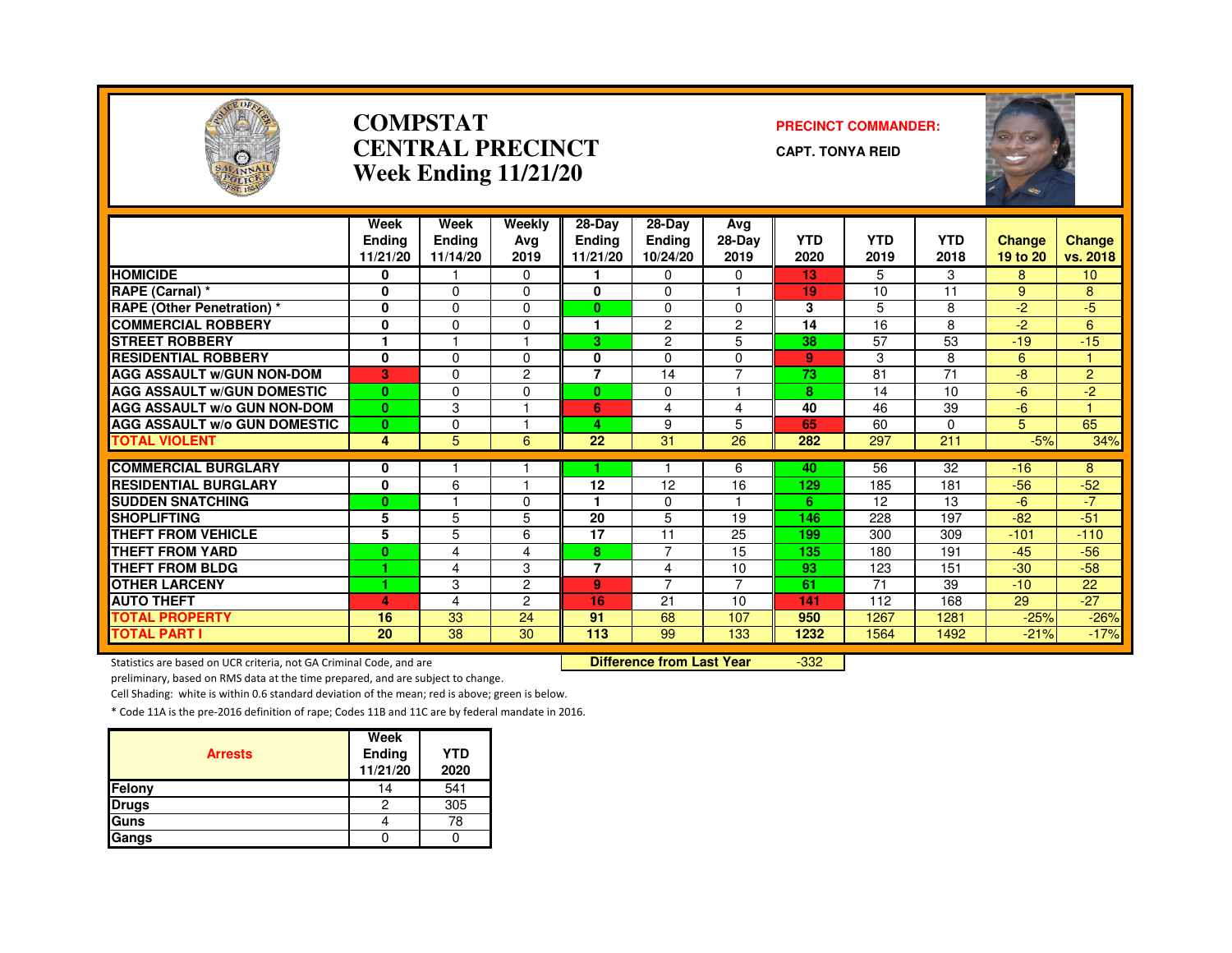

#### **COMPSTATSOUTH PRECINCTWeek Ending 11/21/20**

#### **PRECINCT COMMANDER:**

**CAPT. MICHELLE HALFORD**



|                                     | Week<br><b>Endina</b><br>11/21/20 | Week<br><b>Ending</b><br>11/14/20 | Weekly<br>Ava<br>2019 | $28-Dav$<br><b>Ending</b><br>11/21/20 | $28-Dav$<br>Ending<br>10/24/20 | Avg<br>28-Day<br>2019 | <b>YTD</b><br>2020 | <b>YTD</b><br>2019 | <b>YTD</b><br>2018 | <b>Change</b><br>19 to 20 | Change<br>vs. 2018   |
|-------------------------------------|-----------------------------------|-----------------------------------|-----------------------|---------------------------------------|--------------------------------|-----------------------|--------------------|--------------------|--------------------|---------------------------|----------------------|
| <b>HOMICIDE</b>                     | 0                                 | 0                                 | $\Omega$              | 0                                     | $\Omega$                       |                       | 3                  | $\overline{7}$     | 4                  | $-4$                      | $\blacktriangleleft$ |
| RAPE (Carnal) *                     | 0                                 |                                   | $\Omega$              | 3                                     | $\Omega$                       |                       | 17                 | 12                 | 11                 | 5                         | 6                    |
| <b>RAPE (Other Penetration) *</b>   | $\bf{0}$                          | $\Omega$                          | 0                     | 0                                     | $\Omega$                       | $\Omega$              | 5                  | 2                  | 13                 | 3                         | -8                   |
| <b>COMMERCIAL ROBBERY</b>           | 0                                 | $\Omega$                          | 0                     | 3                                     | 0                              |                       | 23                 | 16                 | 14                 | $\overline{7}$            | 9                    |
| <b>STREET ROBBERY</b>               | $\overline{2}$                    | $\Omega$                          |                       | 3                                     | 2                              | 3                     | 27                 | 32                 | 33                 | -5                        | $-6$                 |
| <b>RESIDENTIAL ROBBERY</b>          | 0                                 | $\Omega$                          | $\Omega$              | $\mathbf{0}$                          | $\Omega$                       | $\Omega$              | 6                  | 4                  | 10                 | $\overline{2}$            | $-4$                 |
| <b>AGG ASSAULT W/GUN NON-DOM</b>    |                                   | 2                                 |                       | 3                                     | 5                              | 3                     | 54                 | 36                 | 19                 | 18                        | 35                   |
| <b>AGG ASSAULT W/GUN DOMESTIC</b>   | $\bf{0}$                          | $\Omega$                          | $\Omega$              | 4.                                    | $\Omega$                       |                       | 9                  | 12                 | 6                  | $-3$                      | 3                    |
| <b>AGG ASSAULT W/o GUN NON-DOM</b>  | $\overline{2}$                    | $\Omega$                          |                       | 4.                                    | $\Omega$                       | 2                     | 36                 | 30                 | 25                 | 6                         | 11                   |
| <b>AGG ASSAULT W/o GUN DOMESTIC</b> | 1                                 | $\Omega$                          |                       | 2.                                    | 4                              | 4                     | 47                 | 49                 | 0                  | $-2$                      | 47                   |
| <b>TOTAL VIOLENT</b>                | 6                                 | 3                                 | 4                     | 19                                    | 11                             | 17                    | 227                | 200                | 135                | 14%                       | 68%                  |
|                                     |                                   |                                   |                       |                                       |                                |                       |                    |                    |                    |                           |                      |
| <b>COMMERCIAL BURGLARY</b>          | 0                                 |                                   | -1                    | 2                                     | $\overline{c}$                 | 5                     | 32                 | 57                 | 57                 | $-25$                     | $-25$                |
| <b>RESIDENTIAL BURGLARY</b>         | 6                                 | 4                                 |                       | 14                                    | 12                             | 9                     | 91                 | 102                | 184                | $-11$                     | $-93$                |
| <b>ISUDDEN SNATCHING</b>            | $\bf{0}$                          | $\Omega$                          | 0                     | $\mathbf{0}$                          | $\overline{2}$                 |                       | 8                  | 14                 | 12                 | -6                        | -4                   |
| <b>SHOPLIFTING</b>                  | 11                                | 12                                | 12                    | 41                                    | 19                             | 48                    | 293                | 570                | 597                | $-277$                    | $-304$               |
| <b>THEFT FROM VEHICLE</b>           | $\overline{7}$                    | 3                                 |                       | 22                                    | 16                             | 26                    | 267                | 317                | 337                | $-50$                     | $-70$                |
| <b>THEFT FROM YARD</b>              | 3                                 | 1                                 | н                     | 9                                     | $\overline{7}$                 | 6                     | 85                 | 70                 | 98                 | 15                        | $-13$                |
| <b>THEFT FROM BLDG</b>              | $\mathbf{2}$                      | $\overline{c}$                    | 3                     | 13                                    | 11                             | 13                    | 118                | 147                | 139                | $-29$                     | $-21$                |
| <b>OTHER LARCENY</b>                | $\bf{0}$                          | $\overline{c}$                    | 1                     | 5                                     | 5                              | 4                     | 40                 | 52                 | 24                 | $-12$                     | 16                   |
| <b>AUTO THEFT</b>                   | 1                                 | 3                                 | 3                     | 8                                     | 10                             | 11                    | 119                | 128                | 131                | -9                        | $-12$                |
| <b>TOTAL PROPERTY</b>               | 30                                | 28                                | 29                    | 114                                   | 84                             | 123                   | 1053               | 1457               | 1579               | $-28%$                    | $-33%$               |
| <b>TOTAL PART I</b>                 | 36                                | 31                                | 34                    | 133                                   | 95                             | 141                   | 1280               | 1657               | 1714               | $-23%$                    | $-25%$               |

Statistics are based on UCR criteria, not GA Criminal Code, and are **Difference from Last Year** 

-377

preliminary, based on RMS data at the time prepared, and are subject to change.

Cell Shading: white is within 0.6 standard deviation of the mean; red is above; green is below.

| <b>Arrests</b> | Week<br>Ending<br>11/21/20 | <b>YTD</b><br>2020 |
|----------------|----------------------------|--------------------|
| Felony         |                            | 247                |
| <b>Drugs</b>   |                            | 119                |
| Guns           |                            | 19                 |
| Gangs          |                            |                    |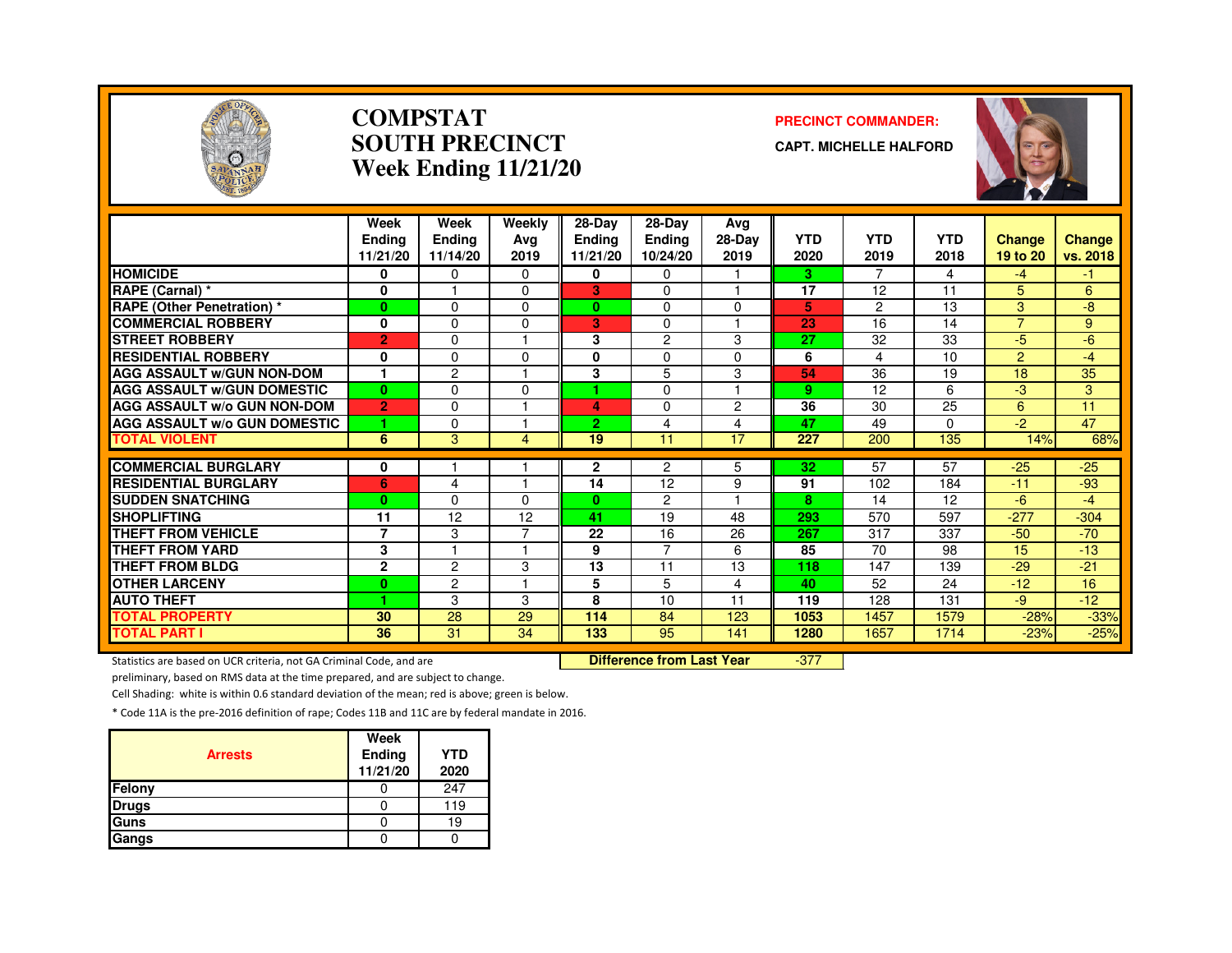

#### **COMPSTATEAST PRECINCTWeek Ending 11/21/20**

#### **PRECINCT COMMANDER:**

**CAPT. GEORGE GUNDICH**



|                                     | Week           | Week           | Weekly         | $28-Dav$       | 28-Dav   | Ava            |                |                |            |                |               |
|-------------------------------------|----------------|----------------|----------------|----------------|----------|----------------|----------------|----------------|------------|----------------|---------------|
|                                     | <b>Endina</b>  | <b>Ending</b>  | Ava            | Ending         | Ending   | $28-Dav$       | <b>YTD</b>     | <b>YTD</b>     | <b>YTD</b> | <b>Change</b>  | <b>Change</b> |
|                                     | 11/21/20       | 11/14/20       | 2019           | 11/21/20       | 10/24/20 | 2019           | 2020           | 2019           | 2018       | 19 to 20       | vs. 2018      |
| <b>HOMICIDE</b>                     | 0              | $\Omega$       | 0              | 0              | 2        | $\Omega$       | 5              | 5              | 11         | 0              | -6            |
| RAPE (Carnal) *                     | 0              | $\Omega$       | $\Omega$       | 0              | $\Omega$ |                | $\overline{2}$ | 13             | 10         | $-11$          | -8            |
| <b>RAPE (Other Penetration) *</b>   | $\bf{0}$       | $\Omega$       | $\Omega$       | $\mathbf{0}$   | $\Omega$ | $\Omega$       | 6              | 3              | 6          | 3              | $\mathbf{0}$  |
| <b>COMMERCIAL ROBBERY</b>           | 0              | 0              | 0              | 0              |          |                | 11             | 6              | 7          | 5              | 4             |
| <b>STREET ROBBERY</b>               | $\bf{0}$       | $\Omega$       |                | $\mathbf{0}$   | 4        | 4              | 24             | 45             | 34         | $-21$          | $-10$         |
| <b>RESIDENTIAL ROBBERY</b>          | 0              | $\Omega$       | 0              | 0              |          |                | 4              | $\overline{7}$ | 3          | -3             |               |
| <b>AGG ASSAULT w/GUN NON-DOM</b>    | 1              | $\overline{c}$ | 2              | 12             | 17       | 6              | 82             | 72             | 68         | 10             | 14            |
| <b>AGG ASSAULT W/GUN DOMESTIC</b>   | 1              |                | $\Omega$       | 3              | $\Omega$ | $\overline{2}$ | 16             | 17             | 5          | $-1$           | 11            |
| <b>AGG ASSAULT W/o GUN NON-DOM</b>  | $\bf{0}$       | н              |                | 7              |          | 5              | 62             | 58             | 48         | 4              | 14            |
| <b>AGG ASSAULT w/o GUN DOMESTIC</b> | $\overline{2}$ | 3              |                | 6              | 8        | 5              | 77             | 67             | 0          | 10             | 77            |
| <b>TOTAL VIOLENT</b>                | 4              | $\overline{7}$ | 6              | 28             | 34       | 24             | 289            | 293            | 192        | $-1%$          | 51%           |
| <b>COMMERCIAL BURGLARY</b>          | 0              | 0              | 0              | 0              | 2        | $\overline{2}$ | 22             | 18             | 21         | $\overline{4}$ |               |
| <b>RESIDENTIAL BURGLARY</b>         | 1              | 6              | $\overline{c}$ | 12             | 19       | 17             | 130            | 201            | 220        | $-71$          | $-90$         |
| <b>SUDDEN SNATCHING</b>             | $\bf{0}$       | $\Omega$       | $\Omega$       | 1.             | 0        |                | 5.             | 12             | 16         | $-7$           | $-11$         |
| <b>SHOPLIFTING</b>                  | 5              | 2              | 6              | 12             | 11       | 23             | 193            | 274            | 269        | $-81$          | $-76$         |
| <b>THEFT FROM VEHICLE</b>           | 8              | 3              | 6              | 28             | 11       | 24             | 219            | 297            | 326        | $-78$          | $-107$        |
| <b>THEFT FROM YARD</b>              | 1              | $\overline{c}$ | $\overline{c}$ | $\overline{7}$ | 11       | 10             | 109            | 120            | 132        | $-11$          | $-23$         |
| <b>THEFT FROM BLDG</b>              | $\mathbf{2}$   | 3              | 3              | 6              | 6        | 12             | 120            | 147            | 137        | $-27$          | $-17$         |
| <b>OTHER LARCENY</b>                | $\bf{0}$       | $\Omega$       |                | $\overline{2}$ | 3        | 5.             | 46             | 54             | 62         | -8             | $-16$         |
| <b>AUTO THEFT</b>                   | 1              | 6              | 2              | 11             | 12       | 10             | 102            | 109            | 147        | $-7$           | $-45$         |
| <b>TOTAL PROPERTY</b>               | 18             | 22             | 23             | 79             | 75       | 103            | 946            | 1232           | 1330       | $-23%$         | $-29%$        |
| <b>TOTAL PART I</b>                 | 22             | 29             | 29             | 107            | 109      | 127            | 1235           | 1525           | 1522       | $-19%$         | $-19%$        |

Statistics are based on UCR criteria, not GA Criminal Code, and are **Difference from Last Year** 

-290

preliminary, based on RMS data at the time prepared, and are subject to change.

Cell Shading: white is within 0.6 standard deviation of the mean; red is above; green is below.

| <b>Arrests</b> | Week<br>Ending<br>11/21/20 | <b>YTD</b><br>2020 |
|----------------|----------------------------|--------------------|
| Felony         |                            |                    |
| <b>Drugs</b>   |                            | 60                 |
| Guns           |                            |                    |
| Gangs          |                            |                    |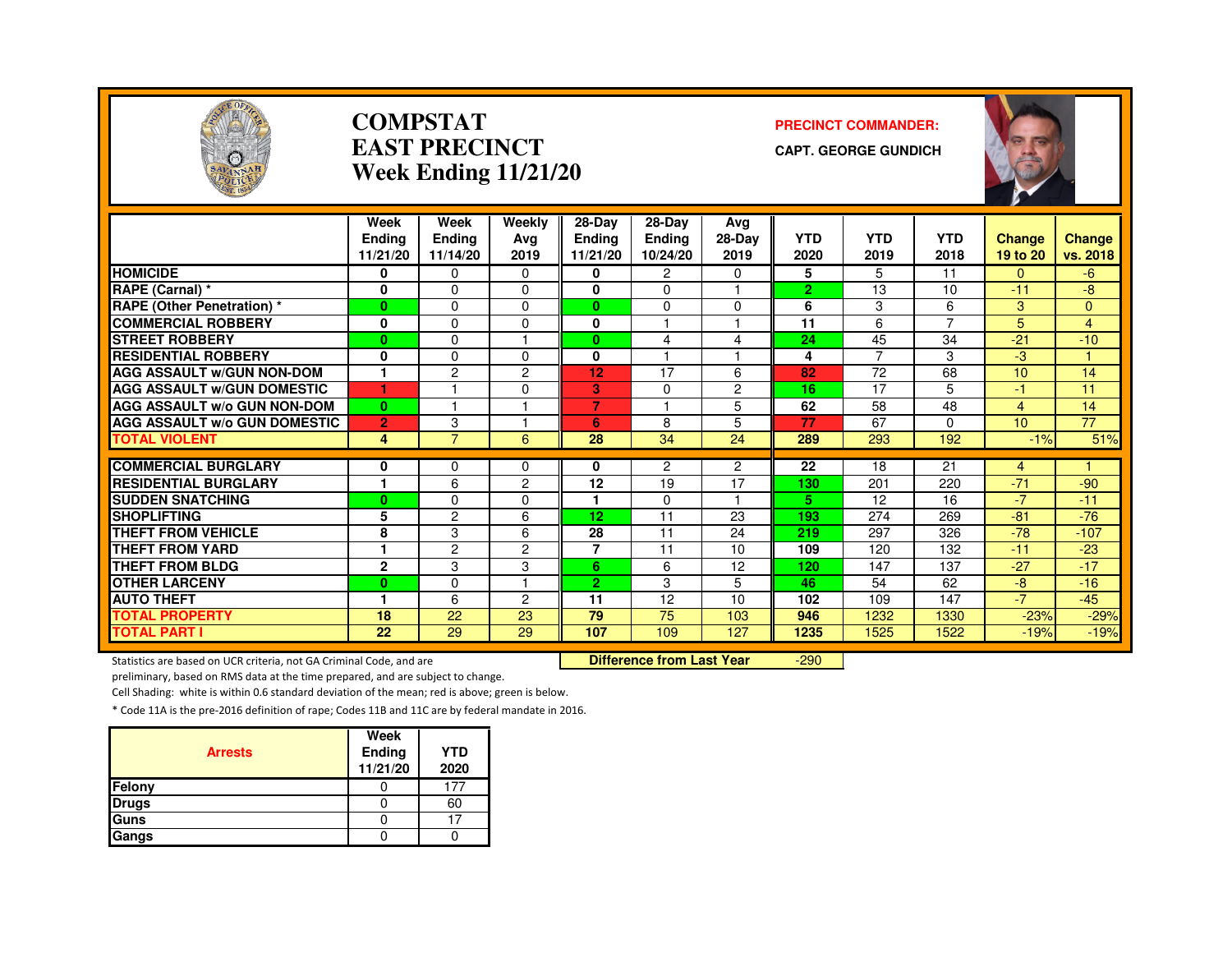# **BEAT 21 North PrecinctWeek Ending 11/21/20**

|                                     |                | <b>Last 4 Weeks</b> |                   |                | 28 Days        | 28 Day  |                |                |                |                 |                |
|-------------------------------------|----------------|---------------------|-------------------|----------------|----------------|---------|----------------|----------------|----------------|-----------------|----------------|
|                                     | <b>Endina</b>  | <b>Ending</b>       | <b>Ending</b>     | <b>Endina</b>  | <b>Endina</b>  | Average | <b>YTD</b>     | <b>YTD</b>     | <b>YTD</b>     | <b>Change</b>   | <b>Change</b>  |
|                                     | 10/31/20       | 11/07/20            | 11/14/20 11/21/20 |                | 11/21/20       | 2019    | 2020           | 2019           | 2018           | 19 to 20        | vs. 2018       |
| <b>HOMICIDE</b>                     | 0              | 0                   | 0                 | 0              | 0              | 0.0     | $\mathbf{0}$   | 0              | 0              | $\mathbf{0}$    | $\mathbf{0}$   |
| RAPE (Carnal) *                     | $\Omega$       | $\Omega$            | $\Omega$          | $\Omega$       | $\Omega$       | 0.2     | 3              | $\overline{2}$ | $\Omega$       | $\mathbf{1}$    | 3              |
| <b>RAPE (Other Penetration) *</b>   | $\Omega$       | $\Omega$            | $\Omega$          | $\Omega$       | $\Omega$       | 0.0     | $\Omega$       | $\Omega$       | $\mathbf{1}$   | $\Omega$        | $-1$           |
| <b>COMMERCIAL ROBBERY</b>           | 0              | 0                   | $\Omega$          | 0              | $\Omega$       | 0.0     | $\Omega$       | 0              | $\Omega$       | $\Omega$        | $\Omega$       |
| <b>STREET ROBBERY</b>               | $\Omega$       | 0                   | $\Omega$          | 0              | 0              | 0.0     | 5              | $\mathbf{0}$   | 0              | 5               | 5              |
| <b>RESIDENTIAL ROBBERY</b>          | $\Omega$       | $\Omega$            | $\Omega$          | 0              | 0              | 0.0     | 0              | $\Omega$       | $\Omega$       | $\Omega$        | $\Omega$       |
| <b>AGG ASSAULT w/GUN NON-DOM</b>    | $\Omega$       | 0                   | $\mathbf{1}$      | 0              | $\mathbf{1}$   | 0.1     | 4              | 3              | $\mathbf{1}$   | $\mathbf{1}$    | 3              |
| <b>AGG ASSAULT W/GUN DOMESTIC</b>   | $\Omega$       | 0                   | 0                 | 0              | 0              | 0.0     | $\overline{2}$ | 0              | $\mathbf{1}$   | $\overline{2}$  | 1              |
| <b>AGG ASSAULT W/o GUN NON-DOM</b>  | $\Omega$       | $\Omega$            | $\Omega$          | $\Omega$       | $\Omega$       | 0.2     | 1              | $\overline{2}$ | $\overline{2}$ | $-1$            | $-1$           |
| <b>AGG ASSAULT W/o GUN DOMESTIC</b> | $\overline{2}$ | 1                   | $\Omega$          | 0              | 3              | 0.4     | 15             | 5              | 0              | 10 <sup>1</sup> | 15             |
| <b>TOTAL VIOLENT</b>                | $\overline{2}$ | $\mathbf{1}$        | $\mathbf{1}$      | $\Omega$       | 4              | 0.8     | 30             | 12             | 5              | 150%            | 500%           |
|                                     |                |                     |                   |                |                |         |                |                |                |                 |                |
| <b>COMMERCIAL BURGLARY</b>          | $\Omega$       | $\Omega$            | $\Omega$          | $\Omega$       | $\Omega$       | 0.1     | $\overline{2}$ | $\mathbf{1}$   | 5              | 1               | $-3$           |
| <b>RESIDENTIAL BURGLARY</b>         | $\Omega$       | 1                   | $\Omega$          | 1              | $\overline{2}$ | 1.3     | 9              | 14             | 12             | $-5$            | $-3$           |
| <b>SUDDEN SNATCHING</b>             | $\Omega$       | $\mathbf{1}$        | 0                 | 0              | $\mathbf{1}$   | 0.0     | $\overline{2}$ | $\Omega$       | $\Omega$       | $\overline{2}$  | $\overline{2}$ |
| <b>SHOPLIFTING</b>                  | 0              | 0                   | 0                 | 0              | 0              | 0.5     | $\overline{2}$ | 6              | $\overline{2}$ | $-4$            | $\Omega$       |
| <b>THEFT FROM VEHICLE</b>           | 1              | $\mathbf{1}$        | $\mathbf{1}$      | $\mathbf{1}$   | 4              | 3.8     | 9              | 47             | 39             | $-38$           | $-30$          |
| <b>THEFT FROM YARD</b>              | 0              | 0                   | $\Omega$          | $\Omega$       | $\Omega$       | 0.6     | 5              | 5              | 14             | $\Omega$        | -9             |
| <b>THEFT FROM BLDG</b>              | $\Omega$       | $\Omega$            | 0                 | 0              | 0              | 0.5     | 9              | 6              | 15             | 3               | $-6$           |
| <b>OTHER LARCENY</b>                | $\Omega$       | $\Omega$            | $\Omega$          | 0              | 0              | 0.6     | 3              | 3              | 13             | $\Omega$        | $-10$          |
| <b>AUTO THEFT</b>                   | 1              | $\mathbf 0$         | 0                 | 0              | $\mathbf{1}$   | 1.5     | 11             | 16             | 19             | $-5$            | $-8$           |
| <b>TOTAL PROPERTY</b>               | $\overline{2}$ | 3                   | $\mathbf{1}$      | $\overline{2}$ | 8              | 8.7     | 52             | 98             | 119            | $-47%$          | $-56%$         |
| <b>TOTAL PART I</b>                 | 4              | 4                   | $\overline{2}$    | $\overline{2}$ | 12             | 9.5     | 82             | 110            | 124            | $-25%$          | $-34%$         |

 **Difference from Last Year**

-28

Statistics are based on UCR criteria, not GA Criminal Code.

\* Rape Code 11A is the historical definition of rape (aka Legacy Rape); Rape Codes 11B and 11C are those moved from Part II to Part I in 2017.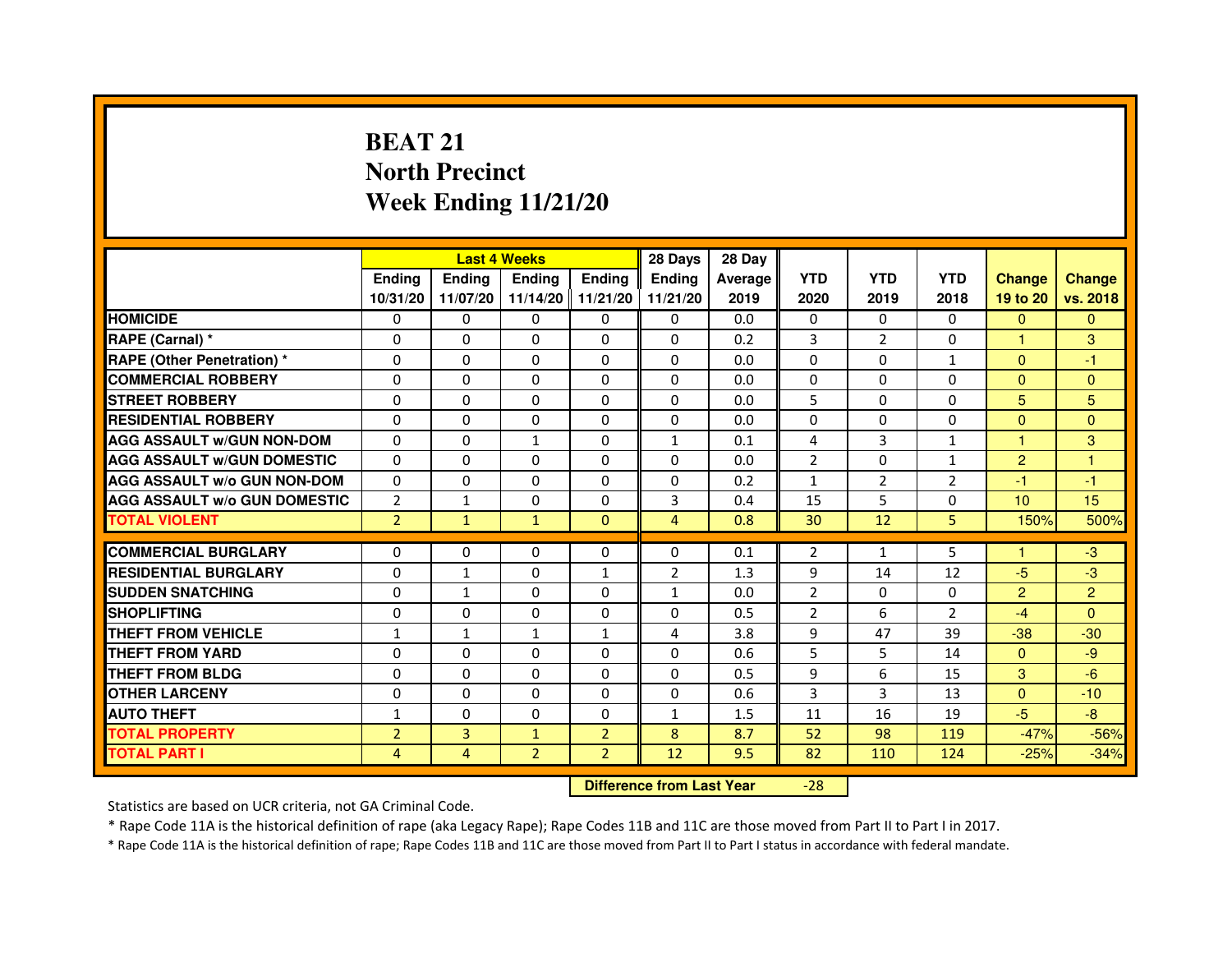## **BEAT 22 North PrecinctWeek Ending 11/21/20**

|                                     |                | <b>Last 4 Weeks</b> |                                  |                | 28 Days        | 28 Day  |                |                |              |                |                |
|-------------------------------------|----------------|---------------------|----------------------------------|----------------|----------------|---------|----------------|----------------|--------------|----------------|----------------|
|                                     | <b>Ending</b>  | <b>Ending</b>       | <b>Ending</b>                    | <b>Ending</b>  | Ending         | Average | <b>YTD</b>     | <b>YTD</b>     | <b>YTD</b>   | <b>Change</b>  | <b>Change</b>  |
|                                     | 10/31/20       | 11/07/20            | 11/14/20                         | 11/21/20       | 11/21/20       | 2019    | 2020           | 2019           | 2018         | 19 to 20       | vs. 2018       |
| <b>HOMICIDE</b>                     | 0              | $\Omega$            | $\mathbf{1}$                     | $\Omega$       | $\mathbf{1}$   | 0.1     | $\overline{2}$ | $\mathbf{1}$   | 4            | 1.             | $-2$           |
| RAPE (Carnal) *                     | 0              | $\mathbf{0}$        | 0                                | 0              | 0              | 0.2     | 2              | $\overline{2}$ | 3            | $\Omega$       | $-1$           |
| RAPE (Other Penetration) *          | $\Omega$       | 0                   | $\Omega$                         | $\Omega$       | $\Omega$       | 0.0     | $\mathbf{1}$   | $\mathbf{0}$   | 1            | 1              | $\overline{0}$ |
| <b>COMMERCIAL ROBBERY</b>           | $\Omega$       | $\Omega$            | $\Omega$                         | $\Omega$       | $\Omega$       | 0.2     | $\mathbf{1}$   | $\mathbf{1}$   | 3            | $\mathbf{0}$   | $-2$           |
| <b>STREET ROBBERY</b>               | $\Omega$       | $\mathbf{1}$        | $\Omega$                         | $\Omega$       | $\mathbf{1}$   | 0.7     | 5              | 9              | 12           | $-4$           | $-7$           |
| <b>RESIDENTIAL ROBBERY</b>          | 0              | 0                   | 0                                | 0              | 0              | 0.1     | $\mathbf{1}$   | $\mathbf{1}$   | $\mathbf{0}$ | $\overline{0}$ | 1              |
| <b>AGG ASSAULT w/GUN NON-DOM</b>    | 3              | $\mathbf{1}$        | $\Omega$                         | $\Omega$       | 4              | 1.5     | 29             | 18             | 14           | 11             | 15             |
| <b>AGG ASSAULT W/GUN DOMESTIC</b>   | $\Omega$       | $\Omega$            | $\Omega$                         | $\Omega$       | $\Omega$       | 0.4     | $\overline{2}$ | 4              | $\mathbf{1}$ | $-2$           | $\mathbf{1}$   |
| <b>AGG ASSAULT W/o GUN NON-DOM</b>  | $\Omega$       | $\Omega$            | $\Omega$                         | $\mathbf{1}$   | $\mathbf{1}$   | 1.2     | 4              | 14             | 10           | $-10$          | $-6$           |
| <b>AGG ASSAULT w/o GUN DOMESTIC</b> | $\Omega$       | $\Omega$            | $\mathbf{1}$                     | $\Omega$       | $\mathbf{1}$   | 1.6     | 8              | 18             | 0            | $-10$          | 8              |
| <b>TOTAL VIOLENT</b>                | 3              | $\overline{2}$      | $\overline{2}$                   | $\mathbf{1}$   | 8              | 5.8     | 55             | 68             | 48           | $-19%$         | 15%            |
| <b>COMMERCIAL BURGLARY</b>          | 0              | 0                   | 0                                | 0              | 0              | 0.5     | 3              | 6              | 6            | $-3$           | $-3$           |
| <b>RESIDENTIAL BURGLARY</b>         | $\Omega$       | $\Omega$            | 1                                | $\Omega$       | $\mathbf{1}$   | 1.3     | 29             | 13             | 20           | 16             | 9              |
| <b>SUDDEN SNATCHING</b>             | $\Omega$       | $\Omega$            | $\Omega$                         | $\Omega$       | $\Omega$       | 0.2     | $\mathbf{1}$   | $\overline{2}$ | 4            | $-1$           | $-3$           |
| <b>SHOPLIFTING</b>                  | 0              | $\Omega$            | 0                                | $\Omega$       | $\Omega$       | 0.9     | $\overline{7}$ | 12             | 35           | $-5$           | $-28$          |
| <b>THEFT FROM VEHICLE</b>           | 1              | 0                   | 0                                | $\mathbf{1}$   | $\overline{2}$ | 2.8     | 27             | 33             | 32           | $-6$           | $-5$           |
| <b>THEFT FROM YARD</b>              | $\Omega$       | $\Omega$            | $\Omega$                         | $\Omega$       | $\Omega$       | 1.4     | 10             | 17             | 21           | $-7$           | $-11$          |
| <b>THEFT FROM BLDG</b>              | $\Omega$       | $\Omega$            | $\mathbf{1}$                     | $\Omega$       | $\mathbf{1}$   | 1.8     | 13             | 16             | 16           | $-3$           | $-3$           |
| <b>OTHER LARCENY</b>                | 0              | $\mathbf{1}$        | $\mathbf{0}$                     | 0              | 1              | 0.2     | 5              | 3              | 3            | $\overline{2}$ | $\overline{2}$ |
| <b>AUTO THEFT</b>                   | $\Omega$       | $\Omega$            | $\Omega$                         | $\overline{2}$ | $\overline{2}$ | 1.8     | 20             | 19             | 23           | $\mathbf{1}$   | $-3$           |
| <b>TOTAL PROPERTY</b>               | $\mathbf{1}$   | $\mathbf{1}$        | $\overline{2}$                   | 3              | $\overline{7}$ | 10.9    | 115            | 121            | 160          | $-5%$          | $-28%$         |
| <b>TOTAL PART I</b>                 | $\overline{4}$ | 3                   | $\overline{4}$                   | 4              | 15             | 16.7    | 170            | 189            | 208          | $-10%$         | $-18%$         |
|                                     |                |                     | <b>Difference from Last Year</b> |                | $-19$          |         |                |                |              |                |                |

 **Difference from Last Year**

Statistics are based on UCR criteria, not GA Criminal Code.

\* Rape Code 11A is the historical definition of rape (aka Legacy Rape); Rape Codes 11B and 11C are those moved from Part II to Part I in 2017.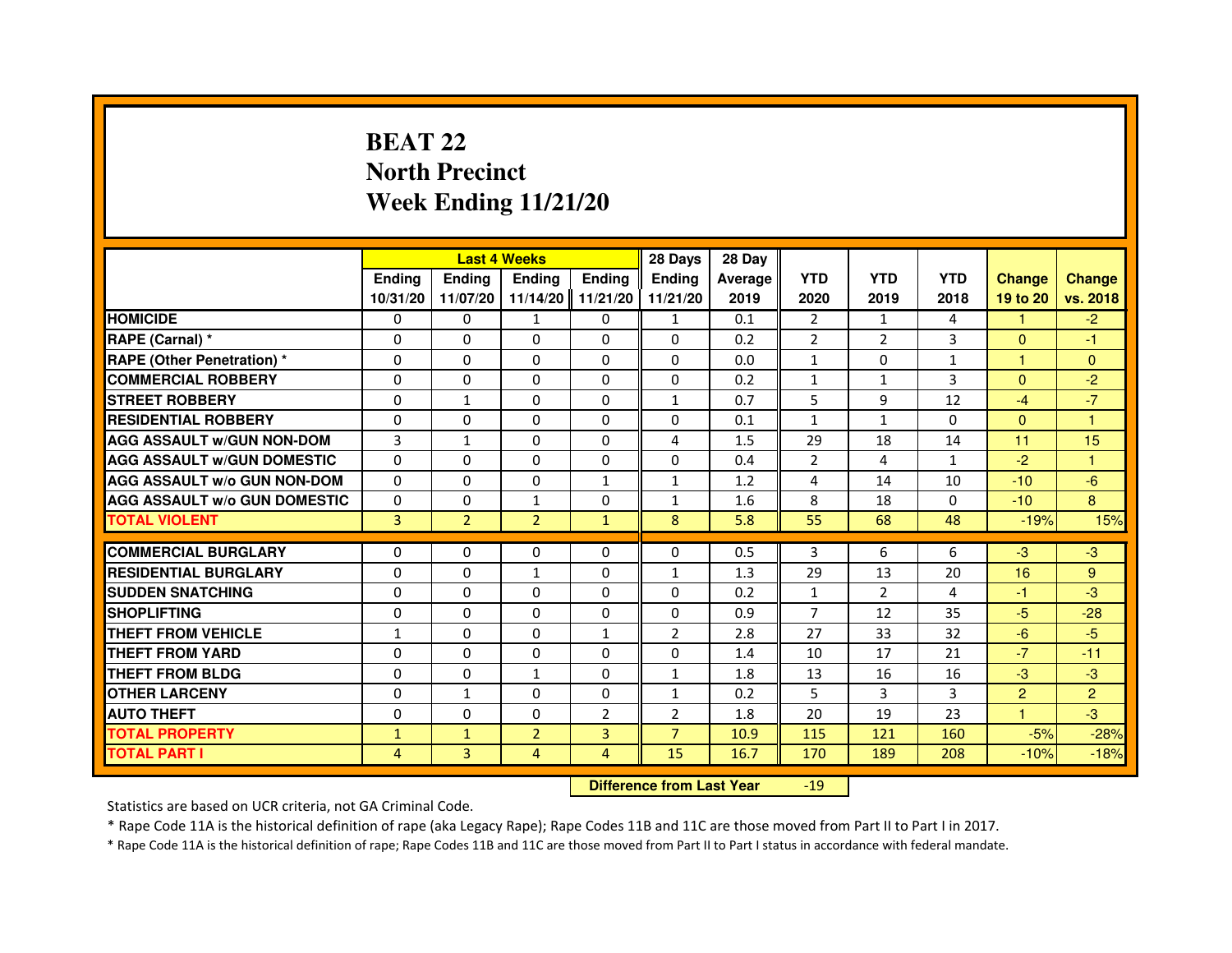## **BEAT 23 North PrecinctWeek Ending 11/21/20**

|                                     |                | <b>Last 4 Weeks</b>              |                |                | 28 Days        | 28 Day  |                |                |                |                |                         |
|-------------------------------------|----------------|----------------------------------|----------------|----------------|----------------|---------|----------------|----------------|----------------|----------------|-------------------------|
|                                     | <b>Ending</b>  | <b>Ending</b>                    | <b>Ending</b>  | <b>Ending</b>  | Ending         | Average | <b>YTD</b>     | <b>YTD</b>     | <b>YTD</b>     | <b>Change</b>  | <b>Change</b>           |
|                                     | 10/31/20       | 11/07/20                         | 11/14/20       | 11/21/20       | 11/21/20       | 2019    | 2020           | 2019           | 2018           | 19 to 20       | vs. 2018                |
| <b>HOMICIDE</b>                     | 0              | $\Omega$                         | $\Omega$       | 0              | 0              | 0.2     | 3              | $\mathcal{P}$  | $\mathbf{1}$   | 1.             | $\overline{2}$          |
| RAPE (Carnal) *                     | 0              | $\mathbf{0}$                     | 0              | 0              | 0              | 0.1     | $\mathbf{1}$   | $\mathbf{1}$   | 3              | $\mathbf{0}$   | $-2$                    |
| RAPE (Other Penetration) *          | $\Omega$       | 0                                | $\Omega$       | $\Omega$       | $\Omega$       | 0.0     | $\overline{2}$ | $\mathbf{0}$   | $\Omega$       | $\overline{2}$ | $\overline{2}$          |
| <b>COMMERCIAL ROBBERY</b>           | 0              | $\Omega$                         | $\Omega$       | $\Omega$       | $\Omega$       | 0.0     | $\Omega$       | $\mathbf{0}$   | $\mathbf{1}$   | $\mathbf{0}$   | $-1$                    |
| <b>STREET ROBBERY</b>               | $\mathbf{1}$   | $\Omega$                         | $\Omega$       | $\Omega$       | $\mathbf{1}$   | 0.2     | 10             | $\overline{7}$ | 6              | 3              | $\overline{\mathbf{4}}$ |
| <b>RESIDENTIAL ROBBERY</b>          | 0              | 0                                | 0              | 0              | 0              | 0.0     | $\mathbf{1}$   | $\mathbf{0}$   | 3              | $\mathbf{1}$   | $-2$                    |
| <b>AGG ASSAULT w/GUN NON-DOM</b>    | $\mathbf{1}$   | $\Omega$                         | $\mathbf{1}$   | $\Omega$       | $\overline{2}$ | 1.0     | 16             | 10             | 14             | 6              | $\overline{2}$          |
| <b>AGG ASSAULT W/GUN DOMESTIC</b>   | $\Omega$       | $\Omega$                         | $\Omega$       | $\Omega$       | $\Omega$       | 0.2     | 3              | $\overline{3}$ | 4              | $\Omega$       | $-1$                    |
| <b>AGG ASSAULT W/o GUN NON-DOM</b>  | $\Omega$       | $\Omega$                         | $\Omega$       | $\Omega$       | $\Omega$       | 1.2     | 4              | 14             | 8              | $-10$          | $-4$                    |
| <b>AGG ASSAULT w/o GUN DOMESTIC</b> | $\Omega$       | $\Omega$                         | 0              | $\Omega$       | $\Omega$       | 0.8     | 8              | 9              | $\Omega$       | $-1$           | 8                       |
| <b>TOTAL VIOLENT</b>                | $\overline{2}$ | $\overline{0}$                   | $\mathbf{1}$   | $\mathbf{0}$   | 3              | 3.6     | 48             | 46             | 40             | 4%             | 20%                     |
| <b>COMMERCIAL BURGLARY</b>          | 0              | 1                                | 0              | 0              | $\mathbf{1}$   | 1.3     | 8              | 16             | 11             | $-8$           | $-3$                    |
| <b>RESIDENTIAL BURGLARY</b>         | 1              | $\overline{2}$                   | $\Omega$       | 1              | 4              | 0.8     | 20             | 11             | 14             | 9              | 6                       |
| <b>SUDDEN SNATCHING</b>             | 0              | $\Omega$                         | $\Omega$       | $\Omega$       | $\Omega$       | 0.2     | 3              | $\overline{2}$ | $\mathcal{P}$  | $\mathbf{1}$   | $\mathbf{1}$            |
| <b>SHOPLIFTING</b>                  | 0              | $\mathbf{1}$                     | $\mathbf{1}$   | 0              | $\overline{2}$ | 1.5     | 12             | 19             | 31             | $-7$           | $-19$                   |
| <b>THEFT FROM VEHICLE</b>           | $\overline{2}$ | 0                                | 0              | $\Omega$       | $\overline{2}$ | 2.5     | 29             | 28             | 31             | 1              | $-2$                    |
| <b>THEFT FROM YARD</b>              | $\Omega$       | $\overline{2}$                   | 3              | $\Omega$       | 5              | 1.0     | 27             | 12             | 26             | 15             | $\mathbf{1}$            |
| <b>THEFT FROM BLDG</b>              | $\mathbf{1}$   | $\mathbf{1}$                     | $\Omega$       | $\Omega$       | $\overline{2}$ | 1.0     | 12             | 13             | 22             | $-1$           | $-10$                   |
| <b>OTHER LARCENY</b>                | 0              | $\Omega$                         | $\mathbf{0}$   | $\Omega$       | 0              | 0.2     | 4              | 3              | $\overline{7}$ | $\mathbf{1}$   | $-3$                    |
| <b>AUTO THEFT</b>                   | $\Omega$       | $\mathbf{1}$                     | $\overline{2}$ | $\mathbf{1}$   | 4              | 1.1     | 18             | 13             | 14             | 5 <sup>5</sup> | $\overline{4}$          |
| <b>TOTAL PROPERTY</b>               | 4              | 8                                | 6              | $\overline{2}$ | 20             | 9.6     | 133            | 117            | 158            | 14%            | $-16%$                  |
| <b>TOTAL PART I</b>                 | 6              | 8                                | $\overline{7}$ | $\overline{2}$ | 23             | 13.2    | 181            | 163            | 198            | 11%            | $-9%$                   |
|                                     |                | <b>Difference from Last Year</b> |                | 18             |                |         |                |                |                |                |                         |

 **Difference from Last Year**

Statistics are based on UCR criteria, not GA Criminal Code.

\* Rape Code 11A is the historical definition of rape (aka Legacy Rape); Rape Codes 11B and 11C are those moved from Part II to Part I in 2017.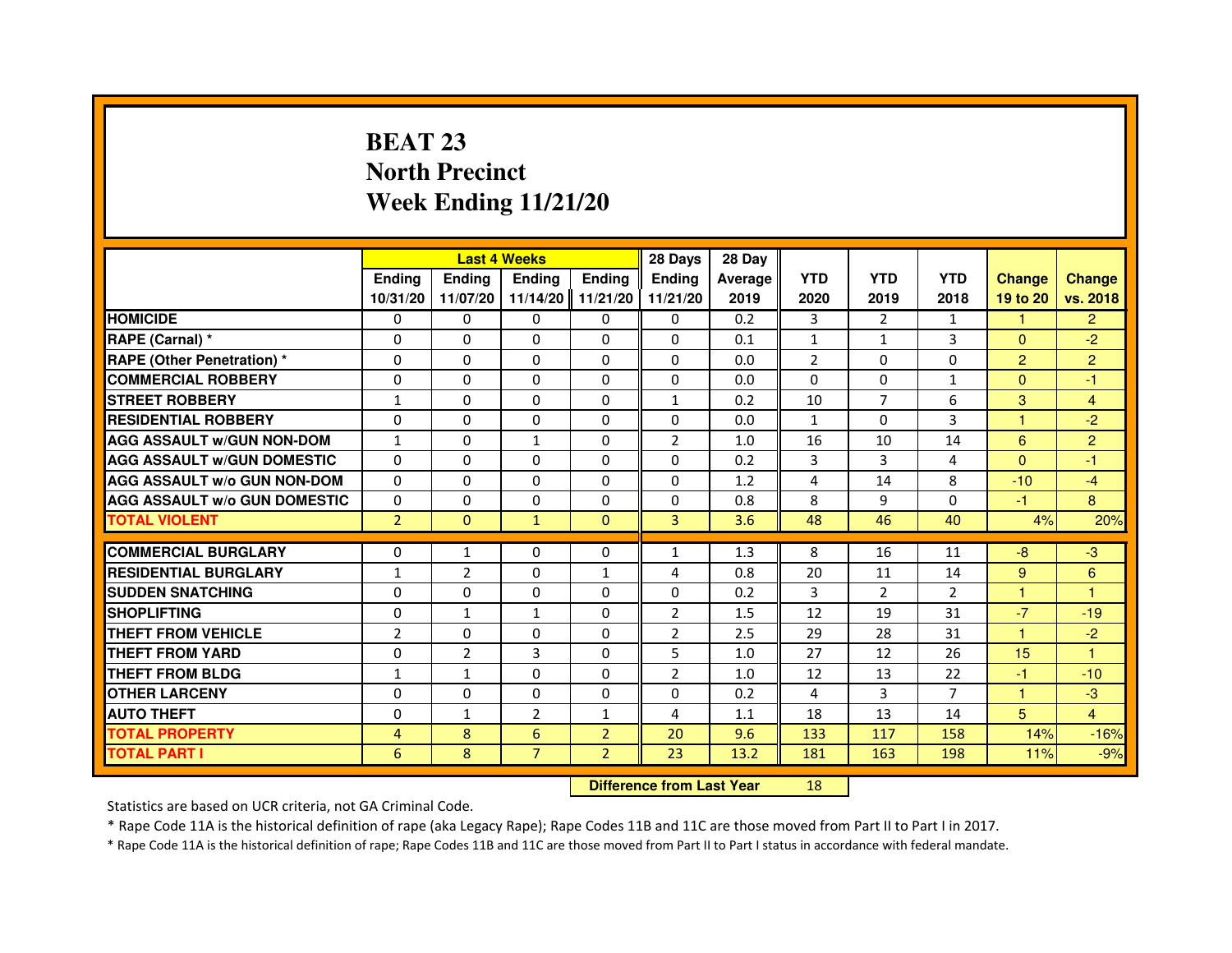## **BEAT 24 North PrecinctWeek Ending 11/21/20**

|                                     |                |                                  | <b>Last 4 Weeks</b> |               | 28 Days       | 28 Day         |                |                |                |                         |                |
|-------------------------------------|----------------|----------------------------------|---------------------|---------------|---------------|----------------|----------------|----------------|----------------|-------------------------|----------------|
|                                     | <b>Ending</b>  | <b>Ending</b>                    | <b>Ending</b>       | <b>Ending</b> | <b>Ending</b> | <b>Average</b> | <b>YTD</b>     | <b>YTD</b>     | <b>YTD</b>     | <b>Change</b>           | <b>Change</b>  |
|                                     | 10/31/20       | 11/07/20                         | 11/14/20            | 11/21/20      | 11/21/20      | 2019           | 2020           | 2019           | 2018           | 19 to 20                | vs. 2018       |
| <b>HOMICIDE</b>                     | 0              | $\Omega$                         | $\Omega$            | $\Omega$      | 0             | 0.0            | $\mathbf{1}$   | $\Omega$       | $\Omega$       | $\mathbf{1}$            | $\mathbf{1}$   |
| RAPE (Carnal) *                     | 0              | $\Omega$                         | $\Omega$            | $\Omega$      | $\Omega$      | 0.2            | 3              | $\overline{2}$ | $\Omega$       | 1                       | 3              |
| RAPE (Other Penetration) *          | $\Omega$       | $\Omega$                         | $\Omega$            | $\Omega$      | $\Omega$      | 0.2            | $\Omega$       | 3              | $\Omega$       | $-3$                    | $\overline{0}$ |
| <b>COMMERCIAL ROBBERY</b>           | $\overline{2}$ | $\Omega$                         | $\Omega$            | $\Omega$      | 2             | 0.2            | 6              | 2              | $\Omega$       | $\overline{4}$          | $6\phantom{1}$ |
| <b>STREET ROBBERY</b>               | 0              | $\Omega$                         | 0                   | $\Omega$      | $\Omega$      | 0.8            | 5              | 11             | $\overline{7}$ | $-6$                    | $-2$           |
| <b>RESIDENTIAL ROBBERY</b>          | 0              | $\Omega$                         | 0                   | $\Omega$      | $\Omega$      | 0.1            | $\Omega$       | $\mathbf{1}$   | $\Omega$       | $-1$                    | $\Omega$       |
| <b>AGG ASSAULT w/GUN NON-DOM</b>    | $\mathbf{1}$   | $\Omega$                         | $\Omega$            | $\Omega$      | $\mathbf{1}$  | 0.3            | 8              | 4              | $\overline{2}$ | $\overline{\mathbf{4}}$ | $6\phantom{1}$ |
| <b>AGG ASSAULT W/GUN DOMESTIC</b>   | $\Omega$       | $\Omega$                         | $\Omega$            | $\Omega$      | $\Omega$      | 0.0            | $\Omega$       | $\Omega$       | $\Omega$       | $\Omega$                | $\Omega$       |
| <b>AGG ASSAULT W/o GUN NON-DOM</b>  | 0              | $\mathbf{0}$                     | 0                   | 0             | 0             | 0.4            | 4              | 5              | 7              | $-1$                    | $-3$           |
| <b>AGG ASSAULT w/o GUN DOMESTIC</b> | $\Omega$       | 0                                | 0                   | 0             | $\Omega$      | 0.5            | 3              | 5              | $\Omega$       | $-2$                    | 3              |
| <b>TOTAL VIOLENT</b>                | 3              | $\mathbf{0}$                     | $\mathbf{0}$        | $\mathbf{0}$  | 3             | 2.7            | 30             | 33             | 16             | $-9%$                   | 88%            |
| <b>COMMERCIAL BURGLARY</b>          | 0              | 0                                | 0                   | $\Omega$      | $\Omega$      | 0.4            | $\overline{2}$ | 5              | $\overline{2}$ | $-3$                    | $\mathbf{0}$   |
| <b>RESIDENTIAL BURGLARY</b>         | $\Omega$       | $\mathbf{1}$                     | $\Omega$            | $\Omega$      | $\mathbf{1}$  | 1.2            | 8              | 14             | 8              | $-6$                    | $\Omega$       |
| <b>SUDDEN SNATCHING</b>             | $\Omega$       | $\Omega$                         | $\Omega$            | $\Omega$      | $\Omega$      | 0.2            | $\mathbf{1}$   | $\mathcal{P}$  | 3              | $-1$                    | $-2$           |
| <b>SHOPLIFTING</b>                  | 1              | 0                                | 0                   | 0             | $\mathbf{1}$  | 2.1            | 26             | 25             | 59             | 1                       | $-33$          |
| <b>THEFT FROM VEHICLE</b>           | 4              | 5                                | $\mathbf{1}$        | $\Omega$      | 10            | 3.6            | 39             | 45             | 44             | $-6$                    | $-5$           |
| <b>THEFT FROM YARD</b>              | $\overline{2}$ | $\Omega$                         | $\Omega$            | $\mathbf{1}$  | 3             | 4.1            | 22             | 51             | 23             | $-29$                   | $-1$           |
| <b>THEFT FROM BLDG</b>              | $\Omega$       | $\Omega$                         | $\Omega$            | $\Omega$      | $\Omega$      | 1.1            | 9              | 12             | 25             | $-3$                    | $-16$          |
| <b>OTHER LARCENY</b>                | 0              | $\Omega$                         | 0                   | $\Omega$      | $\Omega$      | 1.4            | 15             | 15             | 6              | $\mathbf{0}$            | 9              |
| <b>AUTO THEFT</b>                   | $\mathbf{1}$   | $\mathbf{1}$                     | $\mathbf{1}$        | $\Omega$      | 3             | 0.7            | 18             | 9              | 12             | 9                       | 6              |
| <b>TOTAL PROPERTY</b>               | 8              | $\overline{7}$                   | $\overline{2}$      | $\mathbf{1}$  | 18            | 14.8           | 140            | 178            | 182            | $-21%$                  | $-23%$         |
| <b>TOTAL PART I</b>                 | 11             | $\overline{7}$                   | $\overline{2}$      | $\mathbf{1}$  | 21            | 17.5           | 170            | 211            | 198            | $-19%$                  | $-14%$         |
|                                     |                | <b>Difference from Last Year</b> |                     | $-41$         |               |                |                |                |                |                         |                |

 **Difference from Last Year**

Statistics are based on UCR criteria, not GA Criminal Code.

\* Rape Code 11A is the historical definition of rape (aka Legacy Rape); Rape Codes 11B and 11C are those moved from Part II to Part I in 2017.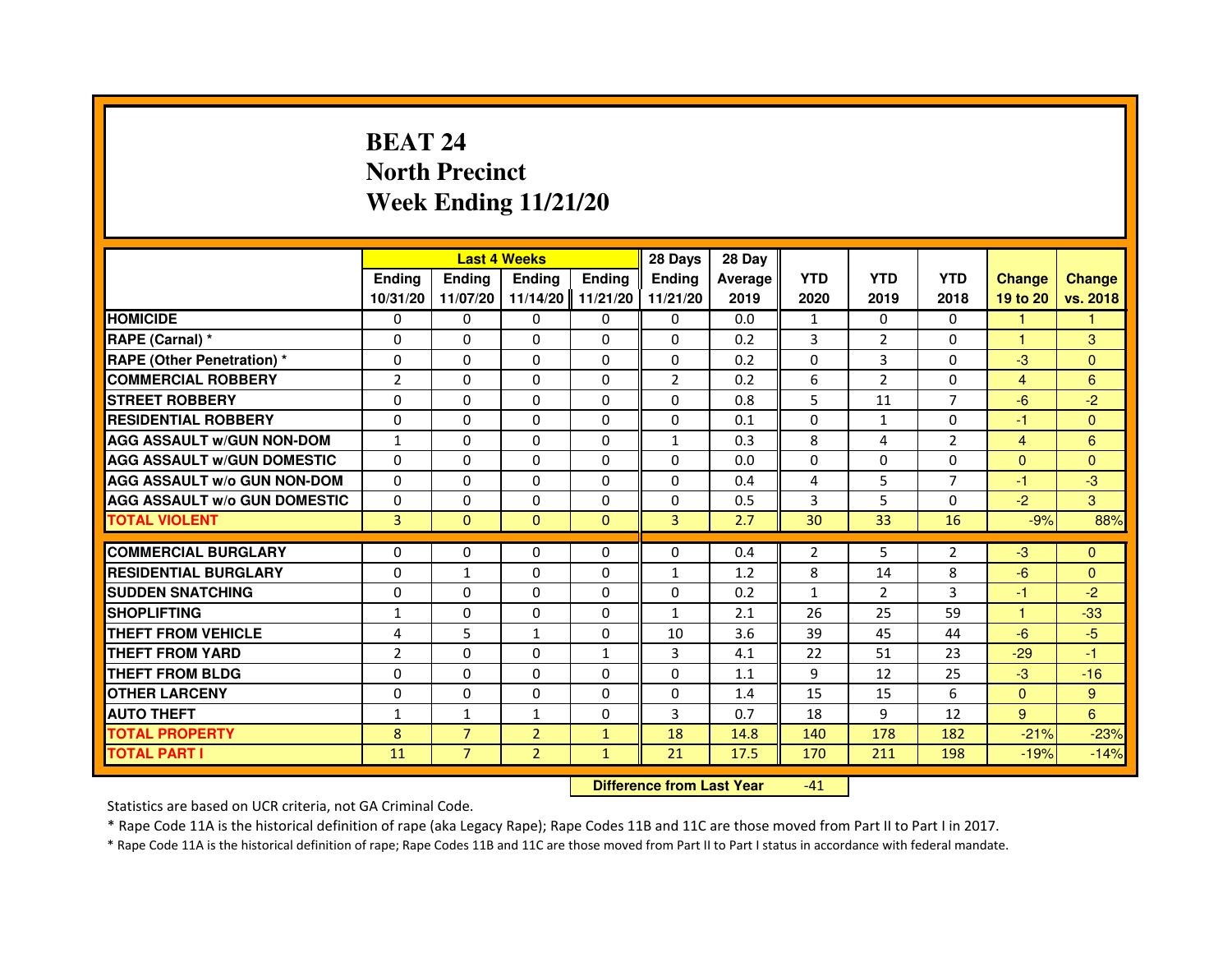## **BEAT 25 North PrecinctWeek Ending 11/21/20**

|                                     |                |                | <b>Last 4 Weeks</b> |                | 28 Days        | 28 Day         |                |                |                |                |                |
|-------------------------------------|----------------|----------------|---------------------|----------------|----------------|----------------|----------------|----------------|----------------|----------------|----------------|
|                                     | Ending         | <b>Endina</b>  | <b>Ending</b>       | <b>Ending</b>  | <b>Endina</b>  | <b>Average</b> | <b>YTD</b>     | <b>YTD</b>     | <b>YTD</b>     | <b>Change</b>  | <b>Change</b>  |
|                                     | 10/31/20       | 11/07/20       | 11/14/20            | 11/21/20       | 11/21/20       | 2019           | 2020           | 2019           | 2018           | 19 to 20       | vs. 2018       |
| <b>HOMICIDE</b>                     | 0              | $\Omega$       | $\mathbf{0}$        | $\Omega$       | 0              | 0.0            | $\mathbf{1}$   | 0              | $\Omega$       | 1              |                |
| RAPE (Carnal) *                     | $\Omega$       | $\Omega$       | $\Omega$            | $\Omega$       | $\Omega$       | 0.1            | $\overline{2}$ | $\mathbf{1}$   | $\overline{2}$ | $\mathbf{1}$   | $\Omega$       |
| <b>RAPE (Other Penetration) *</b>   | 0              | $\mathbf{0}$   | $\mathbf{0}$        | 0              | 0              | 0.0            | 0              | 0              | 0              | $\mathbf{0}$   | $\Omega$       |
| <b>COMMERCIAL ROBBERY</b>           | 0              | $\Omega$       | $\Omega$            | $\Omega$       | $\Omega$       | 0.1            | $\Omega$       | $\mathbf{1}$   | $\Omega$       | $-1$           | $\Omega$       |
| <b>STREET ROBBERY</b>               | 1              | $\Omega$       | $\Omega$            | $\Omega$       | $\mathbf{1}$   | 0.5            | $\overline{2}$ | 4              | 15             | $-2$           | $-13$          |
| <b>RESIDENTIAL ROBBERY</b>          | 0              | $\mathbf{1}$   | $\Omega$            | $\Omega$       | $\mathbf{1}$   | 0.0            | $\overline{2}$ | $\Omega$       | $\Omega$       | $\overline{2}$ | $\overline{2}$ |
| <b>AGG ASSAULT w/GUN NON-DOM</b>    | $\Omega$       | $\Omega$       | $\Omega$            | $\Omega$       | $\Omega$       | 0.2            | $\Omega$       | $\overline{2}$ | $\Omega$       | $-2$           | $\Omega$       |
| <b>AGG ASSAULT W/GUN DOMESTIC</b>   | $\Omega$       | $\Omega$       | $\Omega$            | 0              | $\Omega$       | 0.0            | $\Omega$       | 0              | $\overline{2}$ | $\Omega$       | $-2$           |
| <b>AGG ASSAULT W/o GUN NON-DOM</b>  | 0              | $\mathbf{1}$   | 0                   | $\Omega$       | $\mathbf{1}$   | 0.2            | 6              | 3              | $\overline{2}$ | 3              | $\overline{4}$ |
| <b>AGG ASSAULT W/o GUN DOMESTIC</b> | $\Omega$       | $\Omega$       | $\Omega$            | $\Omega$       | $\Omega$       | 0.2            | 6              | $\overline{2}$ | 0              | 4              | 6              |
| <b>TOTAL VIOLENT</b>                | $\mathbf{1}$   | $\overline{2}$ | $\Omega$            | $\Omega$       | 3              | 1.2            | 19             | 13             | 21             | 46%            | $-10%$         |
|                                     |                |                |                     |                |                |                |                |                |                |                |                |
| <b>COMMERCIAL BURGLARY</b>          | 0              | $\mathbf{0}$   | 0                   | 0              | $\Omega$       | 0.8            | 8              | 9              | 1              | -1             | $\overline{7}$ |
| <b>RESIDENTIAL BURGLARY</b>         | 0              | $\Omega$       | $\mathbf{1}$        | 0              | 1              | 1.4            | 11             | 16             | 3              | $-5$           | 8              |
| <b>SUDDEN SNATCHING</b>             | 0              | $\Omega$       | 0                   | 0              | 0              | 0.1            | 2              | $\mathbf{1}$   | $\Omega$       | 1              | $\overline{2}$ |
| <b>SHOPLIFTING</b>                  | $\Omega$       | $\Omega$       | $\mathbf{1}$        | $\Omega$       | $\mathbf{1}$   | 1.5            | 19             | 18             | 16             | $\mathbf{1}$   | 3              |
| THEFT FROM VEHICLE                  | 3              | $\mathbf{1}$   | $\Omega$            | $\overline{2}$ | 6              | 5.0            | 33             | 58             | 54             | $-25$          | $-21$          |
| <b>THEFT FROM YARD</b>              | 0              | 0              | $\Omega$            | $\Omega$       | $\Omega$       | 1.8            | 16             | 22             | 26             | $-6$           | $-10$          |
| THEFT FROM BLDG                     | 1              | $\mathbf{0}$   | 0                   | 0              | 1              | 2.0            | 7              | 23             | 19             | $-16$          | $-12$          |
| <b>OTHER LARCENY</b>                | $\mathbf{1}$   | $\Omega$       | $\Omega$            | $\mathbf{1}$   | $\overline{2}$ | 0.5            | 12             | $\overline{7}$ | 9              | 5              | 3              |
| <b>AUTO THEFT</b>                   | $\mathbf{1}$   | $\Omega$       | $\Omega$            | $\Omega$       | $\mathbf{1}$   | 1.3            | 10             | 13             | 17             | $-3$           | $-7$           |
| <b>TOTAL PROPERTY</b>               | 6              | $\mathbf{1}$   | $\overline{2}$      | 3              | 12             | 14.3           | 118            | 167            | 145            | $-29%$         | $-19%$         |
| <b>TOTAL PART I</b>                 | $\overline{7}$ | 3              | $\overline{2}$      | 3              | 15             | 15.4           | 137            | 180            | 166            | $-24%$         | $-17%$         |

 **Difference from Last Year**-43

Statistics are based on UCR criteria, not GA Criminal Code.

\* Rape Code 11A is the historical definition of rape (aka Legacy Rape); Rape Codes 11B and 11C are those moved from Part II to Part I in 2017.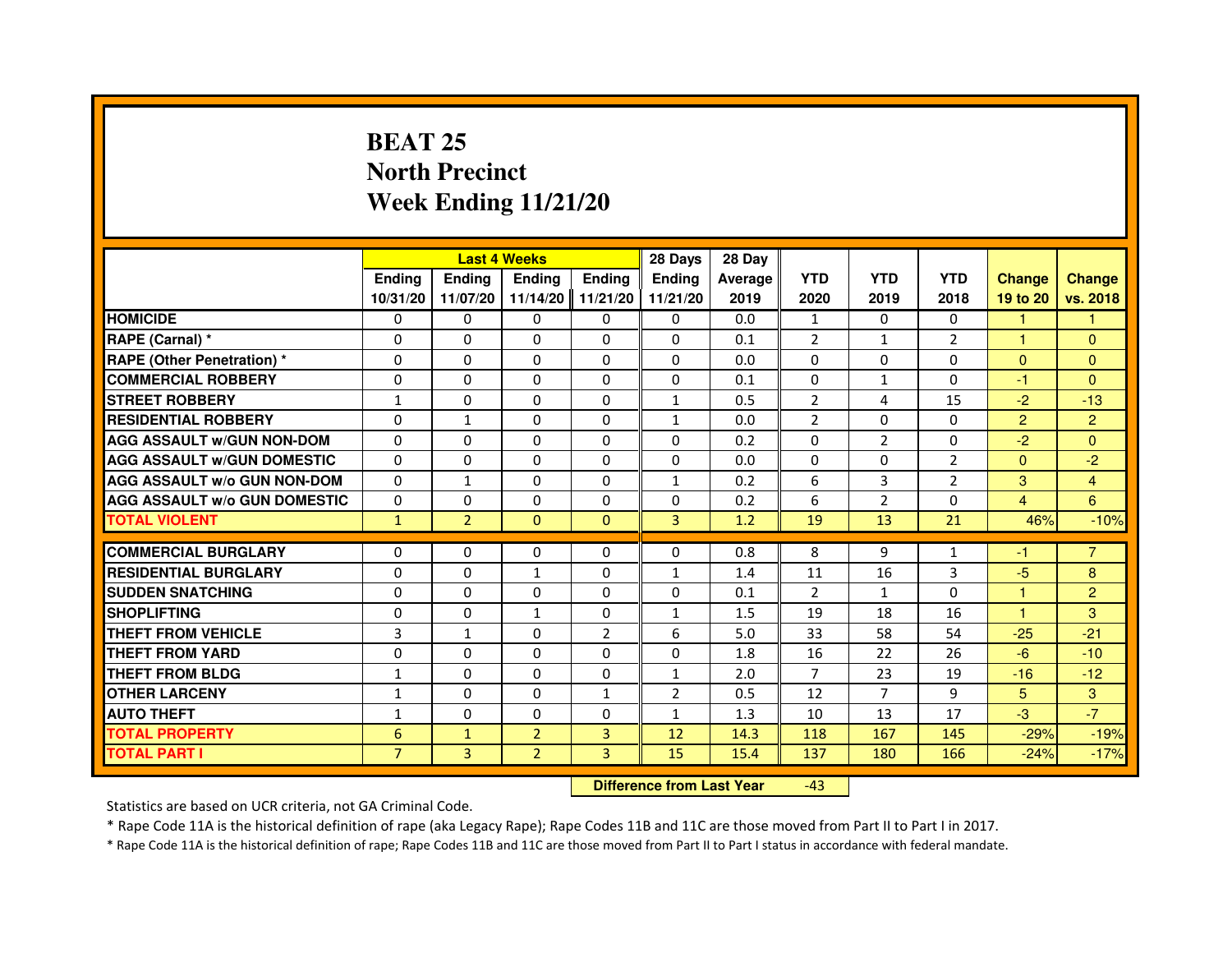# **BEAT 26 North PrecinctWeek Ending 11/21/20**

|                                     |                 |                                  | <b>Last 4 Weeks</b> |                | 28 Days        | 28 Day  |              |                |              |                |                |
|-------------------------------------|-----------------|----------------------------------|---------------------|----------------|----------------|---------|--------------|----------------|--------------|----------------|----------------|
|                                     | <b>Ending</b>   | Ending                           | <b>Ending</b>       | <b>Ending</b>  | <b>Ending</b>  | Average | <b>YTD</b>   | <b>YTD</b>     | <b>YTD</b>   | <b>Change</b>  | <b>Change</b>  |
|                                     | 10/31/20        | 11/07/20                         | 11/14/20            | 11/21/20       | 11/21/20       | 2019    | 2020         | 2019           | 2018         | 19 to 20       | vs. 2018       |
| <b>HOMICIDE</b>                     | 0               | $\Omega$                         | $\Omega$            | 0              | 0              | 0.1     | 0            | $\mathbf{1}$   | $\Omega$     | $-1$           | $\mathbf{0}$   |
| RAPE (Carnal) *                     | 0               | 1                                | 0                   | 0              | $\mathbf{1}$   | 0.2     | 5            | $\overline{2}$ | 3            | 3              | $\overline{2}$ |
| RAPE (Other Penetration) *          | $\Omega$        | 0                                | $\Omega$            | $\Omega$       | $\Omega$       | 0.0     | $\mathbf{1}$ | $\Omega$       | 1            | 1              | $\mathbf{0}$   |
| <b>COMMERCIAL ROBBERY</b>           | $\Omega$        | $\Omega$                         | $\Omega$            | $\Omega$       | $\Omega$       | 0.1     | $\mathbf{1}$ | $\mathbf{1}$   | $\Omega$     | $\Omega$       | $\mathbf{1}$   |
| <b>STREET ROBBERY</b>               | $\Omega$        | $\Omega$                         | $\Omega$            | $\Omega$       | $\Omega$       | 1.2     | 10           | 13             | 14           | $-3$           | $-4$           |
| <b>RESIDENTIAL ROBBERY</b>          | 0               | 0                                | $\Omega$            | 0              | 0              | 0.0     | 0            | 0              | $\Omega$     | $\mathbf{0}$   | $\mathbf{0}$   |
| <b>AGG ASSAULT W/GUN NON-DOM</b>    | $\Omega$        | $\Omega$                         | $\Omega$            | $\mathbf{1}$   | $\mathbf{1}$   | 0.4     | 5            | 5              | $\mathbf{1}$ | $\Omega$       | 4              |
| <b>AGG ASSAULT W/GUN DOMESTIC</b>   | $\Omega$        | $\Omega$                         | $\Omega$            | $\Omega$       | $\Omega$       | 0.0     | $\Omega$     | $\Omega$       | $\mathbf{1}$ | $\Omega$       | $-1$           |
| <b>AGG ASSAULT W/o GUN NON-DOM</b>  | $\Omega$        | $\Omega$                         | $\Omega$            | $\overline{2}$ | 2              | 1.2     | 20           | 15             | 19           | 5              | $\mathbf{1}$   |
| <b>AGG ASSAULT w/o GUN DOMESTIC</b> | $\Omega$        | $\Omega$                         | $\mathbf{1}$        | $\mathbf{1}$   | 2              | 0.2     | 8            | 3              | 0            | 5              | 8              |
| <b>TOTAL VIOLENT</b>                | $\mathbf{0}$    | $\mathbf{1}$                     | $\mathbf{1}$        | $\overline{4}$ | 6              | 3.4     | 50           | 40             | 39           | 25%            | 28%            |
| <b>COMMERCIAL BURGLARY</b>          | 0               | 0                                | 0                   | 0              | 0              | 0.5     | 13           | 6              | 3            | 7              | 10             |
| <b>RESIDENTIAL BURGLARY</b>         | 0               | $\Omega$                         | 1                   | $\Omega$       | 1              | 0.2     | $\mathbf{1}$ | $\overline{2}$ | 2            | $-1$           | $-1$           |
| <b>SUDDEN SNATCHING</b>             | $\mathbf{1}$    | $\Omega$                         | $\mathbf{1}$        | $\Omega$       | $\overline{2}$ | 0.5     | 6            | 5              | 11           | $\mathbf{1}$   | $-5$           |
| <b>SHOPLIFTING</b>                  | 1               | 1                                | $\mathbf{1}$        | 0              | 3              | 2.6     | 27           | 31             | 27           | $-4$           | $\Omega$       |
| THEFT FROM VEHICLE                  | 1               | $\mathbf{1}$                     | 0                   | 1              | 3              | 2.9     | 28           | 36             | 30           | $-8$           | $-2$           |
| <b>THEFT FROM YARD</b>              | $\mathbf{1}$    | $\Omega$                         | $\Omega$            | $\mathbf{1}$   | $\overline{2}$ | 1.7     | 21           | 21             | 25           | $\Omega$       | $-4$           |
| <b>THEFT FROM BLDG</b>              | $\mathbf{1}$    | $\Omega$                         | $\Omega$            | $\Omega$       | $\mathbf{1}$   | 2.5     | 13           | 25             | 33           | $-12$          | $-20$          |
| <b>OTHER LARCENY</b>                | 1               | $\mathbf{1}$                     | 0                   | 0              | $\overline{2}$ | 0.4     | 3            | 5              | 11           | $-2$           | $-8$           |
| <b>AUTO THEFT</b>                   | $\Omega$        | $\Omega$                         | $\Omega$            | $\Omega$       | $\Omega$       | 0.7     | 15           | 8              | 19           | $\overline{7}$ | $-4$           |
| <b>TOTAL PROPERTY</b>               | $6\phantom{1}6$ | 3                                | $\overline{3}$      | $\overline{2}$ | 14             | 11.9    | 127          | 139            | 161          | $-9%$          | $-21%$         |
| <b>TOTAL PART I</b>                 | 6               | $\overline{4}$                   | 4                   | 6              | 20             | 15.3    | 177          | 179            | 200          | $-1%$          | $-12%$         |
|                                     |                 | <b>Difference from Last Year</b> |                     | $-2$           |                |         |              |                |              |                |                |

 **Difference from Last Year**

Statistics are based on UCR criteria, not GA Criminal Code.

\* Rape Code 11A is the historical definition of rape (aka Legacy Rape); Rape Codes 11B and 11C are those moved from Part II to Part I in 2017.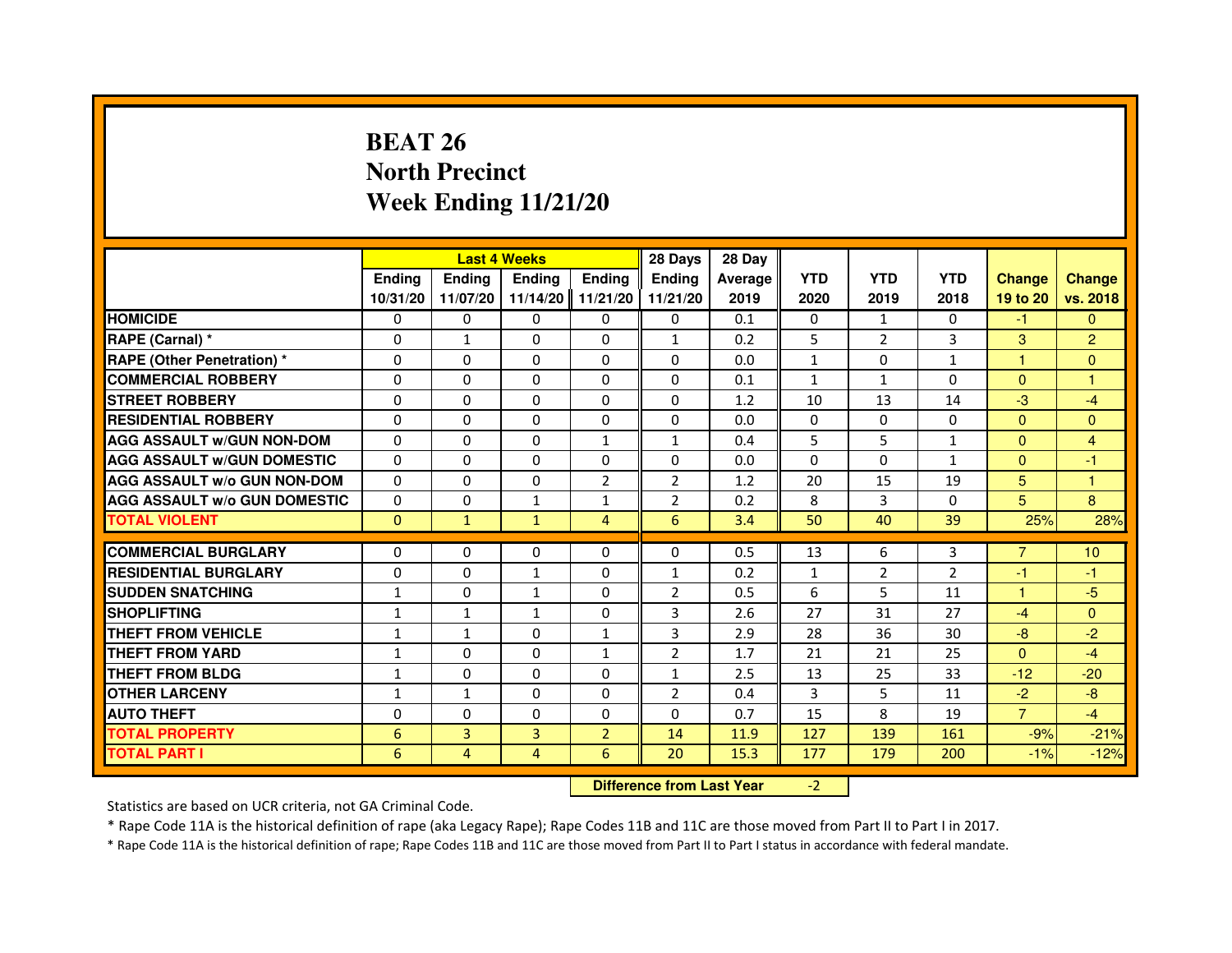# **BEAT 27 North PrecinctWeek Ending 11/21/20**

|                                     |                | <b>Last 4 Weeks</b> |                |                   | 28 Days        | 28 Day  |              |                |                |                 |                |
|-------------------------------------|----------------|---------------------|----------------|-------------------|----------------|---------|--------------|----------------|----------------|-----------------|----------------|
|                                     | <b>Endina</b>  | <b>Endina</b>       | <b>Endina</b>  | Ending            | <b>Endina</b>  | Average | <b>YTD</b>   | <b>YTD</b>     | <b>YTD</b>     | <b>Change</b>   | <b>Change</b>  |
|                                     | 10/31/20       | 11/07/20            |                | 11/14/20 11/21/20 | 11/21/20       | 2019    | 2020         | 2019           | 2018           | 19 to 20        | vs. 2018       |
| <b>HOMICIDE</b>                     | 0              | 0                   | $\mathbf{0}$   | 0                 | 0              | 0.1     | $\mathbf{0}$ | 1              | $\mathbf{0}$   | $-1$            | $\mathbf{0}$   |
| RAPE (Carnal) *                     | $\Omega$       | $\Omega$            | $\Omega$       | $\mathbf{1}$      | $\mathbf{1}$   | 0.3     | 4            | $\overline{2}$ | $\overline{2}$ | $\overline{2}$  | $\overline{2}$ |
| <b>RAPE (Other Penetration) *</b>   | 0              | $\Omega$            | 0              | $\Omega$          | $\Omega$       | 0.2     | $\mathbf{1}$ | 3              | 3              | $-2$            | $-2$           |
| <b>COMMERCIAL ROBBERY</b>           | 0              | 0                   | 0              | 0                 | $\Omega$       | 0.1     | $\Omega$     | $\mathbf{1}$   | 2              | $-1$            | $-2$           |
| <b>STREET ROBBERY</b>               | 0              | 1                   | $\mathbf{1}$   | 0                 | $\overline{2}$ | 1.4     | 14           | 16             | 7              | $-2$            | $\overline{7}$ |
| <b>RESIDENTIAL ROBBERY</b>          | 0              | 0                   | 0              | $\Omega$          | $\Omega$       | 0.1     | $\Omega$     | $\mathbf{1}$   | $\overline{2}$ | $-1$            | $-2$           |
| <b>AGG ASSAULT W/GUN NON-GUN</b>    | $\overline{2}$ | $\mathbf{1}$        | $\Omega$       | $\mathbf{0}$      | 3              | 1.0     | 17           | 11             | 11             | 6               | $6\phantom{1}$ |
| <b>AGG ASSAULT W/GUN DOMESTIC</b>   | 0              | 0                   | 0              | 0                 | $\Omega$       | 0.2     | $\mathbf{1}$ | 3              | $\mathbf{1}$   | $-2$            | $\Omega$       |
| <b>AGG ASSAULT W/o GUN NON-DOM</b>  | $\mathbf{1}$   | 0                   | 1              | $\overline{2}$    | 4              | 1.5     | 21           | 16             | 6              | 5               | 15             |
| <b>AGG ASSAULT W/o GUN DOMESTIC</b> | $\Omega$       | $\mathbf{1}$        | 0              | 0                 | $\mathbf{1}$   | 1.3     | 6            | 17             | 0              | $-11$           | 6              |
| <b>TOTAL VIOLENT</b>                | 3              | 3                   | $\overline{2}$ | $\overline{3}$    | 11             | 6.2     | 64           | 71             | 34             | $-10%$          | 88%            |
|                                     |                |                     |                |                   |                |         |              |                |                |                 |                |
| <b>COMMERCIAL BURGLARY</b>          | 0              | 0                   | 0              | 0                 | $\Omega$       | 0.7     | 4            | 4              | 5              | $\mathbf{0}$    | -1             |
| <b>RESIDENTIAL BURGLARY</b>         | 0              | $\Omega$            | 0              | $\Omega$          | $\Omega$       | 0.5     | 4            | 5              | 9              | $-1$            | $-5$           |
| <b>SUDDEN SNATCHING</b>             | 0              | 0                   | 0              | 0                 | $\Omega$       | 0.3     | 6            | $\overline{a}$ | 8              | $\overline{2}$  | $-2$           |
| <b>SHOPLIFTING</b>                  | 0              | $\mathbf{1}$        | $\overline{2}$ | $\Omega$          | 3              | 3.1     | 24           | 37             | 40             | $-13$           | $-16$          |
| <b>THEFT FROM VEHICLE</b>           | $\mathbf{1}$   | $\Omega$            | $\overline{2}$ | $\mathbf{1}$      | 4              | 3.1     | 25           | 38             | 26             | $-13$           | $-1$           |
| <b>THEFT FROM YARD</b>              | 0              | $\mathbf{1}$        | $\Omega$       | $\mathbf{1}$      | $\overline{2}$ | 0.8     | 21           | 11             | 18             | 10 <sup>1</sup> | 3              |
| <b>THEFT FROM BLDG</b>              | 1              | 0                   | 1              | 1                 | 3              | 2.4     | 24           | 29             | 34             | $-5$            | $-10$          |
| <b>OTHER LARCENY</b>                | 0              | 0                   | $\Omega$       | $\Omega$          | $\Omega$       | 0.2     | $\Omega$     | 3              | 6              | $-3$            | $-6$           |
| <b>AUTO THEFT</b>                   | $\mathbf 0$    | 0                   | $\Omega$       | $\Omega$          | $\Omega$       | 0.9     | 17           | 12             | 14             | 5               | 3              |
| <b>TOTAL PROPERTY</b>               | $\overline{2}$ | $\overline{2}$      | 5              | 3                 | 12             | 12.0    | 125          | 143            | 160            | $-13%$          | $-22%$         |
| <b>TOTAL PART I</b>                 | 5              | 5                   | $\overline{7}$ | 6                 | 23             | 18.3    | 189          | 214            | 194            | $-12%$          | $-3%$          |

 **Difference from Last Year**-25

Statistics are based on UCR criteria, not GA Criminal Code.

\* Rape Code 11A is the historical definition of rape (aka Legacy Rape); Rape Codes 11B and 11C are those moved from Part II to Part I in 2017.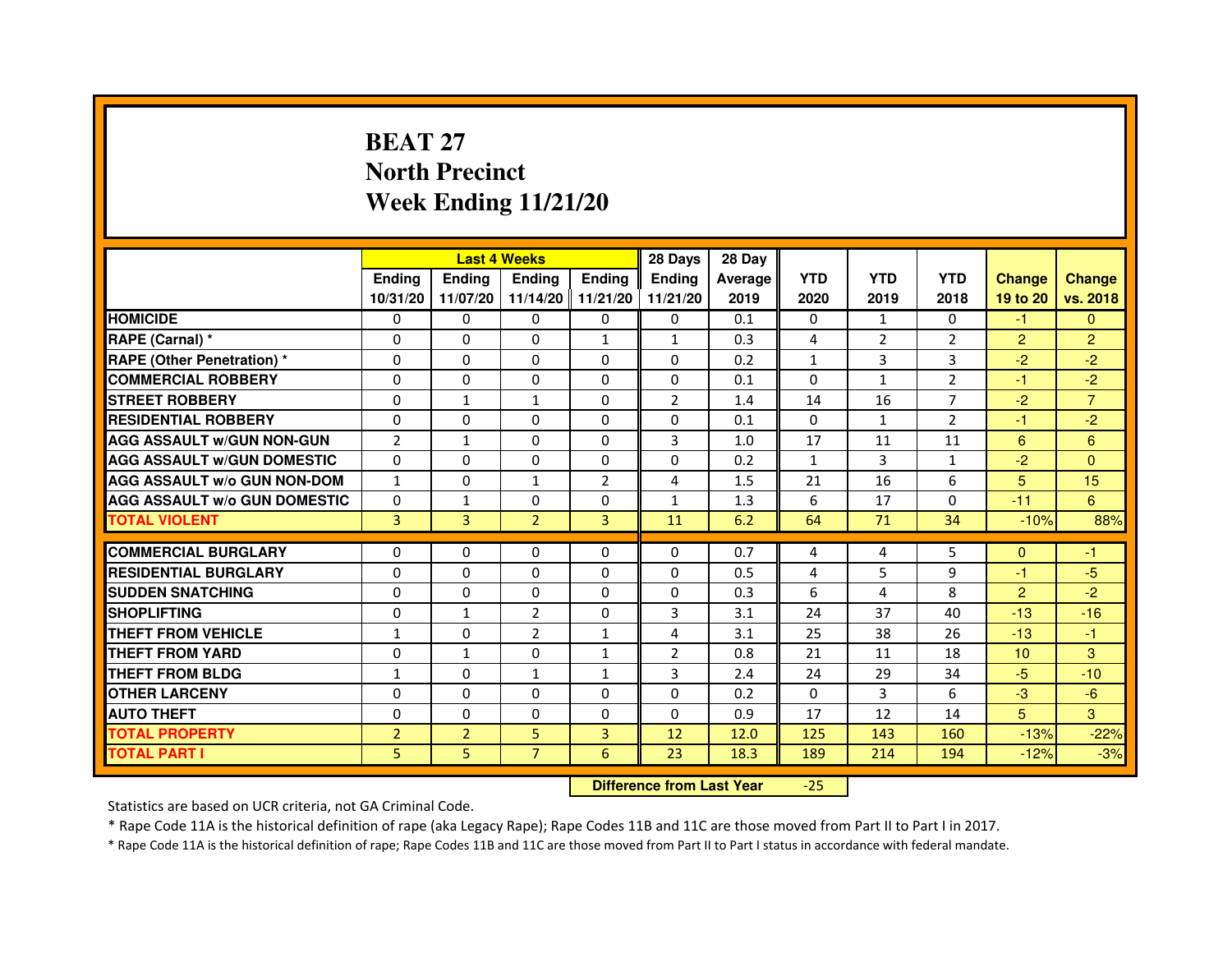# **BEAT 31 Central PrecinctWeek Ending 11/21/20**

|                                     |                | <b>Last 4 Weeks</b> |                   |                | 28 Days        | 28 Day  |                |                |                |                |                |
|-------------------------------------|----------------|---------------------|-------------------|----------------|----------------|---------|----------------|----------------|----------------|----------------|----------------|
|                                     | <b>Endina</b>  | <b>Ending</b>       | <b>Ending</b>     | <b>Endina</b>  | <b>Endina</b>  | Average | <b>YTD</b>     | <b>YTD</b>     | <b>YTD</b>     | <b>Change</b>  | <b>Change</b>  |
|                                     | 10/31/20       | 11/07/20            | 11/14/20 11/21/20 |                | 11/21/20       | 2019    | 2020           | 2019           | 2018           | 19 to 20       | vs. 2018       |
| <b>HOMICIDE</b>                     | 0              | 0                   | 0                 | 0              | 0              | 0.1     | $\mathbf{1}$   | $\mathbf{1}$   | $\mathbf{1}$   | $\mathbf{0}$   | $\mathbf{0}$   |
| RAPE (Carnal) *                     | $\Omega$       | $\Omega$            | $\Omega$          | $\Omega$       | $\Omega$       | 0.3     | 4              | 4              | $\Omega$       | $\Omega$       | $\overline{4}$ |
| <b>RAPE (Other Penetration) *</b>   | $\Omega$       | $\Omega$            | $\Omega$          | $\Omega$       | $\Omega$       | 0.2     | $\mathbf{1}$   | $\overline{2}$ | $\mathbf{1}$   | $-1$           | $\Omega$       |
| <b>COMMERCIAL ROBBERY</b>           | 0              | 0                   | $\Omega$          | 0              | $\Omega$       | 0.0     | $\mathbf{1}$   | $\Omega$       | $\mathbf{1}$   | 1              | $\Omega$       |
| <b>STREET ROBBERY</b>               | $\Omega$       | 0                   | $\Omega$          | 0              | 0              | 0.7     | 4              | 8              | 9              | $-4$           | $-5$           |
| <b>RESIDENTIAL ROBBERY</b>          | $\Omega$       | $\Omega$            | $\Omega$          | 0              | 0              | 0.0     | 4              | $\Omega$       | $\Omega$       | $\overline{4}$ | $\overline{4}$ |
| <b>AGG ASSAULT w/GUN NON-DOM</b>    | $\mathbf{1}$   | 0                   | $\Omega$          | $\mathbf{1}$   | $\overline{2}$ | 1.1     | 14             | 13             | 9              | $\mathbf{1}$   | 5              |
| <b>AGG ASSAULT W/GUN DOMESTIC</b>   | $\Omega$       | 0                   | 0                 | 0              | 0              | 0.2     | $\overline{2}$ | $\overline{2}$ | $\mathbf{1}$   | $\mathbf{0}$   | 1              |
| <b>AGG ASSAULT W/o GUN NON-DOM</b>  | $\Omega$       | $\Omega$            | $\Omega$          | $\Omega$       | $\Omega$       | 0.7     | 5              | 9              | 5              | $-4$           | $\Omega$       |
| <b>AGG ASSAULT W/o GUN DOMESTIC</b> | $\Omega$       | 1                   | $\Omega$          | 0              | 1              | 0.9     | 9              | 12             | $\Omega$       | $-3$           | 9              |
| <b>TOTAL VIOLENT</b>                | $\mathbf{1}$   | $\mathbf{1}$        | $\Omega$          | $\mathbf{1}$   | $\overline{3}$ | 4.1     | 45             | 51             | 27             | $-12%$         | 67%            |
|                                     |                |                     |                   |                |                |         |                |                |                |                |                |
| <b>COMMERCIAL BURGLARY</b>          | $\Omega$       | $\Omega$            | $\Omega$          | $\Omega$       | $\Omega$       | 1.2     | 8              | 13             | 8              | $-5$           | $\Omega$       |
| <b>RESIDENTIAL BURGLARY</b>         | $\Omega$       | 1                   | $\Omega$          | 0              | 1              | 3.5     | 31             | 38             | 24             | $-7$           | $\overline{7}$ |
| <b>SUDDEN SNATCHING</b>             | $\Omega$       | $\Omega$            | 1                 | 0              | 1              | 0.3     | $\mathbf{1}$   | 4              | $\mathbf{1}$   | $-3$           | $\Omega$       |
| <b>SHOPLIFTING</b>                  | 0              | $\mathbf 0$         | 0                 | $\mathbf{1}$   | 1              | 0.4     | $\overline{7}$ | 5              | $\overline{2}$ | $\overline{2}$ | 5              |
| <b>THEFT FROM VEHICLE</b>           | $\mathbf{1}$   | $\Omega$            | $\mathbf{1}$      | $\overline{2}$ | 4              | 4.3     | 33             | 54             | 61             | $-21$          | $-28$          |
| <b>THEFT FROM YARD</b>              | 0              | $\mathbf{1}$        | $\Omega$          | $\Omega$       | 1              | 4.4     | 33             | 50             | 45             | $-17$          | $-12$          |
| <b>THEFT FROM BLDG</b>              | $\Omega$       | $\Omega$            | $\overline{2}$    | 0              | $\overline{2}$ | 1.5     | 17             | 19             | 24             | $-2$           | $-7$           |
| <b>OTHER LARCENY</b>                | $\Omega$       | $\mathbf{1}$        | 1                 | 0              | $\overline{2}$ | 1.9     | 17             | 20             | 9              | $-3$           | 8              |
| <b>AUTO THEFT</b>                   | $\mathbf 0$    | $\mathbf 0$         | 1                 | 0              | $\mathbf{1}$   | 1.1     | 24             | 13             | 21             | 11             | 3              |
| <b>TOTAL PROPERTY</b>               | $\mathbf{1}$   | 3                   | 6                 | 3              | 13             | 18.6    | 171            | 216            | 195            | $-21%$         | $-12%$         |
| <b>TOTAL PART I</b>                 | $\overline{2}$ | 4                   | 6                 | $\overline{4}$ | 16             | 22.7    | 216            | 267            | 222            | $-19%$         | $-3%$          |

 **Difference from Last Year**-51

Statistics are based on UCR criteria, not GA Criminal Code.

\* Rape Code 11A is the historical definition of rape (aka Legacy Rape); Rape Codes 11B and 11C are those moved from Part II to Part I in 2017.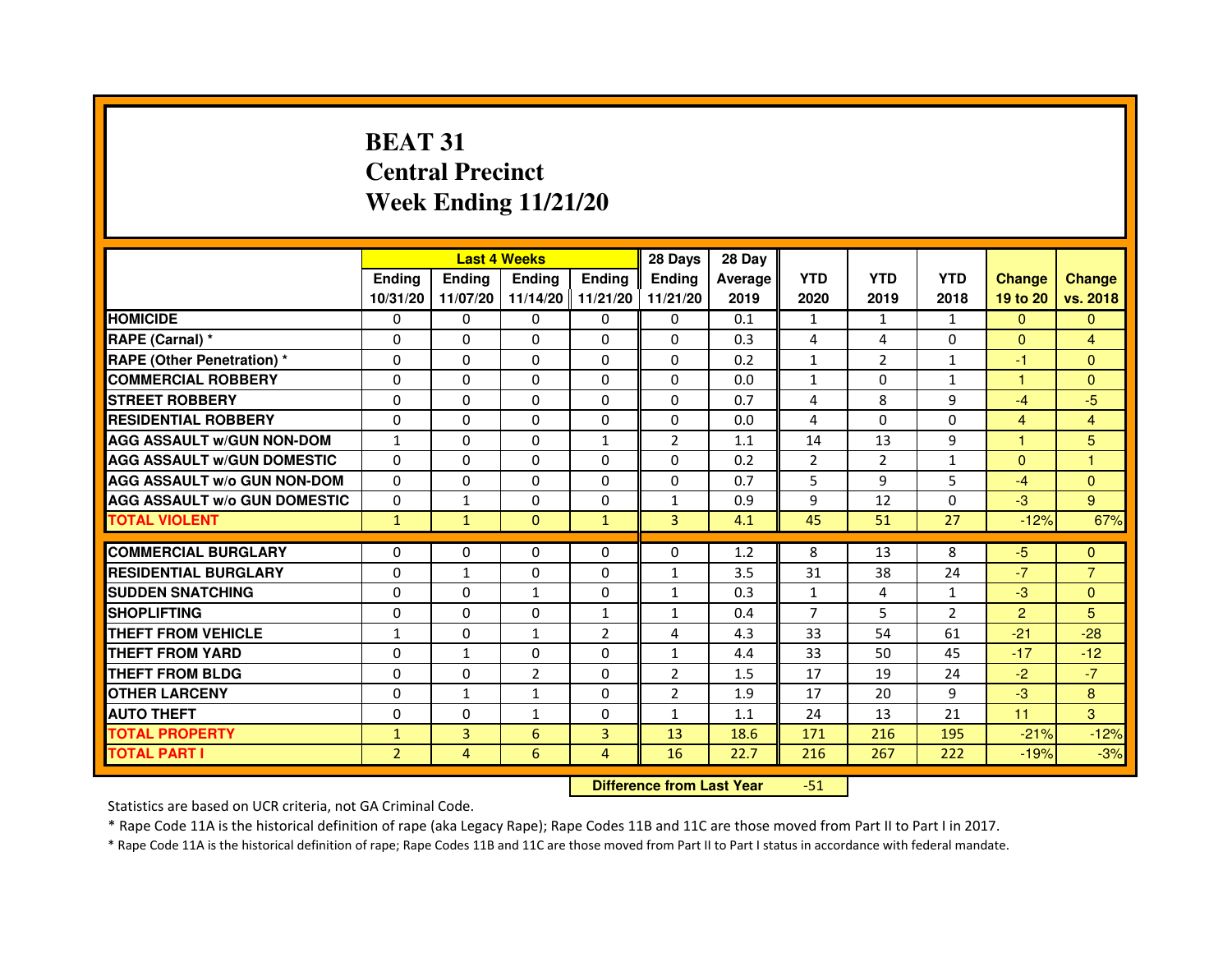## **BEAT 32 Central PrecinctWeek Ending 11/21/20**

|                                     |                | <b>Last 4 Weeks</b>              |                |                | 28 Days        | 28 Day  |                |              |                |                |                |
|-------------------------------------|----------------|----------------------------------|----------------|----------------|----------------|---------|----------------|--------------|----------------|----------------|----------------|
|                                     | <b>Ending</b>  | Ending                           | <b>Ending</b>  | <b>Ending</b>  | <b>Endina</b>  | Average | <b>YTD</b>     | <b>YTD</b>   | <b>YTD</b>     | <b>Change</b>  | <b>Change</b>  |
|                                     | 10/31/20       | 11/07/20                         | 11/14/20       | 11/21/20       | 11/21/20       | 2019    | 2020           | 2019         | 2018           | 19 to 20       | vs. 2018       |
| <b>HOMICIDE</b>                     | $\mathbf{0}$   | $\Omega$                         | $\mathbf{0}$   | 0              | $\mathbf{0}$   | 0.1     | $\mathbf{0}$   | $\mathbf{1}$ | 0              | $-1$           | $\mathbf{0}$   |
| RAPE (Carnal) *                     | 0              | 0                                | 0              | 0              | 0              | 0.2     | 1              | 1            | $\mathbf{1}$   | $\mathbf{0}$   | $\mathbf{0}$   |
| RAPE (Other Penetration) *          | $\Omega$       | $\Omega$                         | 0              | $\Omega$       | $\Omega$       | 0.1     | $\Omega$       | 1            | $\mathbf{1}$   | $-1$           | -1             |
| <b>COMMERCIAL ROBBERY</b>           | 0              | $\Omega$                         | $\Omega$       | 0              | 0              | 0.9     | 6              | 8            | 4              | $-2$           | $\overline{2}$ |
| <b>STREET ROBBERY</b>               | $\Omega$       | $\Omega$                         | $\Omega$       | $\mathbf{1}$   | $\mathbf{1}$   | 0.2     | $\overline{2}$ | 3            | 4              | $-1$           | $-2$           |
| <b>RESIDENTIAL ROBBERY</b>          | 0              | 0                                | 0              | 0              | $\Omega$       | 0.0     | 0              | $\Omega$     | $\mathbf{1}$   | $\Omega$       | $-1$           |
| <b>AGG ASSAULT W/GUN NON-DOM</b>    | $\Omega$       | $\mathbf{1}$                     | 0              | $\Omega$       | $\mathbf{1}$   | 0.2     | 6              | 3            | $\overline{7}$ | 3              | -1             |
| <b>AGG ASSAULT W/GUN DOMESTIC</b>   | $\Omega$       | $\Omega$                         | 0              | $\Omega$       | $\Omega$       | 0.0     | $\mathbf{1}$   | $\Omega$     | $\Omega$       | $\mathbf{1}$   | $\mathbf{1}$   |
| <b>AGG ASSAULT W/o GUN NON-DOM</b>  | $\Omega$       | $\Omega$                         | $\overline{2}$ | $\Omega$       | $\overline{2}$ | 0.3     | 5              | 4            | 3              | $\mathbf{1}$   | $\overline{2}$ |
| <b>AGG ASSAULT W/o GUN DOMESTIC</b> | 0              | 0                                | 0              | $\Omega$       | $\Omega$       | 0.4     | 4              | 4            | 0              | $\mathbf{0}$   | 4              |
| <b>TOTAL VIOLENT</b>                | $\mathbf{0}$   | $\mathbf{1}$                     | $\overline{2}$ | $\mathbf{1}$   | $\overline{4}$ | 2.5     | 25             | 25           | 21             | 0%             | 19%            |
| <b>COMMERCIAL BURGLARY</b>          | 0              | 0                                | 0              | 0              | 0              | 0.3     | 6              | 4            | $\overline{2}$ | $\overline{2}$ | 4              |
| <b>RESIDENTIAL BURGLARY</b>         | $\overline{2}$ | $\mathbf{1}$                     | $\overline{2}$ | $\Omega$       | 5              | 1.8     | 20             | 23           | 25             | $-3$           | $-5$           |
| <b>SUDDEN SNATCHING</b>             | 0              | $\Omega$                         | $\Omega$       | $\Omega$       | $\Omega$       | 0.2     | $\Omega$       | 3            | $\Omega$       | $-3$           | $\Omega$       |
| <b>SHOPLIFTING</b>                  | 0              | $\mathbf{1}$                     | 3              | $\mathbf{1}$   | 5              | 3.1     | 27             | 38           | 65             | $-11$          | $-38$          |
| THEFT FROM VEHICLE                  | 0              | $\mathbf{1}$                     | $\mathbf{1}$   | $\Omega$       | $\overline{2}$ | 4.9     | 32             | 53           | 75             | $-21$          | $-43$          |
| <b>THEFT FROM YARD</b>              | 1              | $\Omega$                         | 1              | $\Omega$       | $\overline{2}$ | 2.6     | 24             | 31           | 47             | $-7$           | $-23$          |
| <b>THEFT FROM BLDG</b>              | $\mathbf{1}$   | $\Omega$                         | $\Omega$       | $\Omega$       | $\mathbf{1}$   | 2.5     | 16             | 31           | 31             | $-15$          | $-15$          |
| <b>OTHER LARCENY</b>                | 1              | $\Omega$                         | $\mathbf{1}$   | $\Omega$       | $\overline{2}$ | 0.8     | 19             | 6            | 16             | 13             | 3              |
| <b>AUTO THEFT</b>                   | $\Omega$       | $\Omega$                         | $\Omega$       | $\mathbf{1}$   | $\mathbf{1}$   | 1.2     | 12             | 14           | 19             | $-2$           | $-7$           |
| <b>TOTAL PROPERTY</b>               | 5              | 3                                | 8              | $\overline{2}$ | 18             | 17.3    | 156            | 203          | 280            | $-23%$         | $-44%$         |
| <b>TOTAL PART I</b>                 | 5              | 4                                | 10             | 3              | 22             | 19.8    | 181            | 228          | 301            | $-21%$         | $-40%$         |
|                                     |                | <b>Difference from Last Year</b> |                | $-47$          |                |         |                |              |                |                |                |

 **Difference from Last Year**

Statistics are based on UCR criteria, not GA Criminal Code.

\* Rape Code 11A is the historical definition of rape (aka Legacy Rape); Rape Codes 11B and 11C are those moved from Part II to Part I in 2017.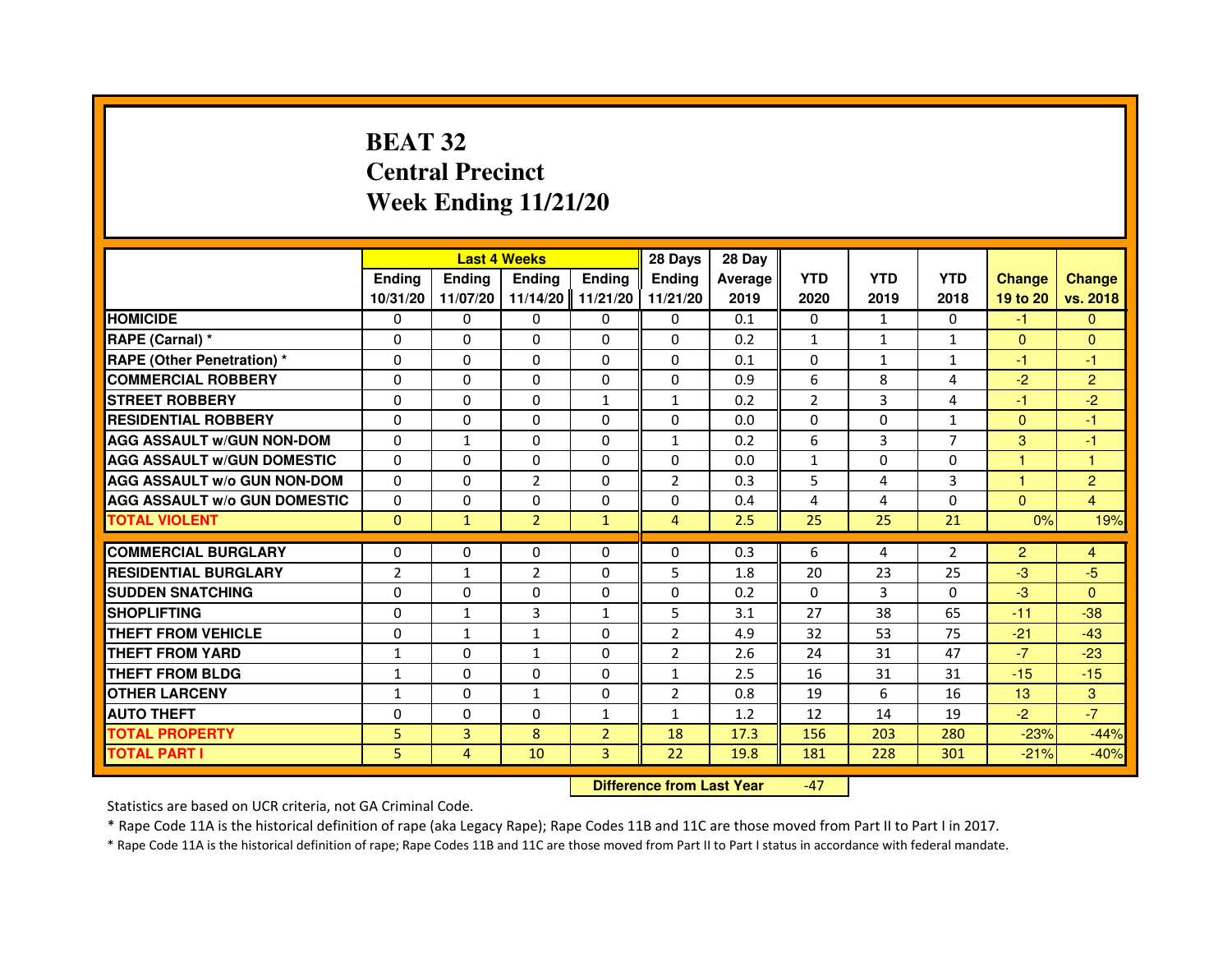# **BEAT 33 Central PrecinctWeek Ending 11/21/20**

|                                     |                | <b>Last 4 Weeks</b> |                |                   | 28 Days        | 28 Day  |                |                |                |                |                |
|-------------------------------------|----------------|---------------------|----------------|-------------------|----------------|---------|----------------|----------------|----------------|----------------|----------------|
|                                     | <b>Endina</b>  | <b>Endina</b>       | <b>Endina</b>  | <b>Endina</b>     | <b>Endina</b>  | Average | <b>YTD</b>     | <b>YTD</b>     | <b>YTD</b>     | <b>Change</b>  | <b>Change</b>  |
|                                     | 10/31/20       | 11/07/20            |                | 11/14/20 11/21/20 | 11/21/20       | 2019    | 2020           | 2019           | 2018           | 19 to 20       | vs. 2018       |
| <b>HOMICIDE</b>                     | 0              | 0                   | 0              | 0                 | 0              | 0.2     | $\mathbf{1}$   | $\overline{2}$ | 0              | $-1$           | $\mathbf{1}$   |
| RAPE (Carnal) *                     | $\mathbf 0$    | $\Omega$            | $\Omega$       | $\Omega$          | $\Omega$       | 0.0     | $\overline{2}$ | $\Omega$       | 3              | $\overline{2}$ | $-1$           |
| <b>RAPE (Other Penetration)*</b>    | $\Omega$       | $\Omega$            | $\Omega$       | $\Omega$          | $\Omega$       | 0.1     | $\Omega$       | $\mathbf{1}$   | 2              | $-1$           | $-2$           |
| <b>COMMERCIAL ROBBERY</b>           | 0              | $\mathbf{1}$        | 0              | 0                 | $\mathbf{1}$   | 0.3     | 3              | 3              | $\overline{2}$ | $\Omega$       | 1              |
| <b>STREET ROBBERY</b>               | $\mathbf{1}$   | 0                   | 0              | 0                 | $\mathbf{1}$   | 1.3     | 12             | 16             | 19             | $-4$           | $-7$           |
| <b>RESIDENTIAL ROBBERY</b>          | $\Omega$       | $\Omega$            | $\Omega$       | $\Omega$          | $\Omega$       | 0.0     | $\Omega$       | $\Omega$       | $\Omega$       | $\Omega$       | $\Omega$       |
| <b>AGG ASSAULT W/GUN NON-DOM</b>    | $\Omega$       | $\Omega$            | $\Omega$       | $\mathbf{0}$      | $\Omega$       | 1.0     | 9              | 11             | 10             | $-2$           | $-1$           |
| <b>AGG ASSAULT w/GUN DOMESTIC</b>   | $\Omega$       | $\Omega$            | $\Omega$       | 0                 | $\Omega$       | 0.2     | $\mathbf{1}$   | $\mathcal{P}$  | $\Omega$       | $-1$           | $\mathbf{1}$   |
| <b>AGG ASSAULT W/o GUN NON-DOM</b>  | $\Omega$       | $\Omega$            | $\Omega$       | 0                 | $\Omega$       | 0.9     | 8              | 10             | $\overline{7}$ | $-2$           | $\overline{1}$ |
| <b>AGG ASSAULT W/o GUN DOMESTIC</b> | $\Omega$       | $\mathbf{1}$        | 0              | $\Omega$          | $\mathbf{1}$   | 0.7     | 11             | 9              | $\Omega$       | $\overline{2}$ | 11             |
| <b>TOTAL VIOLENT</b>                | $\mathbf{1}$   | $\overline{2}$      | $\mathbf{0}$   | $\Omega$          | 3              | 4.7     | 47             | 54             | 43             | $-13%$         | 9%             |
|                                     |                |                     |                |                   |                |         |                |                |                |                |                |
| <b>COMMERCIAL BURGLARY</b>          | 0              | 0                   | $\Omega$       | 0                 | $\Omega$       | 1.3     | 9              | 11             | 10             | $-2$           | -1             |
| <b>RESIDENTIAL BURGLARY</b>         | $\Omega$       | 0                   | 0              | $\Omega$          | 0              | 1.8     | 14             | 24             | 18             | $-10$          | $-4$           |
| <b>SUDDEN SNATCHING</b>             | $\Omega$       | $\Omega$            | $\Omega$       | $\Omega$          | $\Omega$       | 0.1     | $\overline{2}$ | $\mathbf{1}$   | 5              | 1              | $-3$           |
| <b>SHOPLIFTING</b>                  | $\mathbf{1}$   | $\Omega$            | $\mathbf{1}$   | $\mathbf{0}$      | $\overline{2}$ | 7.9     | 28             | 97             | 57             | $-69$          | $-29$          |
| <b>THEFT FROM VEHICLE</b>           | $\overline{2}$ | $\mathbf{1}$        | $\mathbf{1}$   | $\mathbf{1}$      | 5              | 3.4     | 36             | 43             | 55             | $-7$           | $-19$          |
| <b>THEFT FROM YARD</b>              | $\mathbf{1}$   | 0                   | $\overline{2}$ | 0                 | 3              | 3.6     | 43             | 46             | 43             | $-3$           | $\Omega$       |
| <b>THEFT FROM BLDG</b>              | 0              | 0                   | 0              | $\mathbf{0}$      | $\Omega$       | 1.7     | 13             | 18             | 32             | $-5$           | $-19$          |
| <b>OTHER LARCENY</b>                | $\mathbf{1}$   | $\mathbf{1}$        | $\Omega$       | $\Omega$          | $\overline{2}$ | 2.0     | 12             | 25             | 6              | $-13$          | 6              |
| <b>AUTO THEFT</b>                   | 1              | 0                   | $\mathbf{1}$   | $\mathbf{0}$      | $\overline{2}$ | 1.4     | 19             | 16             | 38             | 3              | $-19$          |
| <b>TOTAL PROPERTY</b>               | 6              | $\overline{2}$      | 5              | $\mathbf{1}$      | 14             | 23.2    | 176            | 281            | 264            | $-37%$         | $-33%$         |
| <b>TOTAL PART I</b>                 | $\overline{7}$ | 4                   | 5.             | $\mathbf{1}$      | 17             | 27.8    | 223            | 335            | 307            | $-33%$         | $-27%$         |

 **Difference from Last Year**-112

Statistics are based on UCR criteria, not GA Criminal Code.

\* Rape Code 11A is the historical definition of rape (aka Legacy Rape); Rape Codes 11B and 11C are those moved from Part II to Part I in 2017.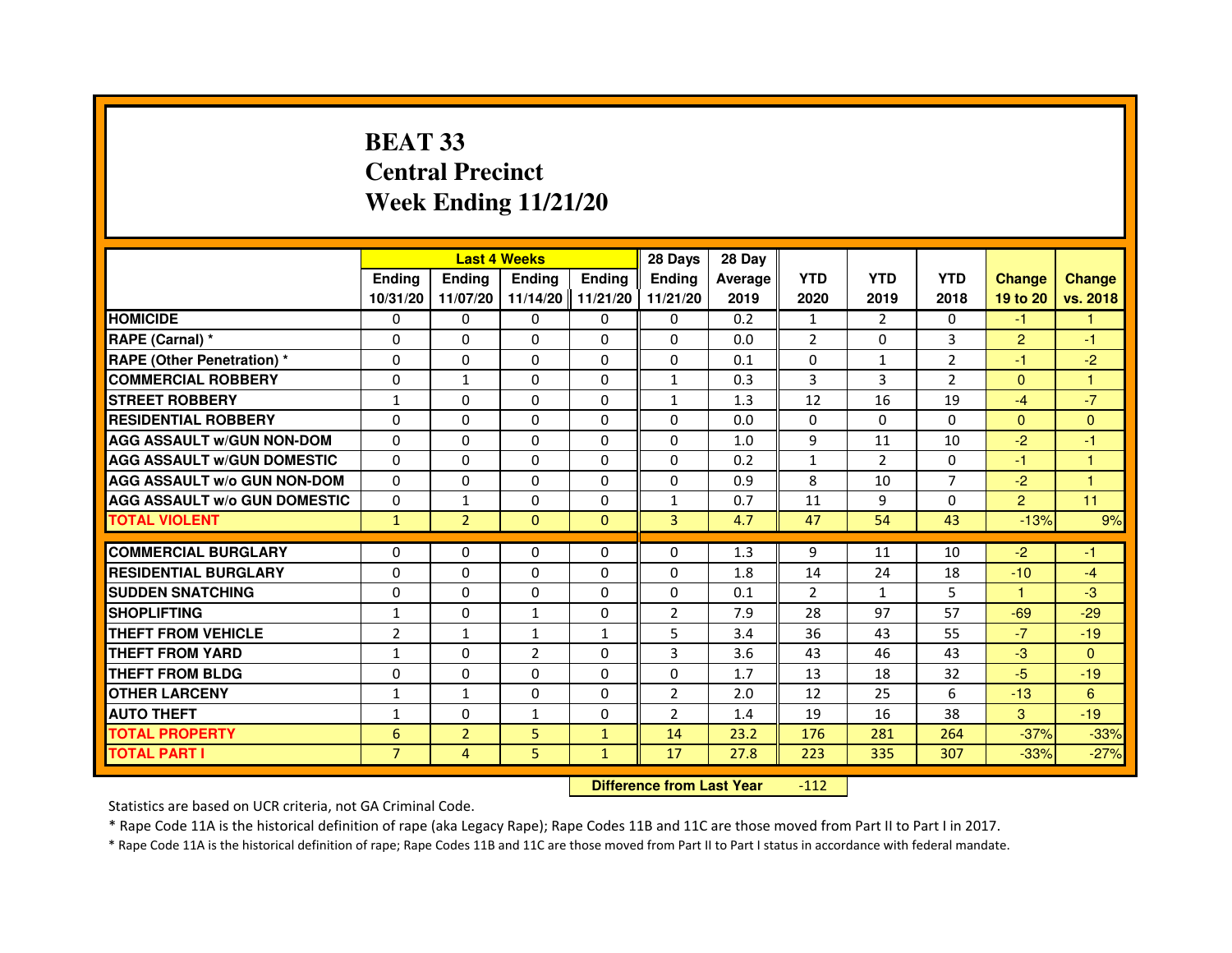# **BEAT 34 Central PrecinctWeek Ending 11/21/20**

|                                     |                | <b>Last 4 Weeks</b> |                   |                | 28 Days        | 28 Day  |              |                |                |                |                |
|-------------------------------------|----------------|---------------------|-------------------|----------------|----------------|---------|--------------|----------------|----------------|----------------|----------------|
|                                     | <b>Endina</b>  | <b>Ending</b>       | <b>Endina</b>     | <b>Endina</b>  | <b>Endina</b>  | Average | <b>YTD</b>   | <b>YTD</b>     | <b>YTD</b>     | <b>Change</b>  | <b>Change</b>  |
|                                     | 10/31/20       | 11/07/20            | 11/14/20 11/21/20 |                | 11/21/20       | 2019    | 2020         | 2019           | 2018           | 19 to 20       | vs. 2018       |
| <b>HOMICIDE</b>                     | 0              | 0                   | 0                 | 0              | 0              | 0.1     | 3            | $\mathbf{1}$   | $\mathbf{1}$   | $\overline{2}$ | $\overline{2}$ |
| RAPE (Carnal) *                     | $\Omega$       | $\Omega$            | $\Omega$          | $\Omega$       | $\Omega$       | 0.2     | 5            | 3              | $\mathbf{1}$   | $\overline{2}$ | $\overline{4}$ |
| <b>RAPE (Other Penetration) *</b>   | $\Omega$       | $\Omega$            | $\Omega$          | $\Omega$       | $\Omega$       | 0.1     | $\mathbf{1}$ | $\mathbf{1}$   | $\Omega$       | $\Omega$       | $\mathbf{1}$   |
| <b>COMMERCIAL ROBBERY</b>           | 0              | $\Omega$            | 0                 | 0              | 0              | 0.0     | $\mathbf{1}$ | 0              | $\Omega$       | 1              | 1              |
| <b>STREET ROBBERY</b>               | $\Omega$       | $\Omega$            | $\mathbf{1}$      | 0              | $\mathbf{1}$   | 0.9     | 13           | 12             | 10             | $\mathbf{1}$   | 3              |
| <b>RESIDENTIAL ROBBERY</b>          | $\Omega$       | $\Omega$            | $\Omega$          | 0              | 0              | 0.2     | $\Omega$     | $\overline{2}$ | $\overline{2}$ | $-2$           | $-2$           |
| <b>AGG ASSAULT w/GUN NON-DOM</b>    | $\Omega$       | $\Omega$            | $\Omega$          | $\mathbf{1}$   | $\mathbf{1}$   | 1.8     | 23           | 17             | 18             | 6              | 5              |
| <b>AGG ASSAULT W/GUN DOMESTIC</b>   | $\Omega$       | $\Omega$            | $\Omega$          | $\Omega$       | $\Omega$       | 0.5     | $\Omega$     | 6              | 3              | $-6$           | $-3$           |
| <b>AGG ASSAULT W/o GUN NON-DOM</b>  | 0              | $\mathbf{1}$        | $\Omega$          | 0              | 1              | 0.9     | 12           | 11             | 11             | 1              | 1              |
| <b>AGG ASSAULT W/o GUN DOMESTIC</b> | 0              | 1                   | 0                 | 0              | $\mathbf{1}$   | 1.6     | 17           | 20             | 0              | $-3$           | 17             |
| <b>TOTAL VIOLENT</b>                | $\Omega$       | $\overline{2}$      | $\mathbf{1}$      | $\mathbf{1}$   | $\overline{4}$ | 6.2     | 75           | 73             | 46             | 3%             | 63%            |
|                                     |                |                     |                   |                |                |         |              |                |                |                |                |
| <b>COMMERCIAL BURGLARY</b>          | 0              | 0                   | $\mathbf{1}$      | 0              | 1              | 0.5     | 5            | 5              | $\mathbf{1}$   | $\Omega$       | $\overline{4}$ |
| <b>RESIDENTIAL BURGLARY</b>         | $\Omega$       | $\mathbf{1}$        | $\overline{2}$    | 0              | 3              | 3.2     | 25           | 40             | 54             | $-15$          | $-29$          |
| <b>SUDDEN SNATCHING</b>             | $\Omega$       | $\Omega$            | $\Omega$          | $\Omega$       | $\Omega$       | 0.2     | $\mathbf{1}$ | $\mathbf{1}$   | 3              | $\Omega$       | $-2$           |
| <b>SHOPLIFTING</b>                  | $\Omega$       | $\Omega$            | $\mathbf{1}$      | $\Omega$       | $\mathbf{1}$   | 1.2     | 6            | 15             | 6              | $-9$           | $\Omega$       |
| <b>THEFT FROM VEHICLE</b>           | 0              | $\mathbf{1}$        | 0                 | 0              | $\mathbf{1}$   | 2.3     | 27           | 28             | 36             | $-1$           | -9             |
| <b>THEFT FROM YARD</b>              | $\Omega$       | $\Omega$            | $\Omega$          | $\Omega$       | $\Omega$       | 2.3     | 14           | 27             | 17             | $-13$          | $-3$           |
| <b>THEFT FROM BLDG</b>              | $\Omega$       | 1                   | 1                 | 0              | $\overline{2}$ | 1.4     | 17           | 15             | 25             | $\overline{2}$ | $-8$           |
| <b>OTHER LARCENY</b>                | 1              | $\Omega$            | 0                 | $\mathbf{1}$   | $\overline{2}$ | 0.3     | 6            | 4              | 1              | $\overline{2}$ | 5              |
| <b>AUTO THEFT</b>                   | 1              | $\mathbf 0$         | 0                 | 0              | $\mathbf{1}$   | 2.0     | 22           | 24             | 30             | $-2$           | -8             |
| <b>TOTAL PROPERTY</b>               | $\overline{2}$ | $\overline{3}$      | 5                 | $\mathbf{1}$   | 11             | 13.3    | 123          | 159            | 173            | $-23%$         | $-29%$         |
| <b>TOTAL PART I</b>                 | $\overline{2}$ | 5                   | 6                 | $\overline{2}$ | 15             | 19.6    | 198          | 232            | 219            | $-15%$         | $-10%$         |

 **Difference from Last Year**-34

Statistics are based on UCR criteria, not GA Criminal Code.

\* Rape Code 11A is the historical definition of rape (aka Legacy Rape); Rape Codes 11B and 11C are those moved from Part II to Part I in 2017.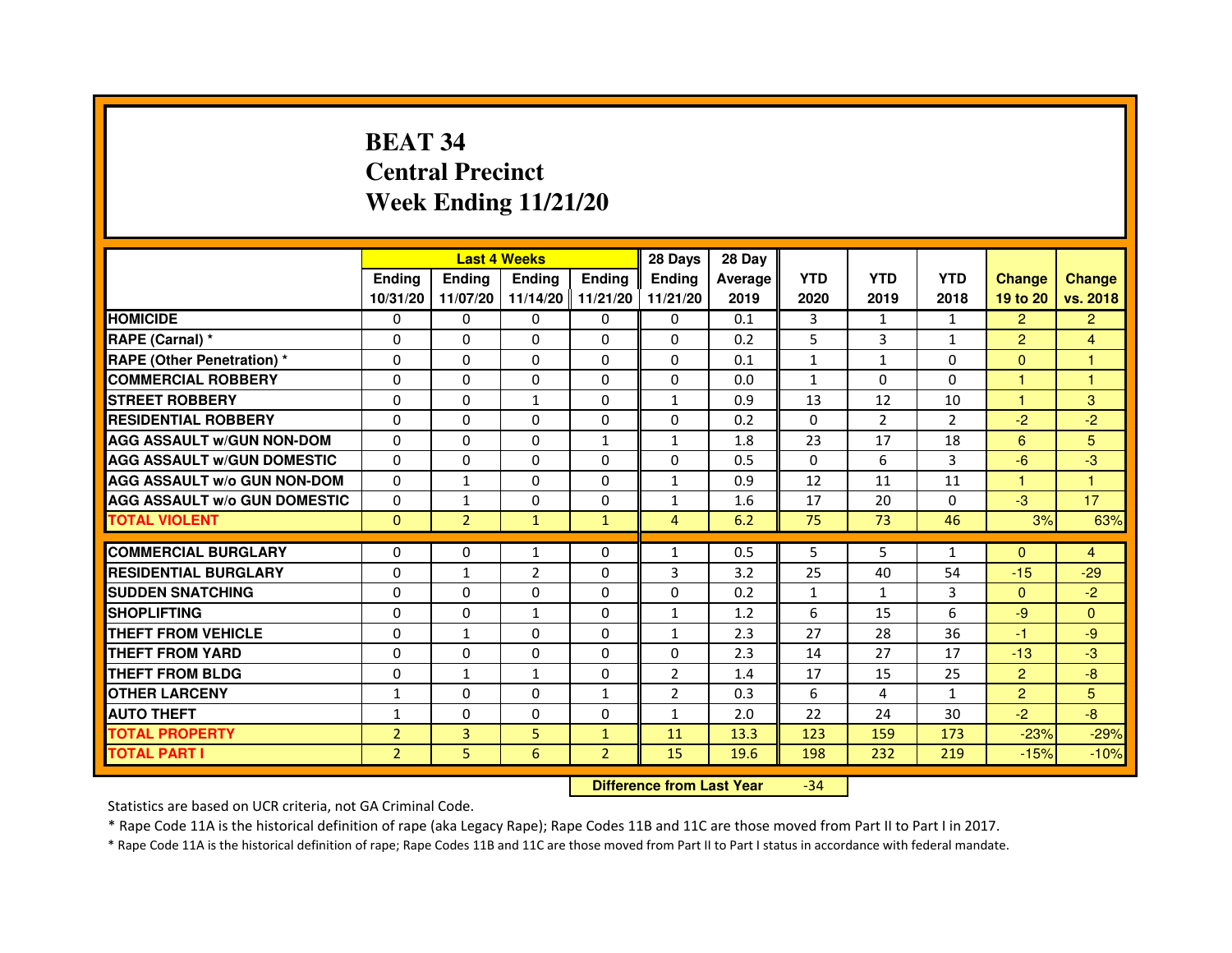# **BEAT 35 Central PrecinctWeek Ending 11/21/20**

|                                     |                | <b>Last 4 Weeks</b> |                |                     | 28 Days        | 28 Day  |              |                |                |                |                |
|-------------------------------------|----------------|---------------------|----------------|---------------------|----------------|---------|--------------|----------------|----------------|----------------|----------------|
|                                     | <b>Endina</b>  | <b>Endina</b>       | <b>Endina</b>  | <b>Ending</b>       | <b>Endina</b>  | Average | <b>YTD</b>   | <b>YTD</b>     | <b>YTD</b>     | <b>Change</b>  | <b>Change</b>  |
|                                     | 10/31/20       | 11/07/20            |                | $11/14/20$ 11/21/20 | 11/21/20       | 2019    | 2020         | 2019           | 2018           | 19 to 20       | vs. 2018       |
| <b>HOMICIDE</b>                     | 0              | 0                   | $\mathbf{0}$   | 0                   | 0              | 0.0     | 6            | 0              | 1              | 6              | 5.             |
| RAPE (Carnal) *                     | $\Omega$       | $\Omega$            | $\Omega$       | $\mathbf{0}$        | $\Omega$       | 0.0     | 2            | $\Omega$       | 4              | $\overline{2}$ | $-2$           |
| RAPE (Other Penetration) *          | 0              | $\Omega$            | 0              | $\Omega$            | $\Omega$       | 0.0     | $\mathbf{1}$ | 0              | 3              | 1              | $-2$           |
| <b>COMMERCIAL ROBBERY</b>           | 0              | 0                   | 0              | 0                   | $\Omega$       | 0.2     | 3            | $\overline{2}$ | $\mathbf{1}$   | 1              | $\overline{2}$ |
| <b>STREET ROBBERY</b>               | 0              | 0                   | 0              | 0                   | 0              | 1.1     | 5            | 12             | 7              | $-7$           | $-2$           |
| <b>RESIDENTIAL ROBBERY</b>          | 0              | $\Omega$            | 0              | 0                   | $\Omega$       | 0.0     | $\mathbf{1}$ | $\Omega$       | $\Omega$       | $\mathbf{1}$   | $\mathbf{1}$   |
| <b>AGG ASSAULT W/GUN NON-DOM</b>    | $\overline{2}$ | $\mathbf{0}$        | $\Omega$       | 1                   | 3              | 2.2     | 18           | 27             | 20             | $-9$           | $-2$           |
| <b>AGG ASSAULT W/GUN DOMESTIC</b>   | $\Omega$       | 0                   | $\Omega$       | 0                   | $\Omega$       | 0.2     | 3            | 2              | 5              | 1              | $-2$           |
| <b>AGG ASSAULT W/o GUN NON-DOM</b>  | $\mathbf{1}$   | $\mathbf{1}$        | $\Omega$       | $\Omega$            | $\overline{2}$ | 0.6     | 5            | 8              | 9              | $-3$           | $-4$           |
| <b>AGG ASSAULT W/o GUN DOMESTIC</b> | $\mathbf{1}$   | $\Omega$            | 0              | $\Omega$            | 1              | 0.9     | 12           | 11             | $\Omega$       | 1.             | 12             |
| <b>TOTAL VIOLENT</b>                | 4              | $\mathbf{1}$        | $\Omega$       | $\mathbf{1}$        | 6              | 5.2     | 56           | 62             | 50             | $-10%$         | 12%            |
|                                     |                |                     |                |                     |                |         |              |                |                |                |                |
| <b>COMMERCIAL BURGLARY</b>          | 0              | 0                   | $\Omega$       | 0                   | $\Omega$       | 1.2     | 6            | 13             | 5              | $-7$           | 1              |
| <b>RESIDENTIAL BURGLARY</b>         | 0              | $\mathbf{1}$        | $\overline{2}$ | $\Omega$            | 3              | 2.9     | 27           | 34             | 42             | $-7$           | $-15$          |
| <b>SUDDEN SNATCHING</b>             | 0              | 0                   | 0              | 0                   | 0              | 0.2     | $\Omega$     | $\mathcal{P}$  | $\mathfrak{p}$ | $-2$           | $-2$           |
| <b>SHOPLIFTING</b>                  | $\overline{2}$ | $\overline{2}$      | $\Omega$       | 0                   | 4              | 2.4     | 29           | 28             | 27             | $\mathbf{1}$   | $\overline{2}$ |
| <b>THEFT FROM VEHICLE</b>           | 0              | 1                   | $\Omega$       | $\mathbf{1}$        | $\overline{2}$ | 6.5     | 38           | 80             | 45             | $-42$          | $-7$           |
| <b>THEFT FROM YARD</b>              | $\Omega$       | 0                   | $\mathbf{1}$   | $\Omega$            | $\mathbf{1}$   | 1.4     | 5            | 17             | 27             | $-12$          | $-22$          |
| THEFT FROM BLDG                     | 0              | 0                   | 1              | 1                   | $\overline{2}$ | 1.8     | 14           | 21             | 16             | $-7$           | $-2$           |
| <b>OTHER LARCENY</b>                | 0              | 0                   | 1              | 0                   | 1              | 1.2     | 4            | 13             | 6              | $-9$           | $-2$           |
| <b>AUTO THEFT</b>                   | $\mathbf{1}$   | $\overline{2}$      | 0              | $\overline{2}$      | 5              | 2.1     | 33           | 23             | 41             | 10             | $-8$           |
| <b>TOTAL PROPERTY</b>               | 3              | 6                   | 5              | 4                   | 18             | 19.7    | 156          | 231            | 211            | $-32%$         | $-26%$         |
| <b>TOTAL PART I</b>                 | $\overline{7}$ | $\overline{7}$      | 5              | 5                   | 24             | 24.9    | 212          | 293            | 261            | $-28%$         | $-19%$         |

 **Difference from Last Year**-81

Statistics are based on UCR criteria, not GA Criminal Code.

\* Rape Code 11A is the historical definition of rape (aka Legacy Rape); Rape Codes 11B and 11C are those moved from Part II to Part I in 2017.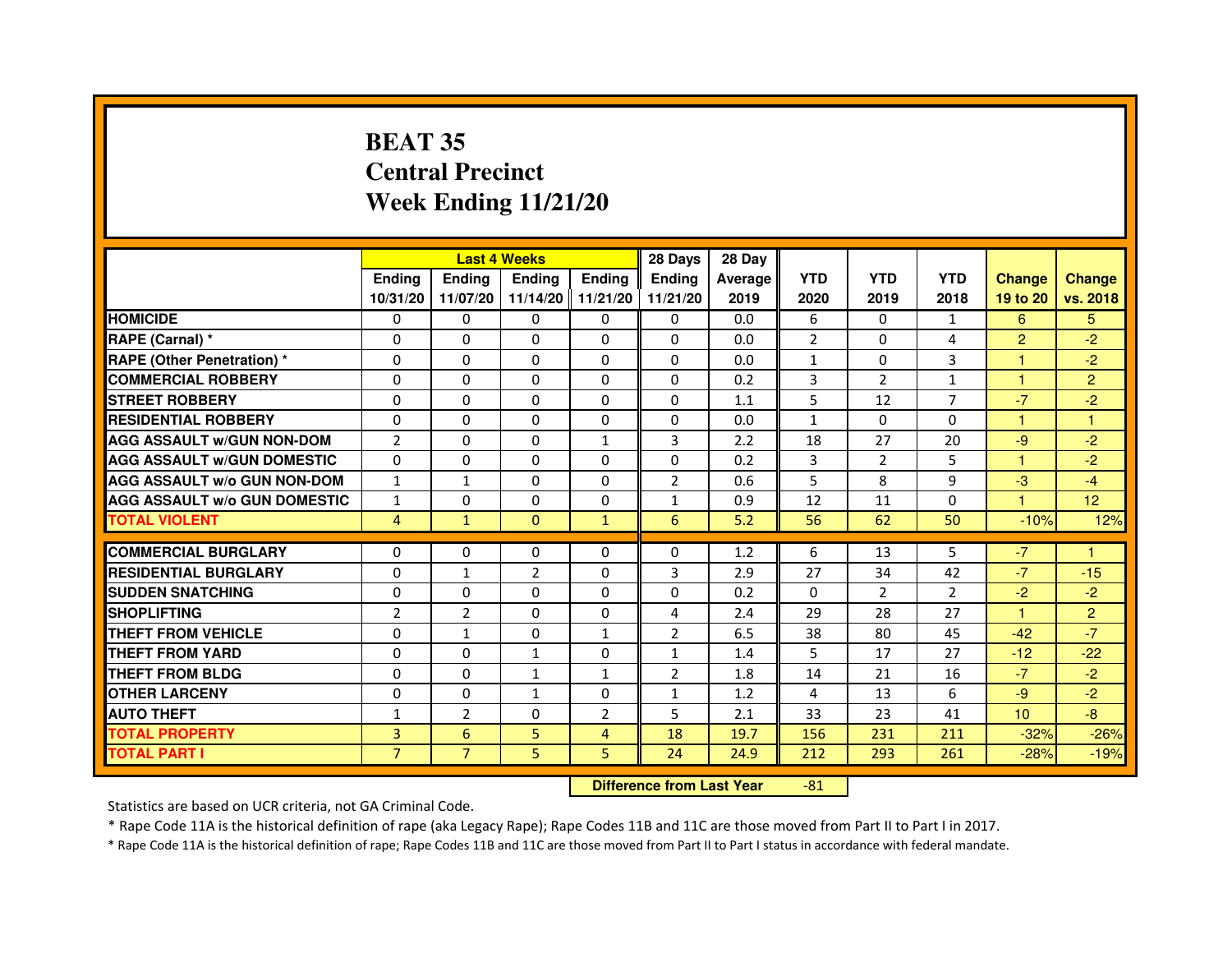#### **BEAT 36 Central PrecinctWeek Ending 11/21/20**

|                                     |                |                | <b>Last 4 Weeks</b>              |                | 28 Days        | 28 Day  |                |                |                |                |                 |
|-------------------------------------|----------------|----------------|----------------------------------|----------------|----------------|---------|----------------|----------------|----------------|----------------|-----------------|
|                                     | Ending         | Ending         | Ending                           | Ending         | Ending         | Average | <b>YTD</b>     | <b>YTD</b>     | <b>YTD</b>     | <b>Change</b>  | <b>Change</b>   |
|                                     | 10/31/20       | 11/07/20       | 11/14/20 11/21/20                |                | 11/21/20       | 2019    | 2020           | 2019           | 2018           | 19 to 20       | vs. 2018        |
| <b>HOMICIDE</b>                     | 0              | $\Omega$       | $\mathbf{1}$                     | $\mathbf{0}$   | $\mathbf{1}$   | 0.0     | $\overline{2}$ | $\Omega$       | 0              | $\overline{2}$ | $\overline{2}$  |
| RAPE (Carnal) *                     | 0              | $\Omega$       | 0                                | 0              | $\Omega$       | 0.2     | 5              | $\overline{2}$ | $\overline{2}$ | 3              | 3               |
| RAPE (Other Penetration) *          | 0              | 0              | $\Omega$                         | $\mathbf 0$    | $\Omega$       | 0.0     | $\Omega$       | $\Omega$       | $\mathbf{1}$   | $\Omega$       | $-1$            |
| <b>COMMERCIAL ROBBERY</b>           | $\Omega$       | $\Omega$       | $\Omega$                         | $\mathbf{0}$   | $\mathbf{0}$   | 0.2     | $\Omega$       | $\overline{3}$ | $\Omega$       | $-3$           | $\Omega$        |
| <b>STREET ROBBERY</b>               | 0              | $\Omega$       | $\mathbf{0}$                     | $\mathbf{0}$   | $\Omega$       | 0.6     | $\overline{2}$ | 6              | 4              | $-4$           | $-2$            |
| <b>RESIDENTIAL ROBBERY</b>          | 0              | 0              | 0                                | 0              | 0              | 0.1     | 4              | 1              | 5              | 3              | $-1$            |
| <b>AGG ASSAULT w/GUN NON-DOM</b>    | $\Omega$       | $\Omega$       | $\Omega$                         | $\mathbf 0$    | $\Omega$       | 0.8     | 3              | 10             | $\overline{7}$ | $-7$           | $-4$            |
| <b>AGG ASSAULT W/GUN DOMESTIC</b>   | $\Omega$       | $\Omega$       | $\Omega$                         | $\mathbf{0}$   | $\Omega$       | 0.2     | $\mathbf{1}$   | $\overline{2}$ | $\mathbf{1}$   | $-1$           | $\mathbf{0}$    |
| <b>AGG ASSAULT w/o GUN NON-DOM</b>  | $\mathbf{0}$   | 0              | $\mathbf{1}$                     | 0              | $\mathbf{1}$   | 0.5     | 5              | 4              | 4              | $\mathbf{1}$   | $\overline{1}$  |
| <b>AGG ASSAULT w/o GUN DOMESTIC</b> | $\Omega$       | 0              | 0                                | $\mathbf 0$    | 0              | 0.3     | 12             | 4              | $\Omega$       | 8              | 12 <sup>°</sup> |
| <b>TOTAL VIOLENT</b>                | $\Omega$       | $\mathbf{0}$   | $\overline{2}$                   | $\mathbf{0}$   | $\overline{2}$ | 2.9     | 34             | 32             | 24             | 6%             | 42%             |
| <b>COMMERCIAL BURGLARY</b>          | 0              | 0              | 0                                | $\mathbf 0$    | 0              | 1.1     | 6              | 10             | 6              | $-4$           | $\mathbf{0}$    |
| <b>RESIDENTIAL BURGLARY</b>         | $\Omega$       | $\Omega$       | 0                                | $\Omega$       | $\Omega$       | 2.3     | 12             | 26             | 18             | $-14$          | $-6$            |
| <b>SUDDEN SNATCHING</b>             | $\Omega$       | $\Omega$       | $\Omega$                         | $\mathbf{0}$   | $\Omega$       | 0.1     | $\overline{2}$ | $\mathbf{1}$   | $\overline{2}$ | $\mathbf{1}$   | $\Omega$        |
| <b>SHOPLIFTING</b>                  | 4              | $\Omega$       | $\Omega$                         | $\overline{3}$ | $\overline{7}$ | 3.7     | 49             | 45             | 40             | $\overline{4}$ | 9               |
| THEFT FROM VEHICLE                  | $\Omega$       | $\Omega$       | $\overline{2}$                   | $\mathbf{1}$   | 3              | 3.3     | 33             | 42             | 37             | $-9$           | $-4$            |
| <b>THEFT FROM YARD</b>              | 0              | $\mathbf{1}$   | 0                                | $\mathbf 0$    | $\mathbf{1}$   | 0.7     | 16             | 9              | 12             | $\overline{7}$ | $\overline{4}$  |
| <b>THEFT FROM BLDG</b>              | $\Omega$       | $\Omega$       | $\Omega$                         | $\mathbf 0$    | $\mathbf 0$    | 1.5     | 16             | 19             | 23             | $-3$           | $-7$            |
| <b>OTHER LARCENY</b>                | $\Omega$       | $\Omega$       | $\Omega$                         | $\Omega$       | $\Omega$       | 0.3     | 3              | 3              | $\mathbf{1}$   | $\Omega$       | $\overline{2}$  |
| <b>AUTO THEFT</b>                   | $\overline{2}$ | $\mathbf{1}$   | $\overline{2}$                   | $\mathbf{1}$   | 6              | 1.8     | 31             | 22             | 19             | 9              | 12 <sup>°</sup> |
| <b>TOTAL PROPERTY</b>               | 6              | $\overline{2}$ | 4                                | 5              | 17             | 14.8    | 168            | 177            | 158            | $-5%$          | 6%              |
| <b>TOTAL PART I</b>                 | 6              | $\overline{2}$ | 6                                | 5              | 19             | 17.7    | 202            | 209            | 182            | $-3%$          | 11%             |
|                                     |                |                | <b>Difference from Last Year</b> |                | $-7$           |         |                |                |                |                |                 |

 **Difference from Last Year**

Statistics are based on UCR criteria, not GA Criminal Code.

\* Rape Code 11A is the historical definition of rape (aka Legacy Rape); Rape Codes 11B and 11C are those moved from Part II to Part I in 2017.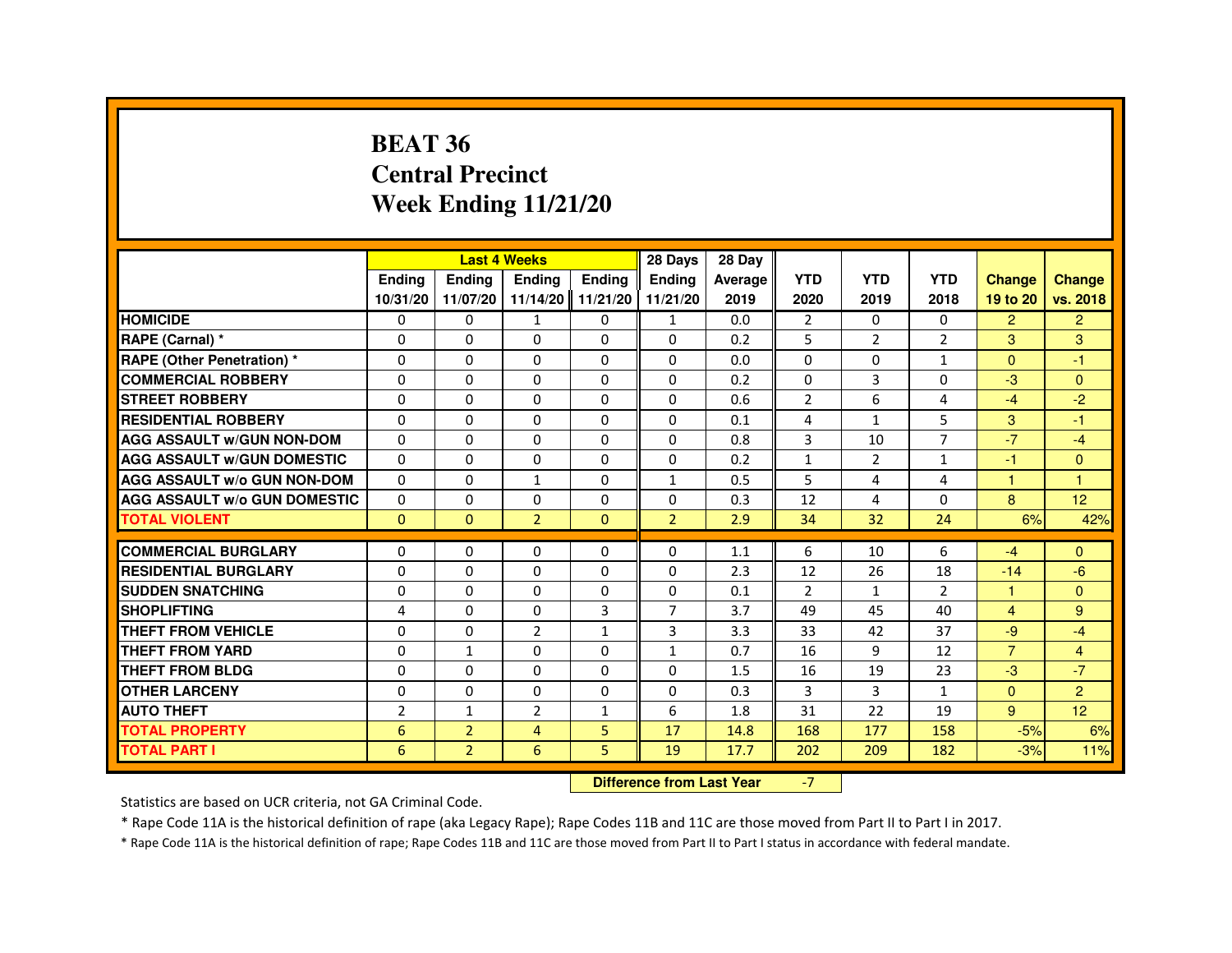# **BEAT 41 South PrecinctWeek Ending 11/21/20**

|                                     |                |                                  | <b>Last 4 Weeks</b> |                | 28 Days        | 28 Day  |                |                |                |                      |                |
|-------------------------------------|----------------|----------------------------------|---------------------|----------------|----------------|---------|----------------|----------------|----------------|----------------------|----------------|
|                                     | <b>Ending</b>  | <b>Ending</b>                    | <b>Ending</b>       | <b>Ending</b>  | <b>Endina</b>  | Average | <b>YTD</b>     | <b>YTD</b>     | <b>YTD</b>     | <b>Change</b>        | <b>Change</b>  |
|                                     | 10/31/20       | 11/07/20                         | 11/14/20            | 11/21/20       | 11/21/20       | 2019    | 2020           | 2019           | 2018           | 19 to 20             | vs. 2018       |
| <b>HOMICIDE</b>                     | $\Omega$       | $\Omega$                         | $\Omega$            | $\Omega$       | $\Omega$       | 0.1     | 0              | $\mathbf{1}$   | $\Omega$       | $-1$                 | $\Omega$       |
| RAPE (Carnal) *                     | 0              | $\Omega$                         | 0                   | $\Omega$       | $\Omega$       | 0.2     | 1              | 3              | $\mathbf{1}$   | $-2$                 | $\Omega$       |
| <b>RAPE (Other Penetration) *</b>   | $\Omega$       | $\Omega$                         | $\Omega$            | $\Omega$       | $\Omega$       | 0.0     | $\Omega$       | $\Omega$       | $\mathbf{1}$   | $\Omega$             | $-1$           |
| <b>COMMERCIAL ROBBERY</b>           | $\mathbf{1}$   | 0                                | $\Omega$            | 0              | $\mathbf{1}$   | 0.6     | $\overline{2}$ | 6              | $\overline{2}$ | $-4$                 | $\Omega$       |
| <b>STREET ROBBERY</b>               | $\Omega$       | $\Omega$                         | 0                   | $\mathbf{1}$   | $\mathbf{1}$   | 0.9     | $\overline{7}$ | 10             | 4              | $-3$                 | 3              |
| <b>RESIDENTIAL ROBBERY</b>          | $\Omega$       | $\Omega$                         | 0                   | $\Omega$       | 0              | 0.1     | $\mathbf{1}$   | $\mathbf{1}$   | $\mathbf{1}$   | $\Omega$             | $\Omega$       |
| <b>AGG ASSAULT W/GUN NON-DOM</b>    | $\Omega$       | $\Omega$                         | 0                   | $\Omega$       | $\Omega$       | 0.2     | 5              | $\overline{2}$ | $\Omega$       | 3                    | 5              |
| <b>AGG ASSAULT W/GUN DOMESTIC</b>   | $\Omega$       | $\Omega$                         | $\Omega$            | $\Omega$       | $\Omega$       | 0.1     | $\mathbf{1}$   | $\mathbf{1}$   | $\Omega$       | $\Omega$             | $\mathbf{1}$   |
| <b>AGG ASSAULT w/o GUN NON-DOM</b>  | 0              | $\overline{2}$                   | 0                   | 0              | 2              | 0.3     | 6              | 4              | 3              | 2                    | 3              |
| <b>AGG ASSAULT w/o GUN DOMESTIC</b> | $\Omega$       | 0                                | 0                   | $\mathbf{1}$   | $\mathbf{1}$   | 0.5     | $\overline{7}$ | 6              | $\Omega$       | $\blacktriangleleft$ | $\overline{7}$ |
| <b>TOTAL VIOLENT</b>                | $\mathbf{1}$   | $\overline{2}$                   | $\mathbf 0$         | $\overline{2}$ | 5              | 3.0     | 30             | 34             | 12             | $-12%$               | 150%           |
| <b>COMMERCIAL BURGLARY</b>          | $\Omega$       | $\Omega$                         | 0                   | $\Omega$       | 0              | 1.1     | 6              | 13             | 10             | $-7$                 | $-4$           |
| <b>RESIDENTIAL BURGLARY</b>         | $\Omega$       | $\Omega$                         | $\Omega$            | $\overline{2}$ | $\overline{2}$ | 0.8     | 10             | 10             | 15             | $\Omega$             | $-5$           |
| <b>SUDDEN SNATCHING</b>             | $\Omega$       | $\Omega$                         | $\Omega$            | $\Omega$       | $\Omega$       | 0.2     | $\mathbf{1}$   | $\mathcal{P}$  | 4              | $-1$                 | $-3$           |
| <b>SHOPLIFTING</b>                  | 1              | 0                                | 0                   | 0              | 1              | 1.8     | 10             | 23             | 19             | $-13$                | $-9$           |
| <b>THEFT FROM VEHICLE</b>           | 1              | $\mathbf{1}$                     | 0                   | $\overline{2}$ | 4              | 5.4     | 37             | 65             | 42             | $-28$                | $-5$           |
| <b>THEFT FROM YARD</b>              | 0              | 0                                | $\Omega$            | 0              | 0              | 0.9     | 9              | 10             | 16             | $-1$                 | $-7$           |
| <b>THEFT FROM BLDG</b>              | $\overline{2}$ | $\Omega$                         | $\Omega$            | $\mathbf{1}$   | 3              | 3.3     | 26             | 39             | 21             | $-13$                | 5              |
| <b>OTHER LARCENY</b>                | $\Omega$       | $\Omega$                         | 0                   | $\Omega$       | $\Omega$       | 0.3     | 4              | 4              | 3              | $\mathbf{0}$         | 1              |
| <b>AUTO THEFT</b>                   | $\Omega$       | $\Omega$                         | $\mathbf{1}$        | $\Omega$       | $\mathbf{1}$   | 1.5     | 17             | 18             | 11             | $-1$                 | 6              |
| <b>TOTAL PROPERTY</b>               | $\overline{4}$ | $\mathbf{1}$                     | $\mathbf{1}$        | 5              | 11             | 15.3    | 120            | 184            | 141            | $-35%$               | $-15%$         |
| <b>TOTAL PART I</b>                 | 5              | 3                                | $\mathbf{1}$        | $\overline{7}$ | 16             | 18.3    | 150            | 218            | 153            | $-31%$               | $-2%$          |
|                                     |                | <b>Difference from Last Year</b> |                     | $-68$          |                |         |                |                |                |                      |                |

 **Difference from Last Year**

Statistics are based on UCR criteria, not GA Criminal Code.

\* Rape Code 11A is the historical definition of rape (aka Legacy Rape); Rape Codes 11B and 11C are those moved from Part II to Part I in 2017.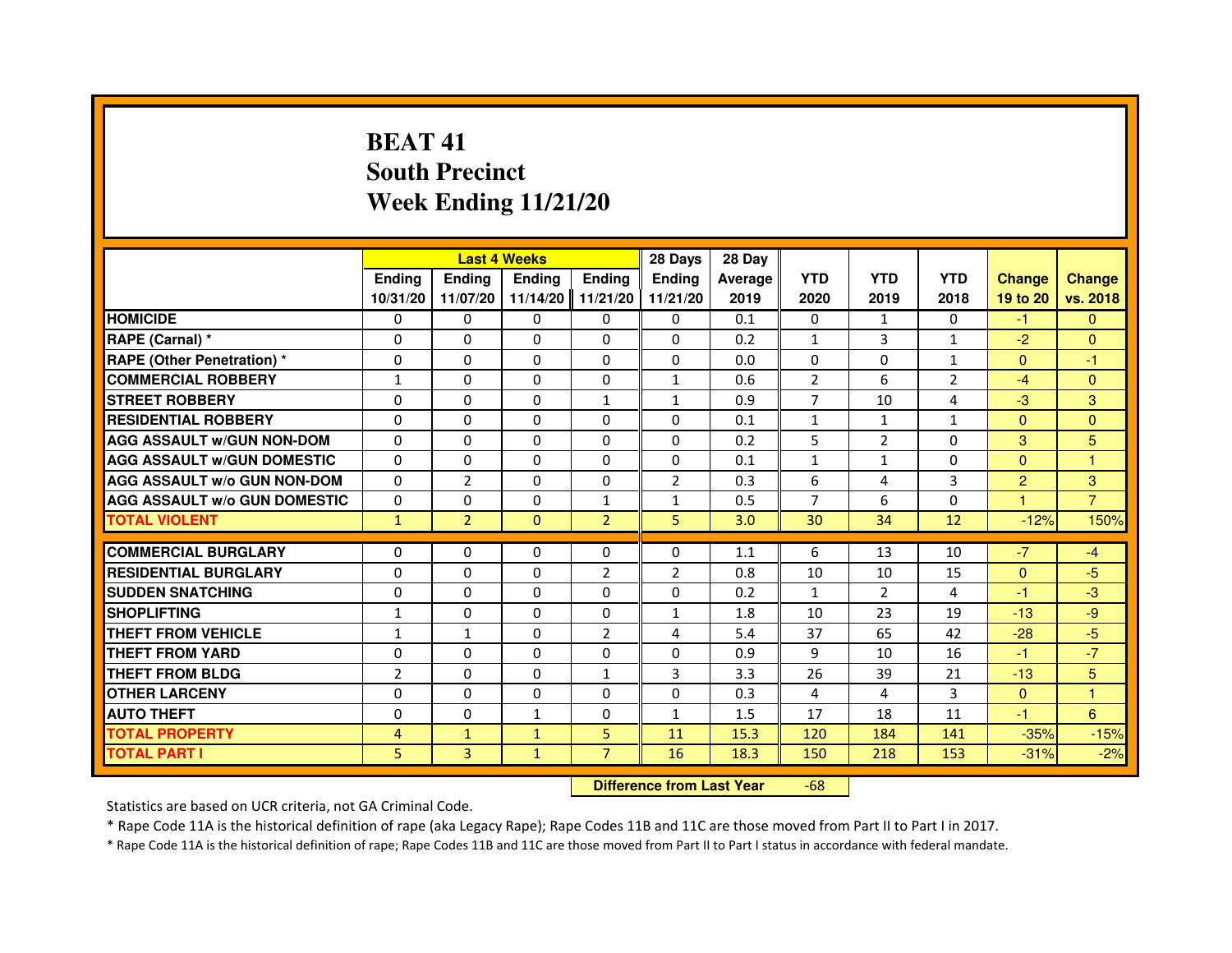# **BEAT 42 South PrecinctWeek Ending 11/21/20**

|                                     |                | <b>Last 4 Weeks</b>              |                |               | 28 Days        | 28 Day  |                |                |                |               |                         |
|-------------------------------------|----------------|----------------------------------|----------------|---------------|----------------|---------|----------------|----------------|----------------|---------------|-------------------------|
|                                     | <b>Ending</b>  | <b>Ending</b>                    | <b>Ending</b>  | <b>Ending</b> | <b>Endina</b>  | Average | <b>YTD</b>     | <b>YTD</b>     | <b>YTD</b>     | <b>Change</b> | <b>Change</b>           |
|                                     | 10/31/20       | 11/07/20                         | 11/14/20       | 11/21/20      | 11/21/20       | 2019    | 2020           | 2019           | 2018           | 19 to 20      | vs. 2018                |
| <b>HOMICIDE</b>                     | 0              | $\Omega$                         | $\Omega$       | $\Omega$      | 0              | 0.1     | 0              | $\mathbf{1}$   | $\Omega$       | $-1$          | $\Omega$                |
| RAPE (Carnal) *                     | 0              | $\mathbf{0}$                     | $\mathbf{1}$   | 0             | $\mathbf{1}$   | 0.2     | 4              | 3              | 1              | 1             | 3                       |
| RAPE (Other Penetration) *          | $\Omega$       | 0                                | $\Omega$       | $\Omega$      | $\Omega$       | 0.1     | $\mathbf{1}$   | $\mathbf{1}$   | 3              | $\mathbf{0}$  | $-2$                    |
| <b>COMMERCIAL ROBBERY</b>           | $\Omega$       | $\Omega$                         | $\Omega$       | $\Omega$      | $\Omega$       | 0.2     | 6              | 3              | $\overline{2}$ | 3             | $\overline{4}$          |
| <b>STREET ROBBERY</b>               | $\Omega$       | $\Omega$                         | $\Omega$       | $\Omega$      | $\Omega$       | 0.4     | $\overline{2}$ | 5              | 5              | $-3$          | $-3$                    |
| <b>RESIDENTIAL ROBBERY</b>          | 0              | 0                                | 0              | 0             | 0              | 0.1     | $\overline{2}$ | $\mathbf{1}$   | 0              | $\mathbf{1}$  | $\overline{2}$          |
| <b>AGG ASSAULT w/GUN NON-DOM</b>    | $\Omega$       | $\Omega$                         | $\Omega$       | $\Omega$      | $\Omega$       | 0.4     | 4              | 5              | $\mathbf{1}$   | $-1$          | 3                       |
| <b>AGG ASSAULT W/GUN DOMESTIC</b>   | $\Omega$       | $\Omega$                         | $\Omega$       | $\Omega$      | $\Omega$       | 0.1     | $\Omega$       | $\mathbf{1}$   | $\overline{2}$ | $-1$          | $-2$                    |
| <b>AGG ASSAULT W/o GUN NON-DOM</b>  | $\Omega$       | $\Omega$                         | $\Omega$       | $\mathbf{1}$  | $\mathbf{1}$   | 0.2     | 8              | 3              | 8              | 5             | $\overline{0}$          |
| <b>AGG ASSAULT W/o GUN DOMESTIC</b> | $\Omega$       | $\Omega$                         | 0              | $\Omega$      | $\Omega$       | 0.3     | $\overline{2}$ | 4              | 0              | $-2$          | $\overline{2}$          |
| <b>TOTAL VIOLENT</b>                | $\mathbf 0$    | $\mathbf{0}$                     | $\mathbf{1}$   | $\mathbf{1}$  | $\overline{2}$ | 2.1     | 29             | 27             | 22             | 7%            | 32%                     |
| <b>COMMERCIAL BURGLARY</b>          | 0              | 0                                | 0              | 0             | 0              | 0.9     | 9              | 10             | 12             | $-1$          | $-3$                    |
| <b>RESIDENTIAL BURGLARY</b>         | $\Omega$       | $\Omega$                         | $\Omega$       | $\Omega$      | $\Omega$       | 0.8     | 3              | 9              | 6              | $-6$          | $-3$                    |
| <b>SUDDEN SNATCHING</b>             | $\Omega$       | $\Omega$                         | $\Omega$       | $\Omega$      | $\Omega$       | 0.2     | $\overline{2}$ | $\mathcal{P}$  | $\mathcal{P}$  | $\Omega$      | $\Omega$                |
| <b>SHOPLIFTING</b>                  | 5              | 5                                | 5              | 6             | 21             | 18.6    | 146            | 218            | 304            | $-72$         | $-158$                  |
| <b>THEFT FROM VEHICLE</b>           | 0              | $\mathbf{1}$                     | $\mathbf{1}$   | 1             | 3              | 3.2     | 49             | 41             | 47             | 8             | $\overline{2}$          |
| <b>THEFT FROM YARD</b>              | $\Omega$       | $\Omega$                         | $\Omega$       | $\mathbf{1}$  | $\mathbf{1}$   | 0.7     | 16             | $\overline{7}$ | 12             | 9             | $\overline{\mathbf{4}}$ |
| <b>THEFT FROM BLDG</b>              | $\overline{2}$ | $\Omega$                         | $\Omega$       | $\Omega$      | $\overline{2}$ | 2.3     | 24             | 25             | 20             | $-1$          | $\overline{4}$          |
| <b>OTHER LARCENY</b>                | 0              | $\mathbf{0}$                     | 1              | 0             | 1              | 0.8     | 6              | 9              | $\mathbf{1}$   | $-3$          | 5                       |
| <b>AUTO THEFT</b>                   | $\Omega$       | $\Omega$                         | $\Omega$       | $\Omega$      | $\Omega$       | 2.0     | 21             | 23             | 19             | $-2$          | $\overline{2}$          |
| <b>TOTAL PROPERTY</b>               | $\overline{7}$ | 6                                | $\overline{7}$ | 8             | 28             | 29.5    | 276            | 344            | 423            | $-20%$        | $-35%$                  |
| <b>TOTAL PART I</b>                 | $\overline{7}$ | 6                                | 8              | 9             | 30             | 31.5    | 305            | 371            | 445            | $-18%$        | $-31%$                  |
|                                     |                | <b>Difference from Last Year</b> |                | $-66$         |                |         |                |                |                |               |                         |

 **Difference from Last Year**

Statistics are based on UCR criteria, not GA Criminal Code.

\* Rape Code 11A is the historical definition of rape (aka Legacy Rape); Rape Codes 11B and 11C are those moved from Part II to Part I in 2017.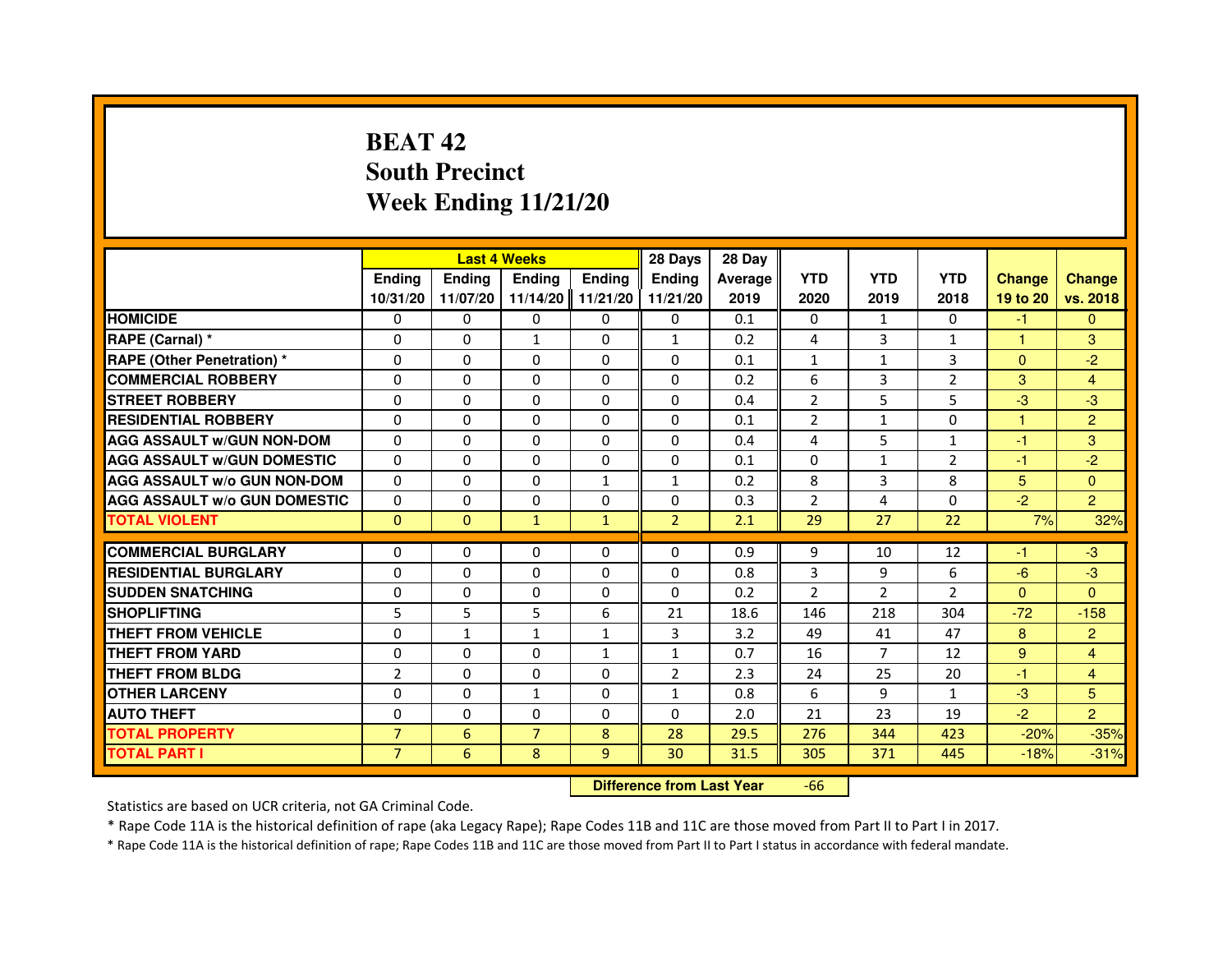# **BEAT 43 South PrecinctWeek Ending 11/21/20**

|                                     |                |                | <b>Last 4 Weeks</b> |                | 28 Days        | 28 Day  |                |                |                |                |                |
|-------------------------------------|----------------|----------------|---------------------|----------------|----------------|---------|----------------|----------------|----------------|----------------|----------------|
|                                     | <b>Endina</b>  | Ending         | <b>Endina</b>       | <b>Ending</b>  | <b>Endina</b>  | Average | <b>YTD</b>     | <b>YTD</b>     | <b>YTD</b>     | <b>Change</b>  | <b>Change</b>  |
|                                     | 10/31/20       | 11/07/20       | 11/14/20 11/21/20   |                | 11/21/20       | 2019    | 2020           | 2019           | 2018           | 19 to 20       | vs. 2018       |
| <b>HOMICIDE</b>                     | 0              | 0              | $\mathbf{0}$        | 0              | 0              | 0.2     | $\mathbf{0}$   | $\overline{2}$ | 1              | $-2$           | $-1$           |
| RAPE (Carnal) *                     | $\Omega$       | $\Omega$       | $\Omega$            | $\Omega$       | $\Omega$       | 0.2     | $\overline{2}$ | $\overline{2}$ | $\overline{2}$ | $\Omega$       | $\Omega$       |
| <b>RAPE (Other Penetration) *</b>   | $\Omega$       | $\Omega$       | $\Omega$            | $\Omega$       | 0              | 0.1     | $\mathbf{1}$   | $\mathbf{1}$   | $\Omega$       | $\Omega$       | $\mathbf{1}$   |
| <b>COMMERCIAL ROBBERY</b>           | $\mathbf{1}$   | 0              | 0                   | 0              | 1              | 0.3     | 9              | 3              | 3              | 6              | 6              |
| <b>STREET ROBBERY</b>               | 0              | 1              | $\Omega$            | 0              | 1              | 0.7     | 4              | 5              | 7              | $-1$           | -3             |
| <b>RESIDENTIAL ROBBERY</b>          | 0              | 0              | 0                   | 0              | 0              | 0.1     | $\Omega$       | $\mathbf{1}$   | 4              | $-1$           | $-4$           |
| <b>AGG ASSAULT w/GUN ON-DOM</b>     | $\Omega$       | $\Omega$       | $\mathbf{1}$        | 0              | $\mathbf{1}$   | 0.6     | 17             | 8              | 4              | 9              | 13             |
| <b>AGG ASSAULT W/GUN DOMESTIC</b>   | 0              | 0              | 0                   | 0              | 0              | 0.2     | 3              | $\overline{2}$ | $\mathbf{1}$   | 1              | $\overline{2}$ |
| <b>AGG ASSAULT W/o GUN NON-DOM</b>  | $\Omega$       | $\Omega$       | $\Omega$            | 1              | 1              | 0.6     | 6              | 8              | 6              | $-2$           | $\Omega$       |
| <b>AGG ASSAULT W/o GUN DOMESTIC</b> | $\mathbf{1}$   | $\Omega$       | $\Omega$            | 0              | 1              | 0.6     | 13             | 8              | 0              | 5              | 13             |
| <b>TOTAL VIOLENT</b>                | $\overline{2}$ | $\mathbf{1}$   | $\mathbf{1}$        | $\mathbf{1}$   | 5              | 3.5     | 55             | 40             | 28             | 38%            | 96%            |
|                                     |                |                |                     |                |                |         |                |                |                |                |                |
| <b>COMMERCIAL BURGLARY</b>          | $\mathbf{1}$   | 0              | 0                   | 0              | $\mathbf{1}$   | 1.2     | 8              | 12             | 15             | $-4$           | $-7$           |
| <b>RESIDENTIAL BURGLARY</b>         | 0              | 0              | $\mathbf{1}$        | 0              | 1              | 2.1     | 19             | 24             | 30             | $-5$           | $-11$          |
| <b>SUDDEN SNATCHING</b>             | 0              | $\Omega$       | 0                   | 0              | 0              | 0.2     | $\overline{2}$ | $\overline{2}$ | 4              | $\Omega$       | $-2$           |
| <b>SHOPLIFTING</b>                  | $\Omega$       | $\mathbf 0$    | $\overline{2}$      | $\overline{2}$ | 4              | 6.8     | 31             | 84             | 47             | $-53$          | $-16$          |
| <b>THEFT FROM VEHICLE</b>           | $\overline{2}$ | $\overline{2}$ | $\mathbf{1}$        | $\overline{2}$ | $\overline{7}$ | 2.7     | 50             | 33             | 47             | 17             | 3              |
| <b>THEFT FROM YARD</b>              | $\mathbf{1}$   | 0              | 1                   | $\overline{2}$ | $\overline{a}$ | 1.2     | 16             | 14             | 20             | $\overline{2}$ | $-4$           |
| <b>THEFT FROM BLDG</b>              | 0              | 0              | $\mathbf{1}$        | 0              | 1              | 2.1     | 12             | 26             | 28             | $-14$          | $-16$          |
| <b>OTHER LARCENY</b>                | 1              | 0              | $\Omega$            | 0              | 1              | 0.5     | 8              | 5              | 3              | 3              | 5              |
| <b>AUTO THEFT</b>                   | 1              | $\mathbf 0$    | 1                   | 0              | $\overline{2}$ | 1.8     | 23             | 18             | 25             | 5              | $-2$           |
| <b>TOTAL PROPERTY</b>               | 6              | $\overline{2}$ | $\overline{7}$      | 6              | 21             | 18.6    | 169            | 218            | 219            | $-22%$         | $-23%$         |
| <b>TOTAL PART I</b>                 | 8              | $\overline{3}$ | 8                   | $\overline{7}$ | 26             | 22.1    | 224            | 258            | 247            | $-13%$         | $-9%$          |

 **Difference from Last Year**-34

Statistics are based on UCR criteria, not GA Criminal Code.

\* Rape Code 11A is the historical definition of rape (aka Legacy Rape); Rape Codes 11B and 11C are those moved from Part II to Part I in 2017.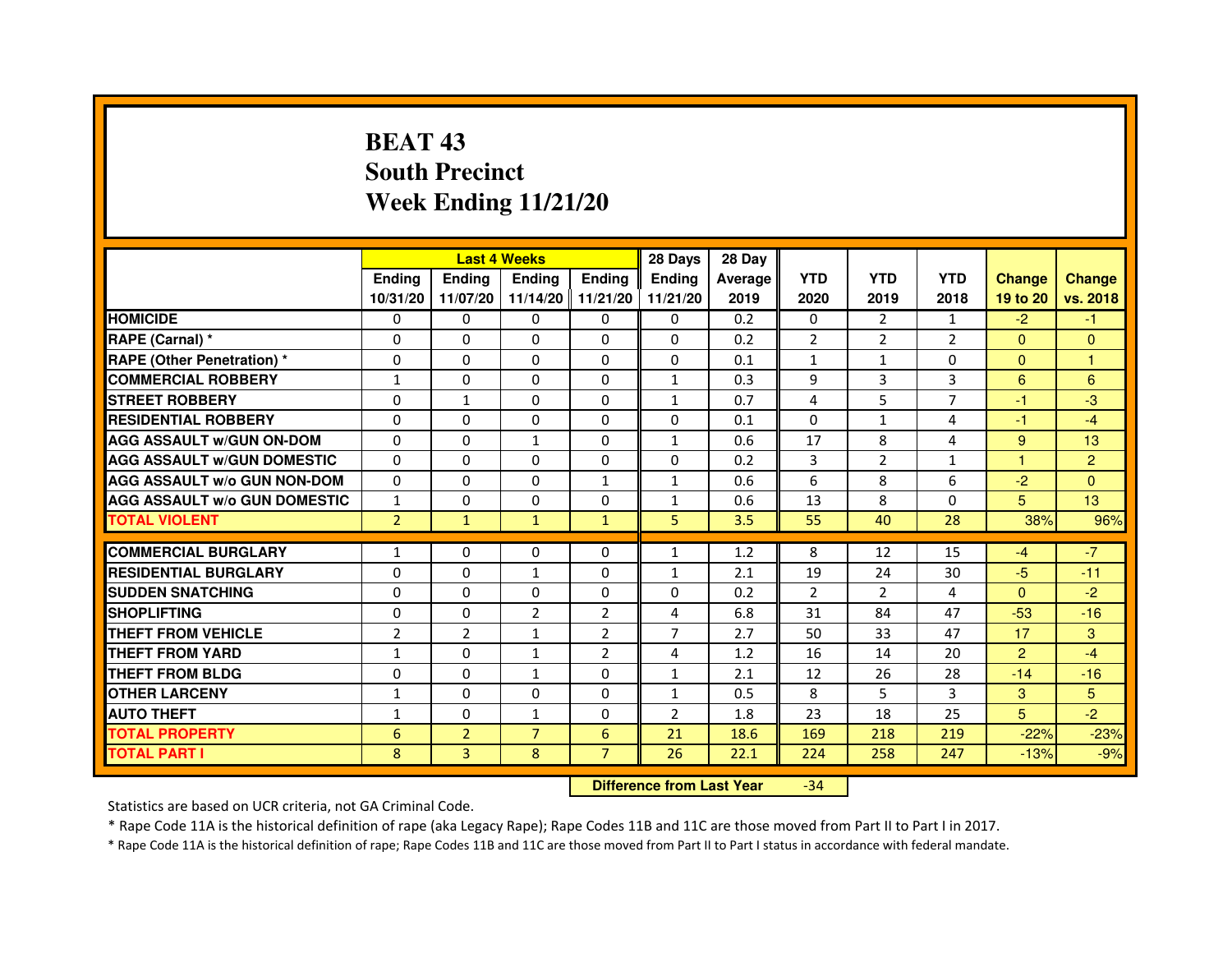# **BEAT 44 South PrecinctWeek Ending 11/21/20**

|                                     |                |                | <b>Last 4 Weeks</b> |                | 28 Days        | 28 Day  |                |                |                |                |                |
|-------------------------------------|----------------|----------------|---------------------|----------------|----------------|---------|----------------|----------------|----------------|----------------|----------------|
|                                     | <b>Endina</b>  | <b>Ending</b>  | <b>Endina</b>       | <b>Ending</b>  | <b>Endina</b>  | Average | <b>YTD</b>     | <b>YTD</b>     | <b>YTD</b>     | <b>Change</b>  | <b>Change</b>  |
|                                     | 10/31/20       | 11/07/20       | 11/14/20   11/21/20 |                | 11/21/20       | 2019    | 2020           | 2019           | 2018           | 19 to 20       | vs. 2018       |
| <b>HOMICIDE</b>                     | 0              | 0              | $\mathbf{0}$        | 0              | 0              | 0.1     | $\mathbf{1}$   | $\mathbf{1}$   | $\mathbf{1}$   | $\Omega$       | $\Omega$       |
| RAPE (Carnal) *                     | $\Omega$       | $\Omega$       | $\mathbf 0$         | $\Omega$       | $\Omega$       | 0.2     | $\overline{2}$ | $\overline{2}$ | $\overline{2}$ | $\Omega$       | $\Omega$       |
| <b>RAPE (Other Penetration) *</b>   | 0              | 0              | $\Omega$            | $\Omega$       | 0              | 0.0     | $\overline{2}$ | 0              | $\overline{2}$ | $\overline{2}$ | $\Omega$       |
| <b>COMMERCIAL ROBBERY</b>           | 0              | $\Omega$       | 0                   | $\Omega$       | 0              | 0.0     | $\mathbf{1}$   | 0              | 1              | 1              | $\Omega$       |
| <b>STREET ROBBERY</b>               | $\Omega$       | 0              | $\Omega$            | 0              | 0              | 0.5     | 6              | 6              | 5              | $\Omega$       | 1              |
| <b>RESIDENTIAL ROBBERY</b>          | 0              | 0              | 0                   | 0              | 0              | 0.0     | $\overline{2}$ | $\Omega$       | 5              | $\overline{2}$ | -3             |
| <b>AGG ASSAULT w/GUN NON-DOM</b>    | $\Omega$       | $\Omega$       | $\mathbf{1}$        | $\mathbf{1}$   | $\overline{2}$ | 0.8     | 12             | 9              | 5              | 3              | $\overline{7}$ |
| <b>AGG ASSAULT W/GUN DOMESTIC</b>   | $\Omega$       | $\Omega$       | $\Omega$            | $\Omega$       | $\Omega$       | 0.2     | $\mathbf{1}$   | $\overline{2}$ | $\overline{2}$ | $-1$           | $-1$           |
| <b>AGG ASSAULT W/o GUN NON-DOM</b>  | $\Omega$       | 0              | $\Omega$            | 0              | $\Omega$       | 0.4     | 5              | 5              | 4              | $\Omega$       | 1              |
| <b>AGG ASSAULT W/o GUN DOMESTIC</b> | $\Omega$       | $\Omega$       | $\Omega$            | 0              | 0              | 1.2     | 13             | 14             | $\Omega$       | $-1$           | 13             |
| <b>TOTAL VIOLENT</b>                | $\mathbf{0}$   | $\mathbf{0}$   | $\mathbf{1}$        | $\mathbf{1}$   | $\overline{2}$ | 3.3     | 45             | 39             | 27             | 15%            | 67%            |
|                                     |                |                |                     |                |                |         |                |                |                |                |                |
| <b>COMMERCIAL BURGLARY</b>          | 0              | 0              | 0                   | 0              | 0              | 0.8     | 2              | 11             | $\mathbf{1}$   | -9             | 1              |
| <b>RESIDENTIAL BURGLARY</b>         | $\overline{2}$ | 0              | 0                   | 0              | 2              | 1.5     | 25             | 19             | 34             | 6              | -9             |
| <b>SUDDEN SNATCHING</b>             | $\Omega$       | $\Omega$       | $\Omega$            | 0              | 0              | 0.2     | $\Omega$       | 3              | $\Omega$       | $-3$           | $\Omega$       |
| <b>SHOPLIFTING</b>                  | $\Omega$       | $\overline{2}$ | $\Omega$            | $\overline{2}$ | 4              | 2.7     | 22             | 31             | 54             | $-9$           | $-32$          |
| THEFT FROM VEHICLE                  | $\mathbf{1}$   | $\mathbf{1}$   | $\mathbf{1}$        | $\mathbf{1}$   | 4              | 6.5     | 45             | 78             | 67             | $-33$          | $-22$          |
| <b>THEFT FROM YARD</b>              | 0              | $\Omega$       | $\Omega$            | 0              | $\Omega$       | 0.7     | 11             | 9              | 13             | $\overline{2}$ | $-2$           |
| <b>THEFT FROM BLDG</b>              | $\mathbf{1}$   | 3              | $\mathbf{1}$        | 0              | 5              | 1.4     | 22             | 18             | 11             | $\overline{4}$ | 11             |
| <b>OTHER LARCENY</b>                | 0              | $\mathbf{1}$   | $\Omega$            | 0              | 1              | 0.8     | 8              | 10             | 6              | $-2$           | $\overline{2}$ |
| <b>AUTO THEFT</b>                   | $\mathbf{1}$   | $\Omega$       | $\Omega$            | $\mathbf{1}$   | $\overline{2}$ | 2.7     | 19             | 31             | 20             | $-12$          | $-1$           |
| <b>TOTAL PROPERTY</b>               | 5              | $\overline{7}$ | $\overline{2}$      | 4              | 18             | 17.3    | 154            | 210            | 206            | $-27%$         | $-25%$         |
| <b>TOTAL PART I</b>                 | 5              | $\overline{7}$ | 3                   | 5              | 20             | 20.6    | 199            | 249            | 233            | $-20%$         | $-15%$         |

 **Difference from Last Year**-50

Statistics are based on UCR criteria, not GA Criminal Code.

\* Rape Code 11A is the historical definition of rape (aka Legacy Rape); Rape Codes 11B and 11C are those moved from Part II to Part I in 2017.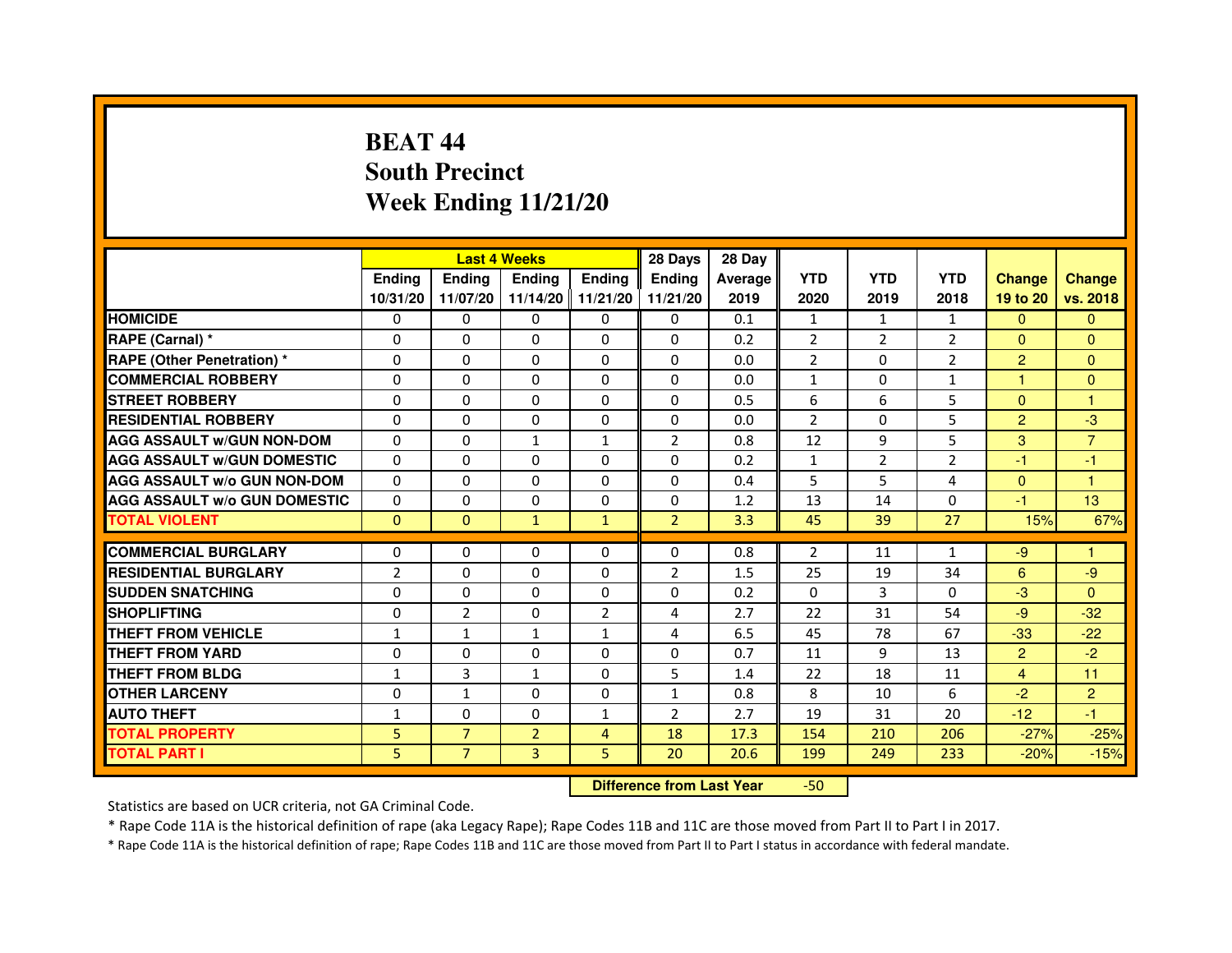# **BEAT 45 South PrecinctWeek Ending 11/21/20**

|                                     |               | <b>Last 4 Weeks</b> |                   |               | 28 Days        | 28 Day  |                |                |                |               |                |
|-------------------------------------|---------------|---------------------|-------------------|---------------|----------------|---------|----------------|----------------|----------------|---------------|----------------|
|                                     | <b>Endina</b> | <b>Ending</b>       | <b>Ending</b>     | <b>Endina</b> | <b>Endina</b>  | Average | <b>YTD</b>     | <b>YTD</b>     | <b>YTD</b>     | <b>Change</b> | <b>Change</b>  |
|                                     | 10/31/20      | 11/07/20            | 11/14/20 11/21/20 |               | 11/21/20       | 2019    | 2020           | 2019           | 2018           | 19 to 20      | vs. 2018       |
| <b>HOMICIDE</b>                     | 0             | 0                   | 0                 | 0             | 0              | 0.0     | 1              | 0              | $\mathbf{1}$   | $\mathbf{1}$  | $\mathbf{0}$   |
| RAPE (Carnal) *                     | $\Omega$      | $\Omega$            | $\Omega$          | $\Omega$      | $\Omega$       | 0.1     | 3              | $\Omega$       | 3              | 3             | $\Omega$       |
| <b>RAPE (Other Penetration) *</b>   | $\Omega$      | $\Omega$            | $\Omega$          | $\Omega$      | $\Omega$       | 0.0     | $\mathbf{1}$   | $\Omega$       | 3              | 1             | $-2$           |
| <b>COMMERCIAL ROBBERY</b>           | 0             | $\mathbf{1}$        | $\Omega$          | 0             | 1              | 0.2     | 4              | 2              | 3              | 2             | 1              |
| <b>STREET ROBBERY</b>               | $\Omega$      | 0                   | $\Omega$          | 0             | 0              | 0.3     | 3              | 3              | 4              | $\Omega$      | $-1$           |
| <b>RESIDENTIAL ROBBERY</b>          | $\Omega$      | $\Omega$            | $\Omega$          | $\Omega$      | 0              | 0.1     | 0              | $\mathbf{1}$   | $\Omega$       | $-1$          | $\Omega$       |
| <b>AGG ASSAULT w/GUN NON-DOM</b>    | $\Omega$      | 0                   | $\mathbf 0$       | 0             | $\Omega$       | 0.5     | 6              | 5              | $\overline{2}$ | $\mathbf{1}$  | $\overline{4}$ |
| <b>AGG ASSAULT W/GUN DOMESTIC</b>   | $\Omega$      | 0                   | 0                 | 0             | 0              | 0.2     | $\overline{2}$ | $\overline{2}$ | $\mathbf{1}$   | $\Omega$      | 1              |
| <b>AGG ASSAULT W/o GUN NON-DOM</b>  | $\Omega$      | $\Omega$            | $\Omega$          | $\Omega$      | $\Omega$       | 0.2     | $\overline{a}$ | $\mathbf{1}$   | $\overline{4}$ | 3             | $\Omega$       |
| <b>AGG ASSAULT W/o GUN DOMESTIC</b> | $\Omega$      | $\Omega$            | $\Omega$          | 0             | 0              | 0.5     | 6              | 5              | $\Omega$       | 1.            | 6              |
| <b>TOTAL VIOLENT</b>                | $\Omega$      | $\mathbf{1}$        | $\Omega$          | $\Omega$      | $\mathbf{1}$   | 1.9     | 30             | 19             | 21             | 58%           | 43%            |
|                                     |               |                     |                   |               |                |         |                |                |                |               |                |
| <b>COMMERCIAL BURGLARY</b>          | $\Omega$      | $\Omega$            | $\mathbf{1}$      | $\Omega$      | $\mathbf{1}$   | 0.2     | 3              | $\overline{2}$ | 6              | 1.            | $-3$           |
| <b>RESIDENTIAL BURGLARY</b>         | $\Omega$      | $\Omega$            | $\Omega$          | 1             | 1              | 1.2     | 11             | 13             | 32             | $-2$          | $-21$          |
| <b>SUDDEN SNATCHING</b>             | 0             | $\Omega$            | 0                 | 0             | 0              | 0.1     | $\mathbf{1}$   | $\mathbf{1}$   | 1              | $\Omega$      | $\Omega$       |
| <b>SHOPLIFTING</b>                  | $\mathbf{1}$  | $\mathbf 0$         | 1                 | 0             | $\overline{2}$ | 8.0     | 26             | 101            | 57             | $-75$         | $-31$          |
| <b>THEFT FROM VEHICLE</b>           | 1             | $\mathbf{1}$        | $\Omega$          | $\Omega$      | $\overline{2}$ | 3.1     | 44             | 35             | 45             | 9             | $-1$           |
| <b>THEFT FROM YARD</b>              | 3             | $\Omega$            | $\Omega$          | $\Omega$      | 3              | 1.2     | 15             | 15             | 21             | $\mathbf{0}$  | $-6$           |
| <b>THEFT FROM BLDG</b>              | $\mathbf{1}$  | 0                   | 0                 | 0             | 1              | 1.2     | 13             | 12             | 17             | 1             | $-4$           |
| <b>OTHER LARCENY</b>                | $\Omega$      | $\Omega$            | $\Omega$          | 0             | 0              | 0.5     | $\overline{7}$ | 6              | 5              | 1             | $\overline{2}$ |
| <b>AUTO THEFT</b>                   | $\mathbf 0$   | 1                   | 0                 | 0             | $\mathbf{1}$   | 1.0     | 21             | 10             | 18             | 11            | 3              |
| <b>TOTAL PROPERTY</b>               | 6             | $\overline{2}$      | $\overline{2}$    | $\mathbf{1}$  | 11             | 16.3    | 141            | 195            | 202            | $-28%$        | $-30%$         |
| <b>TOTAL PART I</b>                 | 6             | $\overline{3}$      | $\overline{2}$    | $\mathbf{1}$  | 12             | 18.2    | 171            | 214            | 223            | $-20%$        | $-23%$         |

 **Difference from Last Year**-43

Statistics are based on UCR criteria, not GA Criminal Code.

\* Rape Code 11A is the historical definition of rape (aka Legacy Rape); Rape Codes 11B and 11C are those moved from Part II to Part I in 2017.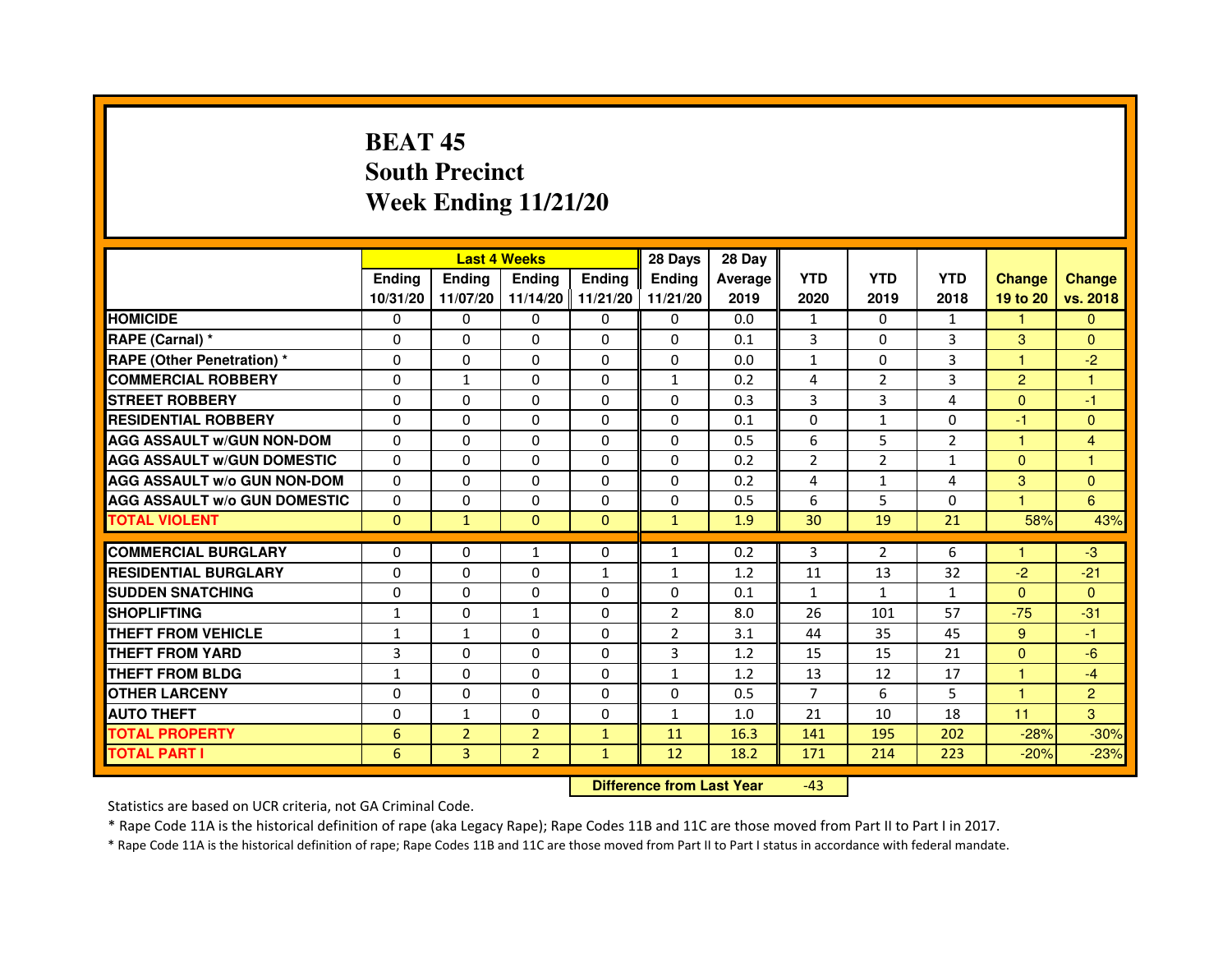## **BEAT 46 South PrecinctWeek Ending 11/21/20**

|                                     |                |                                  | <b>Last 4 Weeks</b> |                | 28 Days        | 28 Day  |                |                |                |                |                |
|-------------------------------------|----------------|----------------------------------|---------------------|----------------|----------------|---------|----------------|----------------|----------------|----------------|----------------|
|                                     | <b>Ending</b>  | Ending                           | <b>Ending</b>       | <b>Ending</b>  | <b>Ending</b>  | Average | <b>YTD</b>     | <b>YTD</b>     | <b>YTD</b>     | <b>Change</b>  | <b>Change</b>  |
|                                     | 10/31/20       | 11/07/20                         | 11/14/20            | 11/21/20       | 11/21/20       | 2019    | 2020           | 2019           | 2018           | 19 to 20       | vs. 2019       |
| <b>HOMICIDE</b>                     | 0              | $\Omega$                         | $\Omega$            | 0              | 0              | 0.2     | 0              | $\overline{2}$ | $\mathbf{1}$   | $-2$           | $-1$           |
| RAPE (Carnal) *                     | $\mathbf{1}$   | 1                                | 0                   | 0              | $\overline{2}$ | 0.2     | 5              | $\overline{2}$ | 1              | 3              | 4              |
| RAPE (Other Penetration) *          | $\Omega$       | 0                                | $\Omega$            | $\Omega$       | $\Omega$       | 0.0     | $\Omega$       | $\Omega$       | 3              | $\Omega$       | $-3$           |
| <b>COMMERCIAL ROBBERY</b>           | $\Omega$       | $\Omega$                         | $\Omega$            | $\Omega$       | $\Omega$       | 0.2     | $\mathbf{1}$   | $\overline{2}$ | 3              | $-1$           | $-2$           |
| <b>STREET ROBBERY</b>               | $\Omega$       | $\Omega$                         | $\Omega$            | $\mathbf{1}$   | $\mathbf{1}$   | 0.2     | 5              | $\overline{2}$ | $\overline{7}$ | 3              | $-2$           |
| <b>RESIDENTIAL ROBBERY</b>          | 0              | 0                                | $\Omega$            | 0              | 0              | 0.0     | 0              | 0              | $\Omega$       | $\Omega$       | $\mathbf{0}$   |
| <b>AGG ASSAULT W/GUN NON-DOM</b>    | $\Omega$       | $\Omega$                         | $\Omega$            | $\Omega$       | $\Omega$       | 0.3     | 9              | 4              | $\overline{7}$ | 5              | $\overline{2}$ |
| <b>AGG ASSAULT W/GUN DOMESTIC</b>   | $\Omega$       | $\mathbf{1}$                     | $\Omega$            | $\Omega$       | $\mathbf{1}$   | 0.2     | $\overline{2}$ | $\overline{3}$ | $\Omega$       | $-1$           | $\overline{2}$ |
| <b>AGG ASSAULT W/o GUN NON-DOM</b>  | $\Omega$       | $\Omega$                         | $\Omega$            | $\Omega$       | $\Omega$       | 0.4     | $\overline{7}$ | 5              | $\Omega$       | 2              | $\overline{7}$ |
| <b>AGG ASSAULT w/o GUN DOMESTIC</b> | $\Omega$       | $\Omega$                         | 0                   | $\Omega$       | $\Omega$       | 0.9     | 5              | 9              | $\Omega$       | $-4$           | 5              |
| <b>TOTAL VIOLENT</b>                | $\mathbf{1}$   | $\overline{2}$                   | $\mathbf{0}$        | $\mathbf{1}$   | $\overline{4}$ | 2.5     | 34             | 29             | 22             | 17%            | 55%            |
| <b>COMMERCIAL BURGLARY</b>          | 0              | 0                                | 0                   | 0              | 0              | 0.8     | 4              | 8              | 13             | $-4$           | $-9$           |
| <b>RESIDENTIAL BURGLARY</b>         | $\mathbf{1}$   | 1                                | 3                   | 1              | 6              | 2.2     | 18             | 23             | 47             | $-5$           | $-29$          |
| <b>SUDDEN SNATCHING</b>             | $\Omega$       | $\Omega$                         | $\Omega$            | $\Omega$       | $\Omega$       | 0.3     | $\overline{2}$ | 4              | $\mathbf{1}$   | $-2$           | $\mathbf{1}$   |
| <b>SHOPLIFTING</b>                  | $\overline{2}$ | $\overline{2}$                   | 4                   | 1              | 9              | 9.6     | 58             | 112            | 115            | $-54$          | $-57$          |
| THEFT FROM VEHICLE                  | 1              | $\Omega$                         | 0                   | $\mathbf{1}$   | $\overline{2}$ | 4.1     | 31             | 50             | 67             | $-19$          | $-36$          |
| <b>THEFT FROM YARD</b>              | $\mathbf{1}$   | $\Omega$                         | $\Omega$            | $\Omega$       | $\mathbf{1}$   | 0.6     | 12             | $\overline{7}$ | 11             | $5\phantom{.}$ | $\mathbf{1}$   |
| <b>THEFT FROM BLDG</b>              | $\Omega$       | $\Omega$                         | $\Omega$            | $\mathbf{1}$   | $\mathbf{1}$   | 2.1     | 19             | 20             | 34             | $-1$           | $-15$          |
| <b>OTHER LARCENY</b>                | 0              | $\mathbf{1}$                     | 0                   | 0              | $\mathbf{1}$   | 0.8     | 5              | 9              | 4              | $-4$           | 1              |
| <b>AUTO THEFT</b>                   | $\Omega$       | $\mathbf{1}$                     | $\mathbf{1}$        | $\Omega$       | $\overline{2}$ | 1.9     | 10             | 23             | 33             | $-13$          | $-23$          |
| <b>TOTAL PROPERTY</b>               | 5              | 5                                | 8                   | $\overline{4}$ | 22             | 22.3    | 159            | 256            | 325            | $-38%$         | $-51%$         |
| <b>TOTAL PART I</b>                 | 6              | $\overline{7}$                   | 8                   | 5              | 26             | 24.8    | 193            | 285            | 347            | $-32%$         | $-44%$         |
|                                     |                | <b>Difference from Last Year</b> |                     | $-92$          |                |         |                |                |                |                |                |

 **Difference from Last Year**

Statistics are based on UCR criteria, not GA Criminal Code.

\* Rape Code 11A is the historical definition of rape (aka Legacy Rape); Rape Codes 11B and 11C are those moved from Part II to Part I in 2017.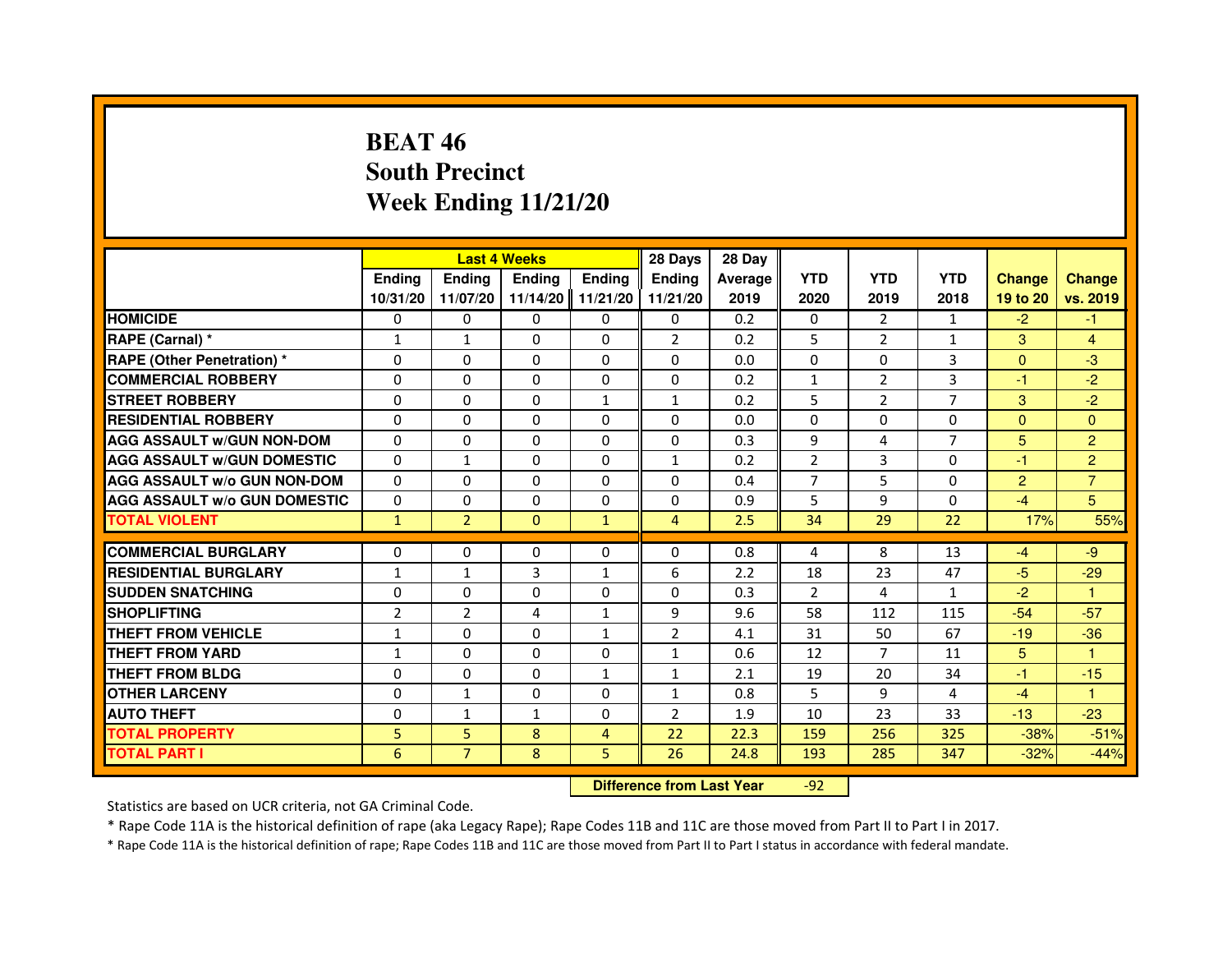# **BEAT 47 South PrecinctWeek Ending 11/21/20**

|                                     |               | <b>Last 4 Weeks</b>              |              |                | 28 Days        | 28 Day  |                |                |                |               |               |
|-------------------------------------|---------------|----------------------------------|--------------|----------------|----------------|---------|----------------|----------------|----------------|---------------|---------------|
|                                     | <b>Ending</b> | <b>Ending</b>                    | Ending       | Ending         | Ending         | Average | <b>YTD</b>     | <b>YTD</b>     | <b>YTD</b>     | <b>Change</b> | <b>Change</b> |
|                                     | 10/31/20      | 11/07/20                         | 11/14/20     | 11/21/20       | 11/21/20       | 2019    | 2020           | 2019           | 2018           | 19 to 20      | vs. 2018      |
| <b>HOMICIDE</b>                     | 0             | $\Omega$                         | 0            | $\mathbf{0}$   | $\mathbf{0}$   | 0.0     | $\mathbf{1}$   | 0              | $\Omega$       | $\mathbf{1}$  | $\mathbf{1}$  |
| RAPE (Carnal) *                     | 0             | 0                                | 0            | 0              | 0              | 0.0     | 0              | 0              | $\mathbf{1}$   | $\mathbf{0}$  | $-1$          |
| RAPE (Other Penetration) *          | 0             | 0                                | $\Omega$     | $\Omega$       | $\Omega$       | 0.0     | $\Omega$       | $\Omega$       | $\mathbf{1}$   | $\Omega$      | $-1$          |
| <b>COMMERCIAL ROBBERY</b>           | 0             | $\Omega$                         | $\Omega$     | $\Omega$       | 0              | 0.0     | $\Omega$       | $\Omega$       | $\Omega$       | $\Omega$      | $\mathbf{0}$  |
| <b>STREET ROBBERY</b>               | $\Omega$      | $\Omega$                         | $\Omega$     | $\Omega$       | $\Omega$       | 0.1     | $\Omega$       | $\mathbf{1}$   | $\mathbf{1}$   | $-1$          | $-1$          |
| <b>RESIDENTIAL ROBBERY</b>          | 0             | 0                                | 0            | 0              | 0              | 0.0     | 1              | 0              | $\Omega$       | $\mathbf{1}$  | 1             |
| <b>AGG ASSAULT w/GUN NON-GUN</b>    | $\Omega$      | $\Omega$                         | $\Omega$     | $\Omega$       | $\Omega$       | 0.2     | $\mathbf{1}$   | 3              | $\Omega$       | $-2$          | $\mathbf{1}$  |
| <b>AGG ASSAULT W/GUN DOMESTIC</b>   | $\Omega$      | $\Omega$                         | $\Omega$     | $\Omega$       | $\Omega$       | 0.1     | $\Omega$       | $\mathbf{1}$   | $\Omega$       | $-1$          | $\Omega$      |
| <b>AGG ASSAULT W/o GUN NON-DOM</b>  | $\Omega$      | $\Omega$                         | $\Omega$     | $\Omega$       | $\Omega$       | 0.3     | $\Omega$       | 4              | $\Omega$       | $-4$          | $\Omega$      |
| <b>AGG ASSAULT w/o GUN DOMESTIC</b> | $\Omega$      | $\Omega$                         | 0            | $\Omega$       | $\Omega$       | 0.4     | $\mathbf{1}$   | 3              | $\Omega$       | $-2$          | $\mathbf{1}$  |
| <b>TOTAL VIOLENT</b>                | $\mathbf{0}$  | $\overline{0}$                   | $\mathbf 0$  | $\mathbf{0}$   | $\mathbf{0}$   | 1.1     | $\overline{4}$ | 12             | 3              | $-67%$        | 33%           |
| <b>COMMERCIAL BURGLARY</b>          | 0             | 0                                | 0            | 0              | 0              | 0.1     | 0              | $\mathbf{1}$   | 0              | $-1$          | $\Omega$      |
| <b>RESIDENTIAL BURGLARY</b>         | 0             | $\Omega$                         | $\Omega$     | $\overline{2}$ | $\overline{2}$ | 0.3     | 5              | 4              | 20             | $\mathbf{1}$  | $-15$         |
| <b>SUDDEN SNATCHING</b>             | $\Omega$      | $\Omega$                         | $\Omega$     | $\Omega$       | $\Omega$       | 0.0     | $\Omega$       | $\Omega$       | $\Omega$       | $\Omega$      | $\mathbf{0}$  |
| <b>SHOPLIFTING</b>                  | 0             | $\Omega$                         | 0            | $\Omega$       | $\Omega$       | 0.1     | $\Omega$       | $\mathbf{1}$   | $\mathbf{1}$   | $-1$          | $-1$          |
| <b>THEFT FROM VEHICLE</b>           | 0             | 0                                | 0            | $\Omega$       | 0              | 1.3     | 11             | 15             | 22             | $-4$          | $-11$         |
| <b>THEFT FROM YARD</b>              | $\Omega$      | $\Omega$                         | $\Omega$     | $\Omega$       | $\Omega$       | 0.7     | 6              | 8              | 5              | $-2$          | $\mathbf{1}$  |
| <b>THEFT FROM BLDG</b>              | $\Omega$      | $\Omega$                         | $\Omega$     | $\Omega$       | $\Omega$       | 0.5     | $\overline{2}$ | $\overline{7}$ | 8              | $-5$          | $-6$          |
| <b>OTHER LARCENY</b>                | 0             | 0                                | 1            | $\Omega$       | 1              | 0.8     | $\overline{2}$ | 9              | $\overline{2}$ | $-7$          | $\Omega$      |
| <b>AUTO THEFT</b>                   | $\Omega$      | $\Omega$                         | $\Omega$     | $\Omega$       | $\Omega$       | 0.5     | 8              | 5              | 5              | 3             | 3             |
| <b>TOTAL PROPERTY</b>               | $\Omega$      | $\mathbf{0}$                     | $\mathbf{1}$ | $\overline{2}$ | 3              | 4.2     | 34             | 50             | 63             | $-32%$        | $-46%$        |
| <b>TOTAL PART I</b>                 | $\mathbf{0}$  | $\mathbf{0}$                     | $\mathbf{1}$ | $\overline{2}$ | 3              | 5.3     | 38             | 62             | 66             | $-39%$        | $-42%$        |
|                                     |               | <b>Difference from Last Year</b> |              | $-24$          |                |         |                |                |                |               |               |

 **Difference from Last Year**

Statistics are based on UCR criteria, not GA Criminal Code.

\* Rape Code 11A is the historical definition of rape (aka Legacy Rape); Rape Codes 11B and 11C are those moved from Part II to Part I in 2017.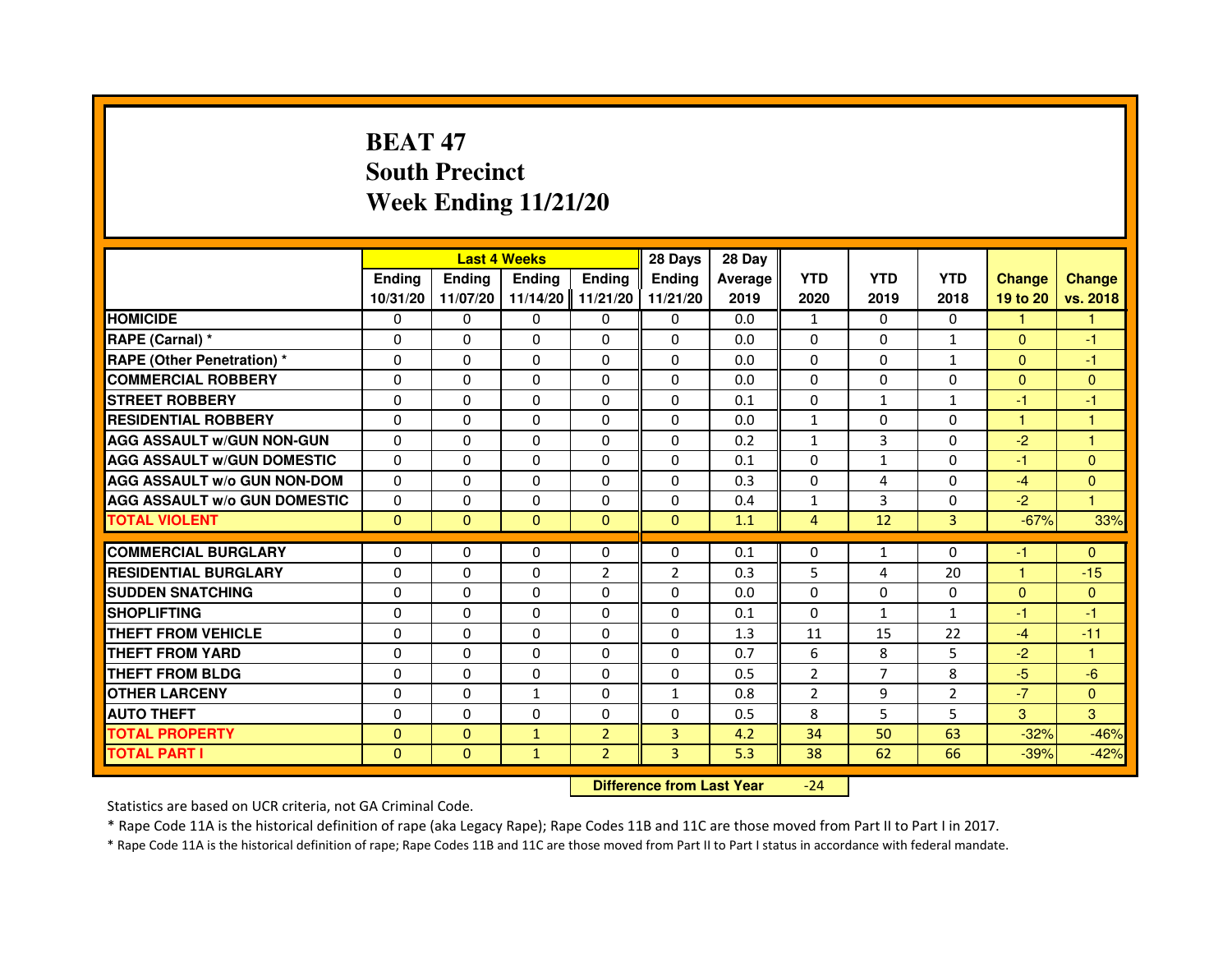#### **BEAT 51 East PrecinctWeek Ending 11/21/20**

|                                     |                |                                  | <b>Last 4 Weeks</b> |                   | 28 Days        | 28 Day  |                |                |                |                      |                |
|-------------------------------------|----------------|----------------------------------|---------------------|-------------------|----------------|---------|----------------|----------------|----------------|----------------------|----------------|
|                                     | <b>Ending</b>  | <b>Ending</b>                    | Ending              | <b>Ending</b>     | <b>Ending</b>  | Average | <b>YTD</b>     | <b>YTD</b>     | <b>YTD</b>     | <b>Change</b>        | <b>Change</b>  |
|                                     | 10/31/20       | 11/07/20                         |                     | 11/14/20 11/21/20 | 11/21/20       | 2019    | 2020           | 2019           | 2018           | 19 to 20             | vs. 2018       |
| <b>HOMICIDE</b>                     | 0              | $\Omega$                         | $\Omega$            | $\mathbf{0}$      | 0              | 0.2     | $\overline{2}$ | $\overline{2}$ | $\overline{2}$ | $\Omega$             | $\Omega$       |
| RAPE (Carnal) *                     | 0              | 0                                | 0                   | 0                 | 0              | 0.2     | 1              | 1              | 3              | $\Omega$             | $-2$           |
| <b>RAPE (Other Penetration) *</b>   | 0              | $\Omega$                         | 0                   | $\Omega$          | $\Omega$       | 0.1     | $\mathbf{1}$   | 1              | $\overline{2}$ | $\Omega$             | $-1$           |
| <b>COMMERCIAL ROBBERY</b>           | $\Omega$       | $\Omega$                         | $\Omega$            | $\Omega$          | $\Omega$       | 0.1     | $\Omega$       | $\mathbf{1}$   | $\mathbf{1}$   | $-1$                 | $-1$           |
| <b>STREET ROBBERY</b>               | 0              | 0                                | $\Omega$            | 0                 | $\Omega$       | 1.2     | 3              | 14             | 6              | $-11$                | $-3$           |
| <b>RESIDENTIAL ROBBERY</b>          | 0              | 0                                | 0                   | 0                 | 0              | 0.2     | 1              | $\overline{2}$ | $\Omega$       | $-1$                 | $\overline{1}$ |
| <b>AGG ASSAULT w/GUN NON-DOM</b>    | $\overline{2}$ | $\mathbf{1}$                     | 0                   | $\Omega$          | 3              | 1.7     | 27             | 20             | 17             | $\overline{7}$       | 10             |
| <b>AGG ASSAULT W/GUN DOMESTIC</b>   | $\Omega$       | 0                                | $\Omega$            | $\mathbf{1}$      | $\mathbf{1}$   | 0.5     | 3              | 6              | $\mathbf{1}$   | $-3$                 | 2 <sup>1</sup> |
| <b>AGG ASSAULT w/o GUN NON-DOM</b>  | 1              | 1                                | $\mathbf{1}$        | 0                 | 3              | 1.5     | 16             | 18             | 13             | $-2$                 | 3              |
| <b>AGG ASSAULT W/o GUN DOMESTIC</b> | $\Omega$       | 0                                | 0                   | 0                 | $\Omega$       | 0.8     | 15             | 11             | $\Omega$       | $\overline{4}$       | 15             |
| <b>TOTAL VIOLENT</b>                | 3              | $\overline{2}$                   | $\mathbf{1}$        | $\mathbf{1}$      | $\overline{7}$ | 6.4     | 69             | 76             | 45             | $-9%$                | 53%            |
| <b>COMMERCIAL BURGLARY</b>          | 0              | 0                                | 0                   | 0                 | 0              | 0.2     | 3              | $\overline{2}$ | 4              |                      | $-1$           |
| <b>RESIDENTIAL BURGLARY</b>         | $\Omega$       | $\Omega$                         | $\mathbf{1}$        | $\Omega$          | $\mathbf{1}$   | 2.8     | 19             | 31             | 22             | $-12$                | $-3$           |
| <b>SUDDEN SNATCHING</b>             | 0              | $\Omega$                         | $\Omega$            | $\Omega$          | $\Omega$       | 0.0     | $\mathbf{1}$   | $\Omega$       | 5              | $\blacktriangleleft$ | $-4$           |
| <b>SHOPLIFTING</b>                  | 1              | 0                                | 0                   | 0                 | $\mathbf{1}$   | 2.0     | 16             | 26             | 25             | $-10$                | $-9$           |
| THEFT FROM VEHICLE                  | $\mathbf{1}$   | 3                                | $\mathbf{1}$        | 0                 | 5              | 2.2     | 28             | 25             | 61             | 3                    | $-33$          |
| <b>THEFT FROM YARD</b>              | $\mathbf 0$    | $\Omega$                         | $\Omega$            | $\Omega$          | $\Omega$       | 1.2     | 15             | 16             | 14             | $-1$                 | $\mathbf{1}$   |
| THEFT FROM BLDG                     | 0              | $\Omega$                         | $\mathbf{1}$        | $\Omega$          | $\mathbf{1}$   | 1.3     | 22             | 16             | 26             | 6                    | $-4$           |
| <b>OTHER LARCENY</b>                | $\Omega$       | $\Omega$                         | $\Omega$            | $\Omega$          | $\Omega$       | 1.4     | 8              | 17             | 14             | $-9$                 | $-6$           |
| <b>AUTO THEFT</b>                   | $\mathbf{1}$   | 0                                | $\mathbf{1}$        | 0                 | $\overline{2}$ | 2.3     | 16             | 25             | 29             | $-9$                 | $-13$          |
| <b>TOTAL PROPERTY</b>               | $\overline{3}$ | 3                                | 4                   | $\Omega$          | 10             | 13.3    | 128            | 158            | 200            | $-19%$               | $-36%$         |
| <b>TOTAL PART I</b>                 | 6              | 5                                | 5                   | $\mathbf{1}$      | 17             | 19.8    | 197            | 234            | 245            | $-16%$               | $-20%$         |
|                                     |                | <b>Difference from Last Year</b> |                     | $-37$             |                |         |                |                |                |                      |                |

#### **Difference from Last Year**

Statistics are based on UCR criteria, not GA Criminal Code.

\* Rape Code 11A is the historical definition of rape (aka Legacy Rape); Rape Codes 11B and 11C are those moved from Part II to Part I in 2017.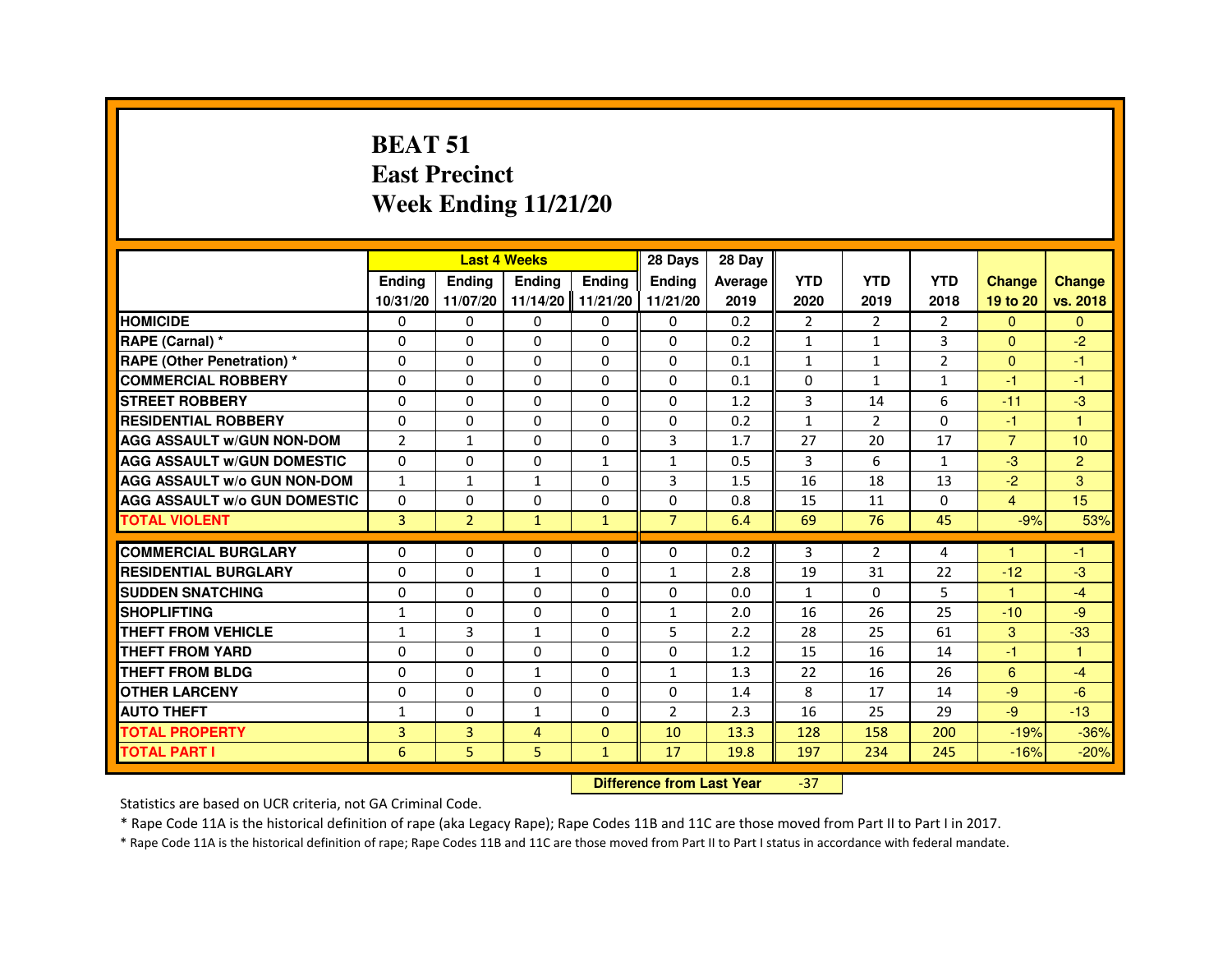# **BEAT 52 East PrecinctWeek Ending 11/21/20**

|                                     |                | <b>Last 4 Weeks</b> |                |                   | 28 Days        | 28 Day  |                |                |                |                |                |
|-------------------------------------|----------------|---------------------|----------------|-------------------|----------------|---------|----------------|----------------|----------------|----------------|----------------|
|                                     | <b>Endina</b>  | Ending              | <b>Endina</b>  | <b>Endina</b>     | <b>Endina</b>  | Average | <b>YTD</b>     | <b>YTD</b>     | <b>YTD</b>     | <b>Change</b>  | <b>Change</b>  |
|                                     | 10/31/20       | 11/07/20            |                | 11/14/20 11/21/20 | 11/21/20       | 2019    | 2020           | 2019           | 2018           | 19 to 20       | vs. 2018       |
| <b>HOMICIDE</b>                     | 0              | 0                   | 0              | 0                 | 0              | 0.1     | $\mathbf{0}$   | $\mathbf{1}$   | $\mathbf{1}$   | -1             | -1             |
| RAPE (Carnal) *                     | $\Omega$       | $\Omega$            | $\Omega$       | $\Omega$          | $\Omega$       | 0.3     | $\mathbf{1}$   | 4              | $\overline{2}$ | $-3$           | $-1$           |
| <b>RAPE (Other Penetration)*</b>    | $\Omega$       | $\Omega$            | $\Omega$       | $\Omega$          | $\Omega$       | 0.0     | $\Omega$       | $\Omega$       | $\Omega$       | $\Omega$       | $\Omega$       |
| <b>COMMERCIAL ROBBERY</b>           | 0              | 0                   | 0              | 0                 | 0              | 0.2     | $\overline{2}$ | $\mathbf{1}$   | $\mathbf{1}$   | 1              | 1              |
| <b>STREET ROBBERY</b>               | 0              | $\Omega$            | 0              | $\Omega$          | 0              | 0.9     | 4              | 10             | 5              | $-6$           | $-1$           |
| <b>RESIDENTIAL ROBBERY</b>          | 0              | $\Omega$            | 0              | $\Omega$          | $\Omega$       | 0.2     | $\mathbf{1}$   | $\overline{2}$ | $\Omega$       | $-1$           | $\mathbf{1}$   |
| <b>AGG ASSAULT w/GUN NON-DOM</b>    | $\Omega$       | $\mathbf{1}$        | $\Omega$       | $\mathbf{1}$      | $\overline{2}$ | 1.1     | 12             | 12             | 12             | $\mathbf{0}$   | $\Omega$       |
| <b>AGG ASSAULT W/GUN DOMESTIC</b>   | $\Omega$       | $\Omega$            | $\Omega$       | $\Omega$          | $\Omega$       | 0.2     | 4              | 3              | $\mathbf{1}$   | $\mathbf{1}$   | 3              |
| <b>AGG ASSAULT W/o GUN NON-DOM</b>  | 0              | 0                   | 0              | $\Omega$          | $\Omega$       | 0.8     | 11             | 11             | 8              | $\Omega$       | 3              |
| <b>AGG ASSAULT W/o GUN DOMESTIC</b> | 0              | 0                   | $\mathbf{1}$   | 0                 | 1              | 0.8     | 13             | 9              | 0              | 4              | 13             |
| <b>TOTAL VIOLENT</b>                | $\Omega$       | $\mathbf{1}$        | $\mathbf{1}$   | $\mathbf{1}$      | 3              | 4.6     | 48             | 53             | 30             | $-9%$          | 60%            |
|                                     |                |                     |                |                   |                |         |                |                |                |                |                |
| <b>COMMERCIAL BURGLARY</b>          | 0              | 0                   | 0              | 0                 | $\Omega$       | 0.1     | 3              | $\mathbf{1}$   | 4              | $\overline{2}$ | -1             |
| <b>RESIDENTIAL BURGLARY</b>         | $\mathbf{1}$   | $\mathbf{1}$        | $\overline{2}$ | $\Omega$          | 4              | 4.4     | 29             | 54             | 48             | $-25$          | $-19$          |
| <b>SUDDEN SNATCHING</b>             | 0              | $\Omega$            | $\Omega$       | $\Omega$          | $\Omega$       | 0.2     | $\overline{2}$ | 2              | $\overline{2}$ | $\Omega$       | $\Omega$       |
| <b>SHOPLIFTING</b>                  | $\Omega$       | $\Omega$            | $\Omega$       | $\mathbf{0}$      | $\Omega$       | 0.5     | 8              | 6              | $\overline{2}$ | $\overline{2}$ | 6              |
| <b>THEFT FROM VEHICLE</b>           | $\mathbf{1}$   | $\overline{2}$      | 0              | $\overline{2}$    | 5              | 4.9     | 56             | 58             | 54             | $-2$           | $\overline{2}$ |
| <b>THEFT FROM YARD</b>              | 1              | 0                   | $\Omega$       | $\mathbf{1}$      | $\overline{2}$ | 2.5     | 25             | 32             | 17             | $-7$           | 8              |
| <b>THEFT FROM BLDG</b>              | 0              | $\Omega$            | 1              | $\mathbf{0}$      | 1              | 2.8     | 20             | 33             | 18             | $-13$          | $\overline{2}$ |
| <b>OTHER LARCENY</b>                | 0              | $\overline{2}$      | $\Omega$       | $\Omega$          | $\overline{2}$ | 0.8     | 17             | 9              | 10             | 8              | $\overline{7}$ |
| <b>AUTO THEFT</b>                   | $\mathbf{1}$   | 0                   | $\mathbf 0$    | $\Omega$          | $\mathbf{1}$   | 2.0     | 19             | 22             | 25             | $-3$           | $-6$           |
| <b>TOTAL PROPERTY</b>               | $\overline{4}$ | 5                   | 3              | $\overline{3}$    | 15             | 18.3    | 179            | 217            | 180            | $-18%$         | $-1%$          |
| <b>TOTAL PART I</b>                 | 4              | 6                   | 4              | $\overline{4}$    | 18             | 22.9    | 227            | 270            | 210            | $-16%$         | 8%             |

 **Difference from Last Year**-43

Statistics are based on UCR criteria, not GA Criminal Code.

\* Rape Code 11A is the historical definition of rape (aka Legacy Rape); Rape Codes 11B and 11C are those moved from Part II to Part I in 2017.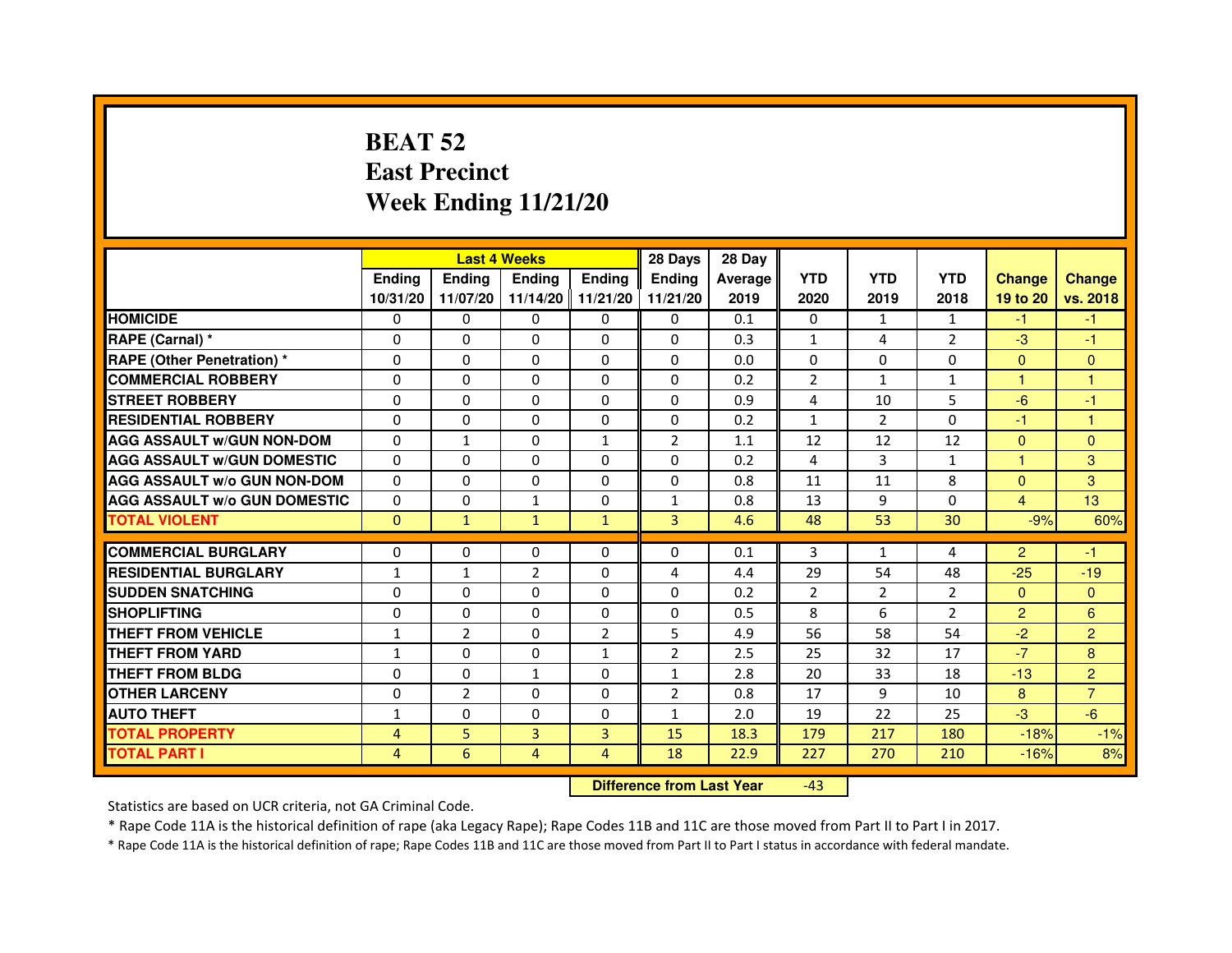# **BEAT 53 East PrecinctWeek Ending 11/21/20**

|                                     |                |                                  | <b>Last 4 Weeks</b> |                | 28 Days        | 28 Day  |                |                |                |                |                |
|-------------------------------------|----------------|----------------------------------|---------------------|----------------|----------------|---------|----------------|----------------|----------------|----------------|----------------|
|                                     | <b>Ending</b>  | <b>Ending</b>                    | <b>Ending</b>       | <b>Ending</b>  | <b>Endina</b>  | Average | <b>YTD</b>     | <b>YTD</b>     | <b>YTD</b>     | <b>Change</b>  | <b>Change</b>  |
|                                     | 10/31/20       | 11/07/20                         | 11/14/20            | 11/21/20       | 11/21/20       | 2019    | 2020           | 2019           | 2018           | 19 to 20       | vs. 2018       |
| <b>HOMICIDE</b>                     | 0              | $\Omega$                         | $\Omega$            | $\Omega$       | 0              | 0.0     | $\mathbf{1}$   | $\Omega$       | $\mathbf{1}$   | $\mathbf{1}$   | $\mathbf{0}$   |
| RAPE (Carnal) *                     | 0              | 0                                | 0                   | 0              | 0              | 0.0     | $\Omega$       | $\mathbf{0}$   | 3              | $\mathbf{0}$   | $-3$           |
| <b>RAPE (Other Penetration) *</b>   | 0              | 0                                | $\Omega$            | $\Omega$       | $\Omega$       | 0.1     | $\overline{2}$ | $\mathbf{1}$   | $\overline{0}$ | $\mathbf{1}$   | $\overline{2}$ |
| <b>COMMERCIAL ROBBERY</b>           | 0              | $\Omega$                         | $\Omega$            | $\Omega$       | $\Omega$       | 0.0     | $\mathbf{0}$   | $\mathbf{0}$   | $\mathbf 0$    | $\Omega$       | $\mathbf{0}$   |
| <b>STREET ROBBERY</b>               | $\Omega$       | $\Omega$                         | $\Omega$            | $\Omega$       | $\Omega$       | 0.8     | 8              | 8              | 6              | $\Omega$       | $\overline{c}$ |
| <b>RESIDENTIAL ROBBERY</b>          | 0              | 0                                | $\Omega$            | 0              | $\Omega$       | 0.0     | $\mathbf{1}$   | $\Omega$       | $\Omega$       | $\mathbf{1}$   | $\overline{1}$ |
| <b>AGG ASSAULT w/GUN NON-DOM</b>    | $\mathbf{1}$   | $\Omega$                         | 0                   | $\Omega$       | $\mathbf{1}$   | 1.3     | 15             | 15             | 13             | $\Omega$       | $\overline{2}$ |
| <b>AGG ASSAULT w/GUN DOMESTIC</b>   | $\Omega$       | $\Omega$                         | $\Omega$            | $\Omega$       | $\Omega$       | 0.2     | 5              | $\overline{2}$ | $\mathbf{1}$   | 3              | $\overline{4}$ |
| <b>AGG ASSAULT w/o GUN NON-DOM</b>  | $\mathbf{1}$   | $\mathbf{1}$                     | $\Omega$            | $\Omega$       | $\overline{2}$ | 0.6     | 15             | 8              | $\overline{7}$ | $\overline{7}$ | 8              |
| <b>AGG ASSAULT W/o GUN DOMESTIC</b> | $\Omega$       | $\Omega$                         | 0                   | $\Omega$       | $\Omega$       | 1.7     | 19             | 19             | 0              | $\Omega$       | 19             |
| <b>TOTAL VIOLENT</b>                | $\overline{2}$ | $\mathbf{1}$                     | $\mathbf{0}$        | $\mathbf{0}$   | $\overline{3}$ | 4.7     | 66             | 53             | 31             | 25%            | 113%           |
| <b>COMMERCIAL BURGLARY</b>          | 0              | 0                                | 0                   | 0              | 0              | 0.2     | $\overline{2}$ | $\overline{2}$ | 4              | $\overline{0}$ | $-2$           |
| <b>RESIDENTIAL BURGLARY</b>         | $\overline{2}$ | $\Omega$                         | $\mathbf{1}$        | 1              | 4              | 3.8     | 33             | 45             | 41             | $-12$          | $-8$           |
| <b>SUDDEN SNATCHING</b>             | $\Omega$       | $\Omega$                         | $\Omega$            | $\Omega$       | $\Omega$       | 0.2     | $\Omega$       | 3              | 3              | $-3$           | $-3$           |
| <b>SHOPLIFTING</b>                  | $\Omega$       | $\Omega$                         | 0                   | $\Omega$       | $\Omega$       | 0.3     | $\overline{2}$ | 4              | 11             | $-2$           | $-9$           |
| THEFT FROM VEHICLE                  | 1              | 0                                | 0                   | 3              | 4              | 3.7     | 40             | 46             | 56             | $-6$           | $-16$          |
| <b>THEFT FROM YARD</b>              | $\Omega$       | $\mathbf{1}$                     | $\Omega$            | $\Omega$       | $\mathbf{1}$   | 1.4     | 13             | 16             | 31             | $-3$           | $-18$          |
| <b>THEFT FROM BLDG</b>              | $\Omega$       | $\Omega$                         | $\mathbf{1}$        | $\overline{2}$ | 3              | 2.7     | 30             | 33             | 30             | $-3$           | $\Omega$       |
| <b>OTHER LARCENY</b>                | 0              | $\Omega$                         | $\Omega$            | 0              | 0              | 1.1     | 5              | 12             | 12             | $-7$           | $-7$           |
| <b>AUTO THEFT</b>                   | $\Omega$       | $\mathbf{1}$                     | $\Omega$            | $\mathbf{1}$   | $\overline{2}$ | 1.3     | 18             | 16             | 29             | $\overline{2}$ | $-11$          |
| <b>TOTAL PROPERTY</b>               | 3              | $\overline{2}$                   | $\overline{2}$      | $\overline{7}$ | 14             | 14.6    | 143            | 177            | 217            | $-19%$         | $-34%$         |
| <b>TOTAL PART I</b>                 | 5              | $\overline{3}$                   | $\overline{2}$      | $\overline{7}$ | 17             | 19.3    | 209            | 230            | 248            | $-9%$          | $-16%$         |
|                                     |                | <b>Difference from Last Year</b> |                     | $-21$          |                |         |                |                |                |                |                |

 **Difference from Last Year**

Statistics are based on UCR criteria, not GA Criminal Code.

\* Rape Code 11A is the historical definition of rape (aka Legacy Rape); Rape Codes 11B and 11C are those moved from Part II to Part I in 2017.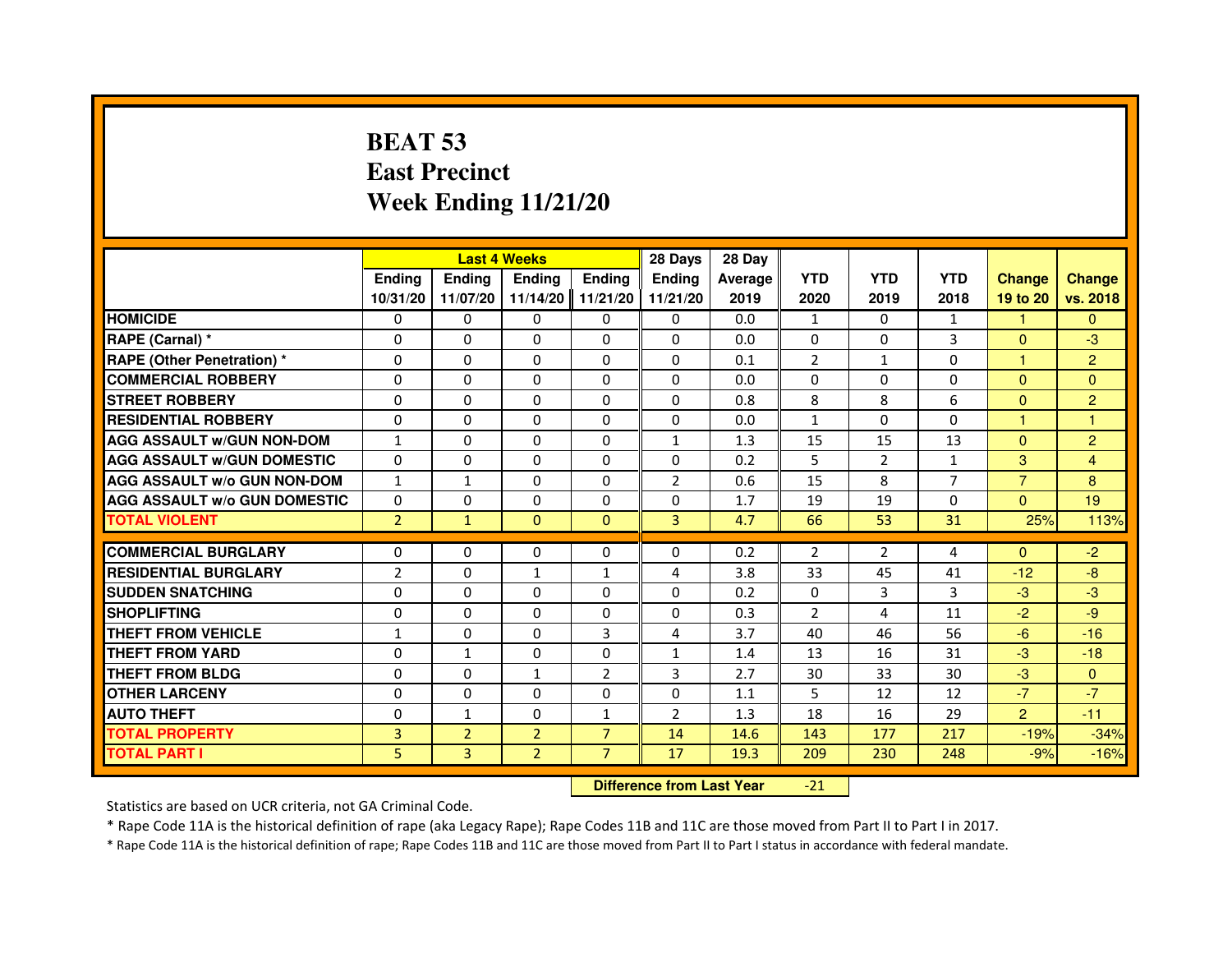# **BEAT 54 East PrecinctWeek Ending 11/21/20**

|                                     |                | <b>Last 4 Weeks</b> |                |                   | 28 Days        | 28 Day  |                |                |                |                |                |
|-------------------------------------|----------------|---------------------|----------------|-------------------|----------------|---------|----------------|----------------|----------------|----------------|----------------|
|                                     | <b>Endina</b>  | <b>Ending</b>       | <b>Endina</b>  | <b>Ending</b>     | <b>Endina</b>  | Average | <b>YTD</b>     | <b>YTD</b>     | <b>YTD</b>     | <b>Change</b>  | <b>Change</b>  |
|                                     | 10/31/20       | 11/07/20            |                | 11/14/20 11/21/20 | 11/21/20       | 2019    | 2020           | 2019           | 2018           | 19 to 20       | vs. 2018       |
| <b>HOMICIDE</b>                     | 0              | $\mathbf{0}$        | $\mathbf{0}$   | 0                 | 0              | 0.0     | $\mathbf{0}$   | $\Omega$       | 5              | $\mathbf{0}$   | $-5$           |
| RAPE (Carnal) *                     | $\Omega$       | $\Omega$            | $\Omega$       | $\Omega$          | $\Omega$       | 0.2     | $\Omega$       | $\overline{3}$ | $\mathbf{1}$   | $-3$           | $-1$           |
| <b>RAPE (Other Penetration)*</b>    | 0              | $\Omega$            | $\Omega$       | $\Omega$          | $\Omega$       | 0.0     | 3              | $\mathbf{1}$   | $\mathbf{1}$   | $\overline{2}$ | $\overline{2}$ |
| <b>COMMERCIAL ROBBERY</b>           | 0              | 0                   | $\Omega$       | 0                 | $\Omega$       | 0.3     | 7              | 3              | 4              | 4              | 3              |
| <b>STREET ROBBERY</b>               | 0              | $\Omega$            | 0              | $\mathbf{0}$      | $\Omega$       | 0.7     | 5              | 8              | 10             | $-3$           | -5             |
| <b>RESIDENTIAL ROBBERY</b>          | 0              | $\Omega$            | $\Omega$       | $\Omega$          | $\Omega$       | 0.2     | $\Omega$       | 2              | 2              | $-2$           | $-2$           |
| <b>AGG ASSAULT w/GUN NON-DOM</b>    | $\mathbf{1}$   | $\overline{2}$      | $\overline{2}$ | $\mathbf{0}$      | 5              | 1.7     | 17             | 19             | 12             | $-2$           | 5              |
| <b>AGG ASSAULT w/GUN DOMESTIC</b>   | $\Omega$       | $\mathbf{1}$        | 0              | $\Omega$          | $\mathbf{1}$   | 0.2     | $\overline{2}$ | $\mathbf{1}$   | $\mathbf{1}$   | $\mathbf{1}$   | $\mathbf{1}$   |
| <b>AGG ASSAULT W/o GUN NON-DOM</b>  | $\overline{2}$ | 0                   | $\Omega$       | $\Omega$          | $\overline{2}$ | 0.8     | 10             | 11             | 11             | $-1$           | $-1$           |
| <b>AGG ASSAULT w/o GUN DOMESTIC</b> | $\Omega$       | 0                   | $\overline{2}$ | $\mathbf{1}$      | 3              | 0.2     | 11             | 11             | $\Omega$       | $\Omega$       | 11             |
| <b>TOTAL VIOLENT</b>                | 3              | 3                   | 4              | $\mathbf{1}$      | 11             | 4.2     | 55             | 59             | 47             | $-7%$          | 17%            |
| <b>COMMERCIAL BURGLARY</b>          | $\Omega$       | 0                   | $\Omega$       | 0                 | $\Omega$       | 0.5     | $\mathbf{1}$   | $\overline{a}$ | $\mathfrak{p}$ | $-3$           | $-1$           |
| <b>RESIDENTIAL BURGLARY</b>         | 0              | 1                   | $\overline{2}$ | 0                 | 3              | 2.9     | 29             | 36             | 53             | $-7$           | $-24$          |
| <b>SUDDEN SNATCHING</b>             | $\mathbf{1}$   | 0                   | 0              | 0                 | $\mathbf{1}$   | 0.3     | $\overline{2}$ | 4              | 0              | $-2$           | $\overline{2}$ |
| <b>SHOPLIFTING</b>                  | $\mathbf 0$    | $\overline{2}$      | $\mathbf{1}$   | $\mathbf{0}$      | 3              | 3.1     | 48             | 36             | 57             | 12             | -9             |
| <b>THEFT FROM VEHICLE</b>           | 5              | $\mathbf{1}$        | $\Omega$       | $\mathbf{0}$      | 6              | 6.4     | 42             | 82             | 58             | $-40$          | $-16$          |
| <b>THEFT FROM YARD</b>              | 0              | 0                   | $\mathbf{1}$   | $\Omega$          | $\mathbf{1}$   | 2.1     | 26             | 27             | 33             | $-1$           | $-7$           |
| <b>THEFT FROM BLDG</b>              | 0              | 1                   | 0              | 0                 | 1              | 2.2     | 20             | 26             | 28             | $-6$           | -8             |
| <b>OTHER LARCENY</b>                | 0              | $\Omega$            | 0              | $\mathbf{0}$      | $\Omega$       | 0.5     | 13             | 6              | 13             | $\overline{7}$ | $\Omega$       |
| <b>AUTO THEFT</b>                   | 0              | $\Omega$            | $\overline{2}$ | $\Omega$          | $\overline{2}$ | 2.4     | 24             | 25             | 30             | $-1$           | -6             |
| <b>TOTAL PROPERTY</b>               | 6              | 5                   | 6              | $\mathbf{0}$      | 17             | 20.6    | 205            | 246            | 274            | $-17%$         | $-25%$         |
| <b>TOTAL PART I</b>                 | 9              | 8                   | 10             | $\mathbf{1}$      | 28             | 24.8    | 260            | 305            | 321            | $-15%$         | $-19%$         |

 **Difference from Last Year**-45

Statistics are based on UCR criteria, not GA Criminal Code.

\* Rape Code 11A is the historical definition of rape (aka Legacy Rape); Rape Codes 11B and 11C are those moved from Part II to Part I in 2017.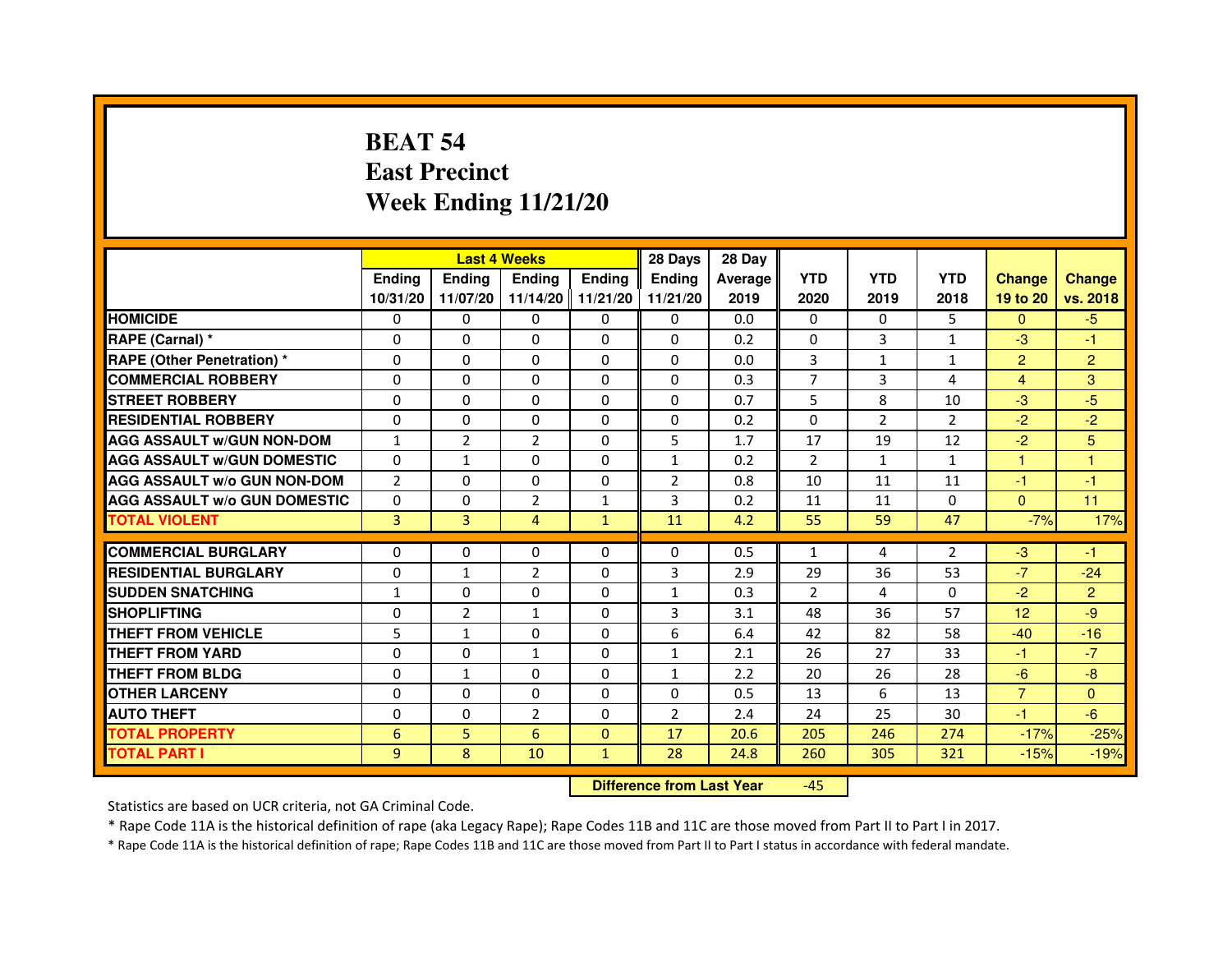# **BEAT 55 East PrecinctWeek Ending 11/21/20**

|                                     |                |                | <b>Last 4 Weeks</b> |                   | 28 Days        | 28 Day  |                |                |              |                |                |
|-------------------------------------|----------------|----------------|---------------------|-------------------|----------------|---------|----------------|----------------|--------------|----------------|----------------|
|                                     | <b>Endina</b>  | Ending         | Ending              | Ending            | <b>Ending</b>  | Average | <b>YTD</b>     | <b>YTD</b>     | <b>YTD</b>   | <b>Change</b>  | <b>Change</b>  |
|                                     | 10/31/20       | 11/07/20       |                     | 11/14/20 11/21/20 | 11/21/20       | 2019    | 2020           | 2019           | 2018         | 19 to 20       | vs. 2018       |
| <b>HOMICIDE</b>                     | 0              | $\mathbf{0}$   | 0                   | 0                 | 0              | 0.0     | 2              | 0              | 1            | $\overline{2}$ |                |
| RAPE (Carnal) *                     | $\Omega$       | $\Omega$       | $\Omega$            | $\Omega$          | $\Omega$       | 0.2     | $\Omega$       | 3              | $\Omega$     | $-3$           | $\Omega$       |
| <b>RAPE (Other Penetration) *</b>   | $\Omega$       | $\Omega$       | $\Omega$            | $\Omega$          | $\Omega$       | 0.0     | $\Omega$       | $\Omega$       | $\Omega$     | $\Omega$       | $\Omega$       |
| <b>COMMERCIAL ROBBERY</b>           | $\Omega$       | $\Omega$       | $\Omega$            | $\Omega$          | $\Omega$       | 0.1     | $\overline{2}$ | 0              | 1            | $\overline{2}$ | 1              |
| <b>STREET ROBBERY</b>               | $\Omega$       | $\Omega$       | $\Omega$            | $\Omega$          | $\Omega$       | 0.3     | 3              | 4              | 4            | $-1$           | $-1$           |
| <b>RESIDENTIAL ROBBERY</b>          | $\Omega$       | 0              | $\Omega$            | 0                 | $\mathbf 0$    | 0.1     | $\mathbf{1}$   | $\mathbf{1}$   | $\mathbf{1}$ | $\mathbf{0}$   | $\mathbf{0}$   |
| <b>AGG ASSAULT w/GUN NON- DOM</b>   | $\Omega$       | $\mathbf{1}$   | $\Omega$            | $\Omega$          | $\mathbf{1}$   | 0.2     | 4              | 3              | 9            | $\mathbf{1}$   | $-5$           |
| <b>AGG ASSAULT W/GUN DOMESTIC</b>   | $\mathbf{0}$   | $\mathbf{0}$   | 0                   | 0                 | 0              | 0.3     | 0              | 4              | $\mathbf{1}$ | $-4$           | $-1$           |
| <b>AGG ASSAULT w/o GUN NON-DOM</b>  | $\Omega$       | $\Omega$       | $\Omega$            | $\Omega$          | $\Omega$       | 0.4     | $\overline{2}$ | 5              | 1            | $-3$           | 1              |
| <b>AGG ASSAULT W/o GUN DOMESTIC</b> | $\mathbf{1}$   | $\Omega$       | $\Omega$            | $\mathbf{1}$      | $\overline{2}$ | 0.4     | $\overline{7}$ | 4              | $\Omega$     | 3              | $\overline{7}$ |
| <b>TOTAL VIOLENT</b>                | $\mathbf{1}$   | $\mathbf{1}$   | $\mathbf 0$         | $\mathbf{1}$      | 3              | 2.0     | 21             | 24             | 18           | $-13%$         | 17%            |
|                                     |                |                |                     |                   |                |         |                |                |              |                |                |
| <b>COMMERCIAL BURGLARY</b>          | $\mathbf{0}$   | 0              | 0                   | 0                 | 0              | 0.5     | 3              | 7              | 5            | $-4$           | $-2$           |
| <b>RESIDENTIAL BURGLARY</b>         | $\Omega$       | $\Omega$       | $\Omega$            | $\Omega$          | $\Omega$       | 1.8     | $\overline{7}$ | 21             | 19           | $-14$          | $-12$          |
| <b>SUDDEN SNATCHING</b>             | $\Omega$       | $\Omega$       | $\Omega$            | $\Omega$          | $\Omega$       | 0.2     | $\Omega$       | $\overline{2}$ | 3            | $-2$           | $-3$           |
| <b>SHOPLIFTING</b>                  | 2              | $\Omega$       | $\mathbf{1}$        | 5                 | 8              | 16.0    | 112            | 193            | 169          | $-81$          | $-57$          |
| THEFT FROM VEHICLE                  | $\mathbf{1}$   | $\mathbf{0}$   | 0                   | $\overline{2}$    | $\overline{3}$ | 3.6     | 27             | 44             | 49           | $-17$          | $-22$          |
| <b>THEFT FROM YARD</b>              | $\Omega$       | 1              | $\Omega$            | $\Omega$          | $\mathbf{1}$   | 1.3     | 13             | 16             | 20           | $-3$           | $-7$           |
| <b>THEFT FROM BLDG</b>              | $\Omega$       | $\Omega$       | $\Omega$            | $\Omega$          | $\Omega$       | 1.8     | 13             | 21             | 16           | $-8$           | $-3$           |
| <b>OTHER LARCENY</b>                | $\Omega$       | $\Omega$       | $\Omega$            | $\Omega$          | $\Omega$       | 0.3     | $\overline{2}$ | 4              | 8            | $-2$           | $-6$           |
| <b>AUTO THEFT</b>                   | $\Omega$       | $\Omega$       | $\mathbf{1}$        | $\Omega$          | $\mathbf{1}$   | 0.8     | 13             | 10             | 17           | 3              | $-4$           |
| <b>TOTAL PROPERTY</b>               | 3              | $\mathbf{1}$   | $\overline{2}$      | $\overline{7}$    | 13             | 26.2    | 190            | 318            | 306          | $-40%$         | $-38%$         |
| <b>TOTAL PART I</b>                 | $\overline{4}$ | $\overline{2}$ | $\overline{2}$      | 8                 | 16             | 28.2    | 211            | 342            | 324          | $-38%$         | $-35%$         |

 **Difference from Last Year**-131

Statistics are based on UCR criteria, not GA Criminal Code.

\* Rape Code 11A is the historical definition of rape (aka Legacy Rape); Rape Codes 11B and 11C are those moved from Part II to Part I in 2017.